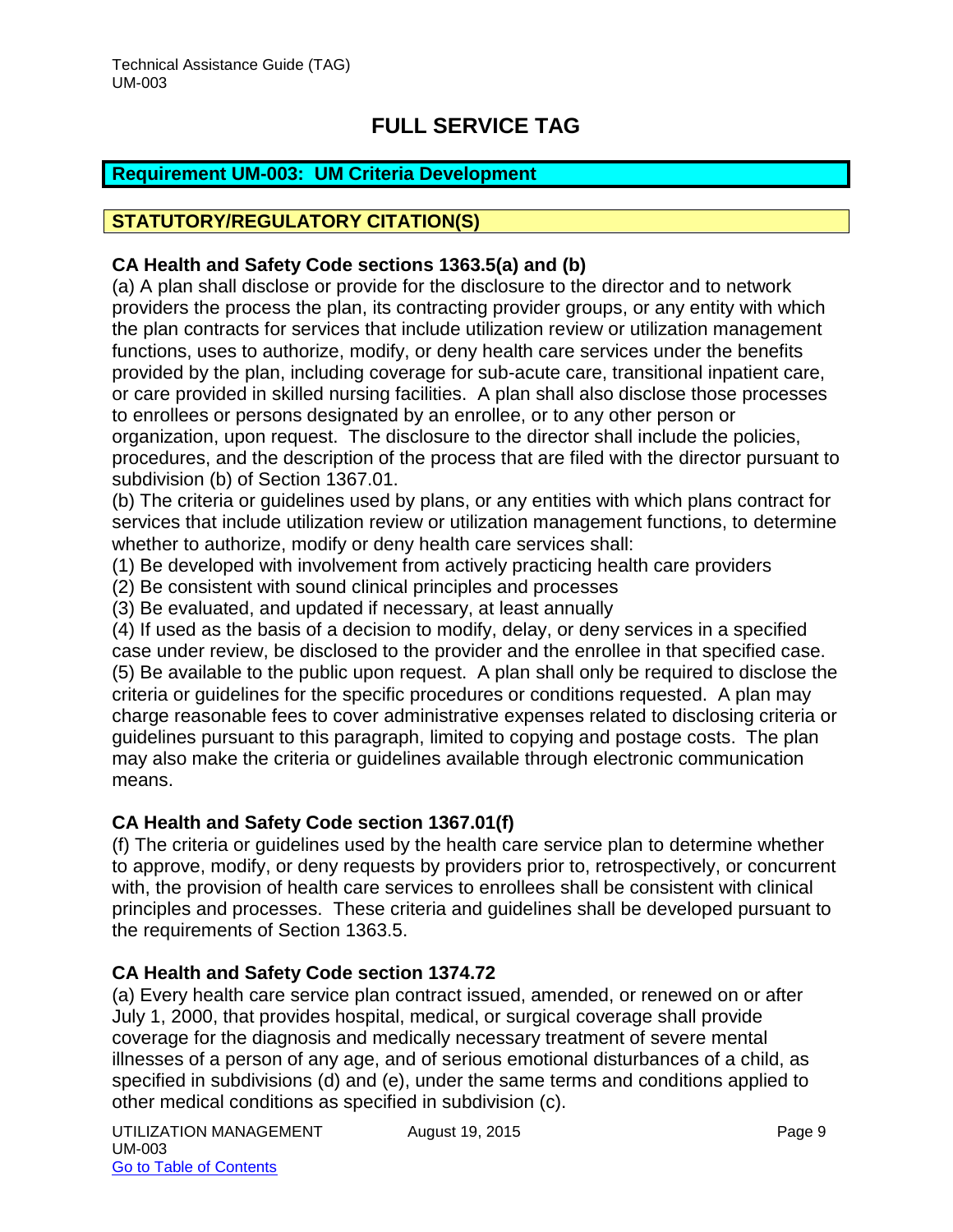- (b) These benefits shall include the following:
- (1) Outpatient services.
- (2) Inpatient hospital services.
- (3) Partial hospital services.
- (4) Prescription drugs, if the plan contract includes coverage for prescription drugs.
- (c) The terms and conditions applied to the benefits required by this section, that shall
- be applied equally to all benefits under the plan contract, shall include, but not be limited to, the following:
- (1) Maximum lifetime benefits.
- (2) Co-payments.
- (3) Individual and family deductibles.
- (d) For the purposes of this section, "severe mental illnesses" shall include:
	- (1) Schizophrenia.
	- (2) Schizoaffective disorder.
	- (3) Bipolar disorder (manic-depressive illness).
	- (4) Major depressive disorders.
	- (5) Panic disorder.
	- (6) Obsessive-compulsive disorder.
	- (7) Pervasive developmental disorder or autism.
	- (8) Anorexia nervosa.
	- (9) Bulimia nervosa.

(e) For the purposes of this section, a child suffering from, "serious emotional disturbances of a child" shall be defined as a child who (1) has one or more mental disorders as identified in the most recent edition of the Diagnostic and Statistical Manual of Mental Disorders, other than a primary substance use disorder or developmental disorder, that result in behavior inappropriate to the child's age according to expected developmental norms, and (2) who meets the criteria in paragraph (2) of subdivision (a) of Section 5600.3 of the Welfare and Institutions Code.

(f) This section shall not apply to contracts entered into pursuant to Chapter 7 (commencing with Section 14000) or Chapter 8 (commencing with Section 14200) of Division 9 of Part 3 of the Welfare and Institutions Code, between the State Department of Health Services and a health care service plan for enrolled Medi-Cal beneficiaries. (g)(1) For the purpose of compliance with this section, a plan may provide coverage for all or part of the mental health services required by this section through a separate specialized health care service plan or mental health plan, and shall not be required to obtain an additional or specialized license for this purpose.

(2) A plan shall provide the mental health coverage required by this section in its entire service area and in emergency situations as may be required by applicable laws and regulations. For purposes of this section, health care service plan contracts that provide benefits to enrollees through preferred provider contracting arrangements are not precluded from requiring enrollees who reside or work in geographic areas served by specialized health care service plans or mental health plans to secure all or part of their mental health services within those geographic areas served by specialized health care service plans or mental health plans.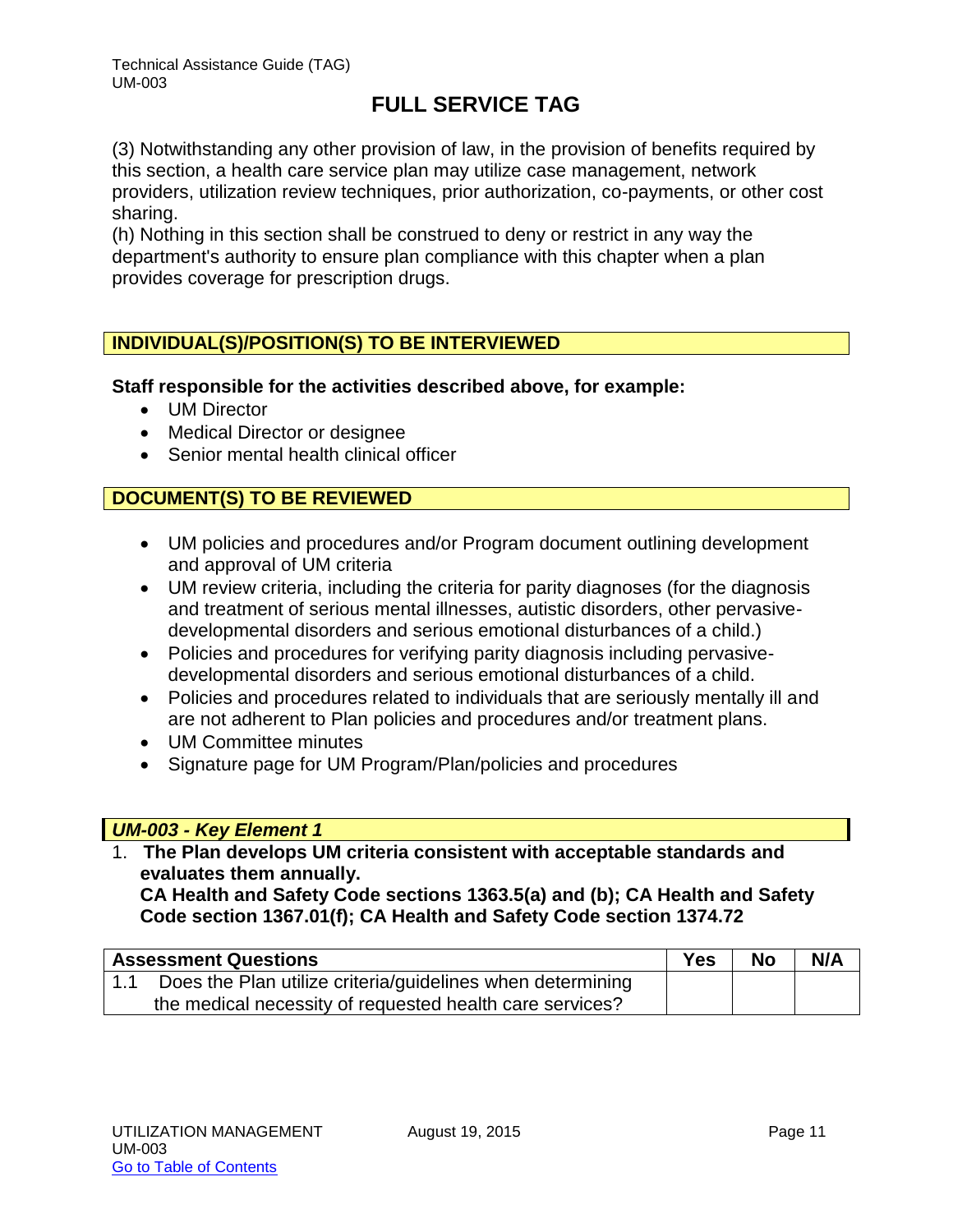|     | <b>Assessment Questions</b>                                                                                                                                                                                                                                | <b>Yes</b> | <b>No</b> | N/A |
|-----|------------------------------------------------------------------------------------------------------------------------------------------------------------------------------------------------------------------------------------------------------------|------------|-----------|-----|
| 1.2 | Does the Plan have written UM criteria that are consistent                                                                                                                                                                                                 |            |           |     |
|     | with accepted standards of practice for one or more of the                                                                                                                                                                                                 |            |           |     |
|     | following mental health parity conditions?                                                                                                                                                                                                                 |            |           |     |
|     | Schizophrenia                                                                                                                                                                                                                                              |            |           |     |
|     | Schizoaffective disorder<br>$\bullet$                                                                                                                                                                                                                      |            |           |     |
|     | Bipolar disorder (manic depressive illness)<br>$\bullet$                                                                                                                                                                                                   |            |           |     |
|     | Major Depressive disorders                                                                                                                                                                                                                                 |            |           |     |
|     | Panic disorder<br>$\bullet$                                                                                                                                                                                                                                |            |           |     |
|     | Obsessive-compulsive disorder                                                                                                                                                                                                                              |            |           |     |
|     | Pervasive developmental disorder or autism                                                                                                                                                                                                                 |            |           |     |
|     | Anorexia Nervosa                                                                                                                                                                                                                                           |            |           |     |
|     | <b>Bulimia Nervosa</b>                                                                                                                                                                                                                                     |            |           |     |
|     | Severe Emotional Disturbances of Children                                                                                                                                                                                                                  |            |           |     |
| 1.3 | Are criteria/guidelines developed with involvement from                                                                                                                                                                                                    |            |           |     |
|     | actively practicing health care providers?                                                                                                                                                                                                                 |            |           |     |
| 1.4 | Does the Plan have a mechanism to ensure that UM                                                                                                                                                                                                           |            |           |     |
|     | criteria/guidelines for making medical necessity decisions                                                                                                                                                                                                 |            |           |     |
|     | are updated annually? (Or more frequently if needed.)                                                                                                                                                                                                      |            |           |     |
| 1.5 | Does the Plan have a mechanism to ensure that UM                                                                                                                                                                                                           |            |           |     |
|     | criteria/guidelines for making medical necessity decisions                                                                                                                                                                                                 |            |           |     |
|     | are disseminated to all UM decision-makers?                                                                                                                                                                                                                |            |           |     |
| 1.6 | Does the Plan distribute clinical practice guidelines to                                                                                                                                                                                                   |            |           |     |
|     | primary care, specialty, and mental health providers as                                                                                                                                                                                                    |            |           |     |
| 1.7 | appropriate?<br>Is there supporting documentation to confirm the                                                                                                                                                                                           |            |           |     |
|     | criteria/guidelines are consistent with accepted standards of                                                                                                                                                                                              |            |           |     |
|     |                                                                                                                                                                                                                                                            |            |           |     |
|     |                                                                                                                                                                                                                                                            |            |           |     |
|     |                                                                                                                                                                                                                                                            |            |           |     |
|     |                                                                                                                                                                                                                                                            |            |           |     |
|     |                                                                                                                                                                                                                                                            |            |           |     |
|     | practice? (For example, documented approval via minutes<br>from Physician discussions; criteria/guidelines have been<br>adopted by reputable Physician organizations;<br>criteria/guidelines consistent with national standards from<br>federal agencies.) |            |           |     |

## **End of Requirement UM-003: Criteria Development**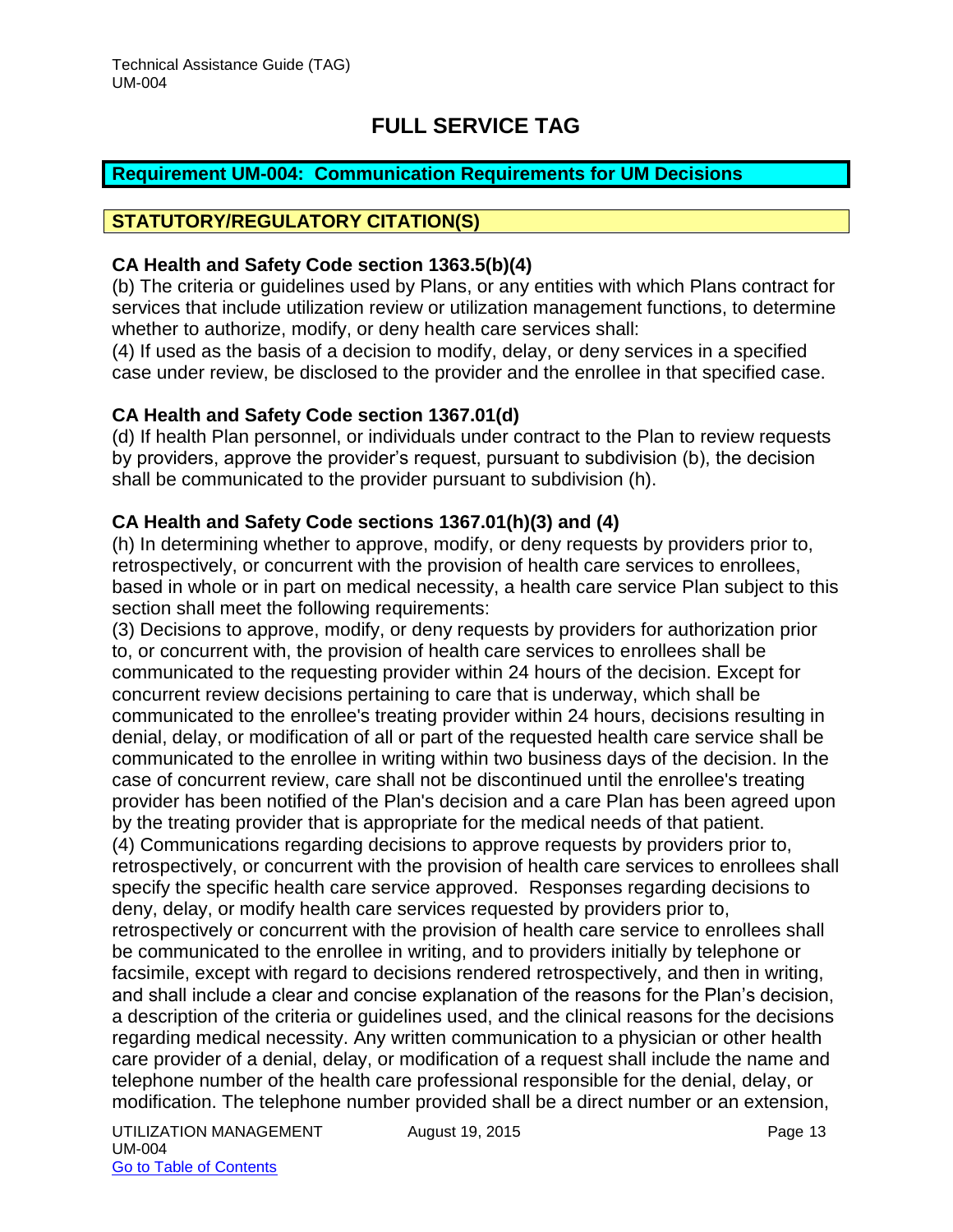to allow the physician or health care provider easily to contact the professional responsible for the denial, delay, or modification. Responses shall also include information as to how the enrollee may file a grievance with the Plan pursuant to Section 1368, and in the case of Medi-Cal enrollees, shall explain how to request an administrative hearing and aid paid pending under Sections 51014.1 and 51014.2 of Title 22 of the California Code of Regulations.

## **CA Health and Safety Code section 1367.01(h)(1) and (5)**

(h) In determining whether to approve, modify, or deny requests by providers prior to, retrospectively, or concurrent with the provision of health care services to enrollees, based in whole or in part on medical necessity, a health care service Plan subject to this section shall meet the following requirements:

(1) Decisions to approve, modify, or deny, based on medical necessity, requests by providers prior to, or concurrent with the provision of health care services to enrollees that do not meet the requirements for the 72-hour review required by paragraph (2), shall be made in a timely fashion appropriate for the nature of the enrollee's condition, not to exceed five business days from the Plan's receipt of the information reasonably necessary and requested by the Plan to make the determination. In cases where the review is retrospective, the decision shall be communicated to the individual who received services, or to the individual's designee, within 30 days of the receipt of information that is reasonably necessary to make this determination, and shall be communicated to the provider in a manner that is consistent with current law. For purposes of this section, retrospective reviews shall be for care rendered on or after January 1, 2000.

5) If the health care service Plan cannot make a decision to approve, modify, or deny the request for authorization within the timeframes specified in paragraph (1) or (2) because the Plan is not in receipt of all of the information reasonably necessary and requested, or because the Plan requires consultation by an expert reviewer, or because the Plan has asked that an additional examination or test be performed upon the enrollee, provided the examination or test is reasonable and consistent with good medical practice, the Plan shall, immediately upon the expiration of the timeframe specified in paragraph (1) or (2) or as soon as the Plan becomes aware that it will not meet the timeframe, whichever occurs first, notify the provider and the enrollee, in writing, that the Plan cannot make a decision to approve, modify, or deny the request for authorization within the required timeframe, and specify the information requested but not received, or the expert reviewer to be consulted, or the additional examinations or tests required. The Plan shall also notify the provider and enrollee of the anticipated date on which a decision may be rendered. Upon receipt of all information reasonably necessary and requested by the Plan, the Plan shall approve, modify, or deny the request for authorization within the timeframes specified in paragraph (1) or (2), whichever applies.

## **CA Health and Safety Code section 1374.30(i)**

(i) No later than January 1, 2001, every health care service Plan shall prominently display in every Plan member handbook or relevant informational brochure, in every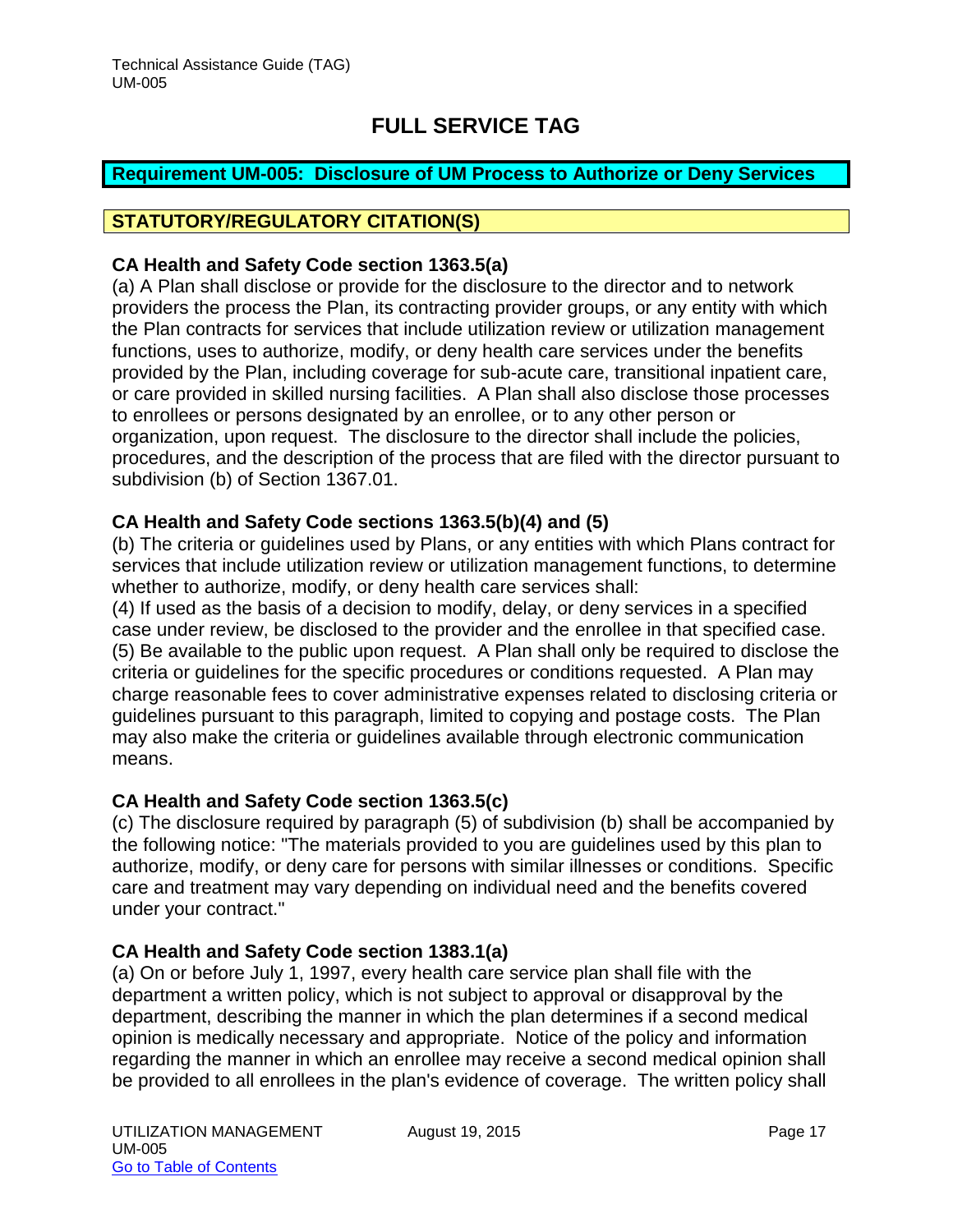describe the manner in which requests for a second medical opinion are reviewed by the plan.

## **CA Health and Safety Code section 1383.15(a), (b), (c), (f), and (i)**

(a) When requested by an enrollee or participating health professional who is treating an enrollee, a health care service plan shall provide or authorize a second opinion by an appropriately qualified health care professional. Reasons for a second opinion to be provided or authorized shall include, but are not limited to, the following:

(1) If the enrollee questions the reasonableness or necessity of recommended surgical procedures.

(2) If the enrollee questions a diagnosis or plan of care for a condition that threatens loss of life, loss of limb, loss of bodily function, or substantial impairment, including, but not limited to, a serious chronic condition.

(3) If the clinical indications are not clear or are complex and confusing, a diagnosis is in doubt due to conflicting test results, or the treating health professional is unable to diagnose the condition, and the enrollee requests an additional diagnosis.

(4) If the treatment plan in progress is not improving the medical condition of the enrollee within an appropriate period of time given the diagnosis and plan of care, and the enrollee requests a second opinion regarding the diagnosis or continuance of the treatment.

(5) If the enrollee has attempted to follow the plan of care or consulted with the initial provider concerning serious concerns about the diagnosis or plan of care.

(b) For purposes of this section, an appropriately qualified health care professional is a primary care physician or specialist who is acting within his or her scope of practice and who possesses a clinical background, including training and expertise, related to the particular illness, disease, condition or conditions associated with the request for a second opinion. For purposes of a specialized health care service plan, an appropriately qualified health care professional is a licensed health care provider who is acting within his or her scope of practice and who possesses a clinical background, including training and expertise, related to the particular illness, disease, condition or conditions associated with the request for a second opinion.

(c) If an enrollee or participating health professional who is treating an enrollee requests a second opinion pursuant to this section, an authorization or denial shall be provided in an expeditious manner. When the enrollee's condition is such that the enrollee faces an imminent and serious threat to his or her health, including, but not limited to, the potential loss of life, limb, or other major bodily function, or lack of timeliness that would be detrimental to the enrollee's ability to regain maximum function, the second opinion shall be authorized or denied in a timely fashion appropriate for the nature of the enrollee's condition, not to exceed 72 hours after the plan's receipt of the request, whenever possible. Each plan shall file with the Department of Managed Health Care timelines for responding to requests for second opinions for cases involving emergency needs, urgent care, and other requests by July 1, 2000, and within 30 days of any amendment to the timelines. The timelines shall be made available to the public upon request.

(f) If the enrollee is requesting a second opinion about care from a specialist, the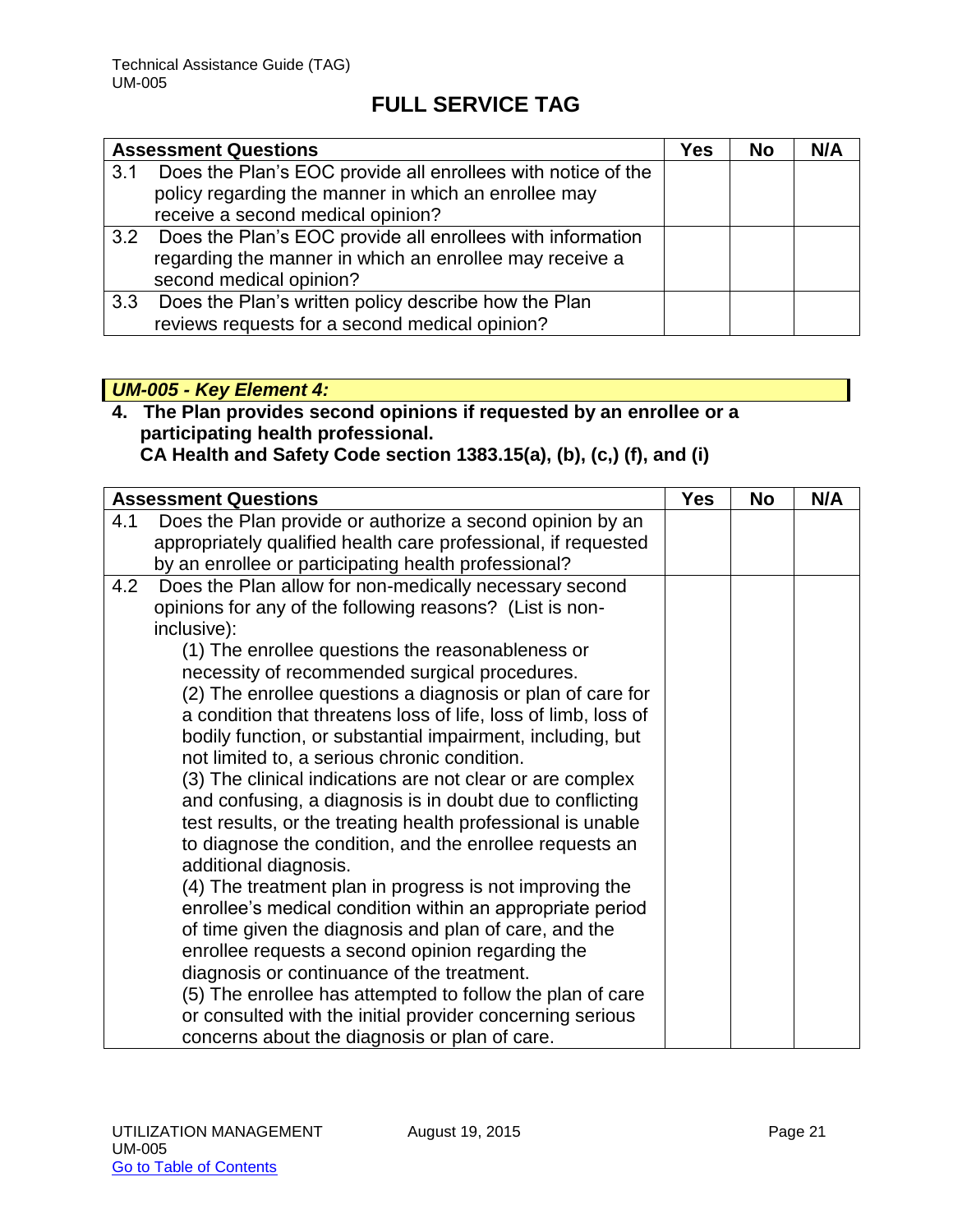|     | <b>Assessment Questions</b>                                                                                       | <b>Yes</b> | <b>No</b> | N/A |
|-----|-------------------------------------------------------------------------------------------------------------------|------------|-----------|-----|
| 4.3 | When the enrollee faces an imminent and serious threat to                                                         |            |           |     |
|     | his or her health, including, but not limited to, the potential                                                   |            |           |     |
|     | loss of life, limb, or other major bodily function, or lack of                                                    |            |           |     |
|     | timeliness that would be detrimental to the enrollee's ability                                                    |            |           |     |
|     | to regain maximum function, does the Plan authorize or                                                            |            |           |     |
|     | deny second opinion requests within 72 hours (or in a timely                                                      |            |           |     |
|     | fashion appropriate for the nature of the enrollee's                                                              |            |           |     |
|     | condition)?                                                                                                       |            |           |     |
| 4.4 | When the enrollee's condition is non-urgent, does the Plan                                                        |            |           |     |
|     | authorize or deny second opinion requests in an expeditious                                                       |            |           |     |
|     | manner?                                                                                                           |            |           |     |
| 4.5 | If the enrollee requests a second opinion, then does the                                                          |            |           |     |
|     | Plan allow the enrollee to choose from any provider from any                                                      |            |           |     |
|     | independent practice association or medical group within the                                                      |            |           |     |
|     | network of the same or equivalent specialty to provide that                                                       |            |           |     |
|     | opinion?                                                                                                          |            |           |     |
| 4.6 | If the enrollee requests a second opinion from an out of                                                          |            |           |     |
|     | network specialist, then does the Plan incur the cost or                                                          |            |           |     |
|     | negotiate the fee arrangement for the second opinion,                                                             |            |           |     |
|     | beyond the applicable copayments paid by the enrollee?                                                            |            |           |     |
| 4.7 | If the Plan denies the request for a second opinion, then are                                                     |            |           |     |
|     | additional medical opinions not within the original physician                                                     |            |           |     |
|     | organization the enrollee's responsibility?                                                                       |            |           |     |
| 4.8 | If the Plan denies an enrollee's request for a second                                                             |            |           |     |
|     | opinion, then does the Plan notify the enrollee in writing of                                                     |            |           |     |
|     | the reasons for the denial?                                                                                       |            |           |     |
| 4.9 | If the Plan denies an enrollee's request for a second                                                             |            |           |     |
|     | opinion, then does the Plan notify the enrollee in writing of                                                     |            |           |     |
|     | his or her right to file a grievance with the Plan?<br>4.10 If the Plan denies an enrollee's request for a second |            |           |     |
|     | opinion, then does the Plan's written denial notice to the                                                        |            |           |     |
|     | enrollee comply with CA Health and Safety Code section                                                            |            |           |     |
|     |                                                                                                                   |            |           |     |
|     | 1368.02(b)?                                                                                                       |            |           |     |

## **End of Requirement UM-005: Disclosure of UM Process to Authorize or Deny Services**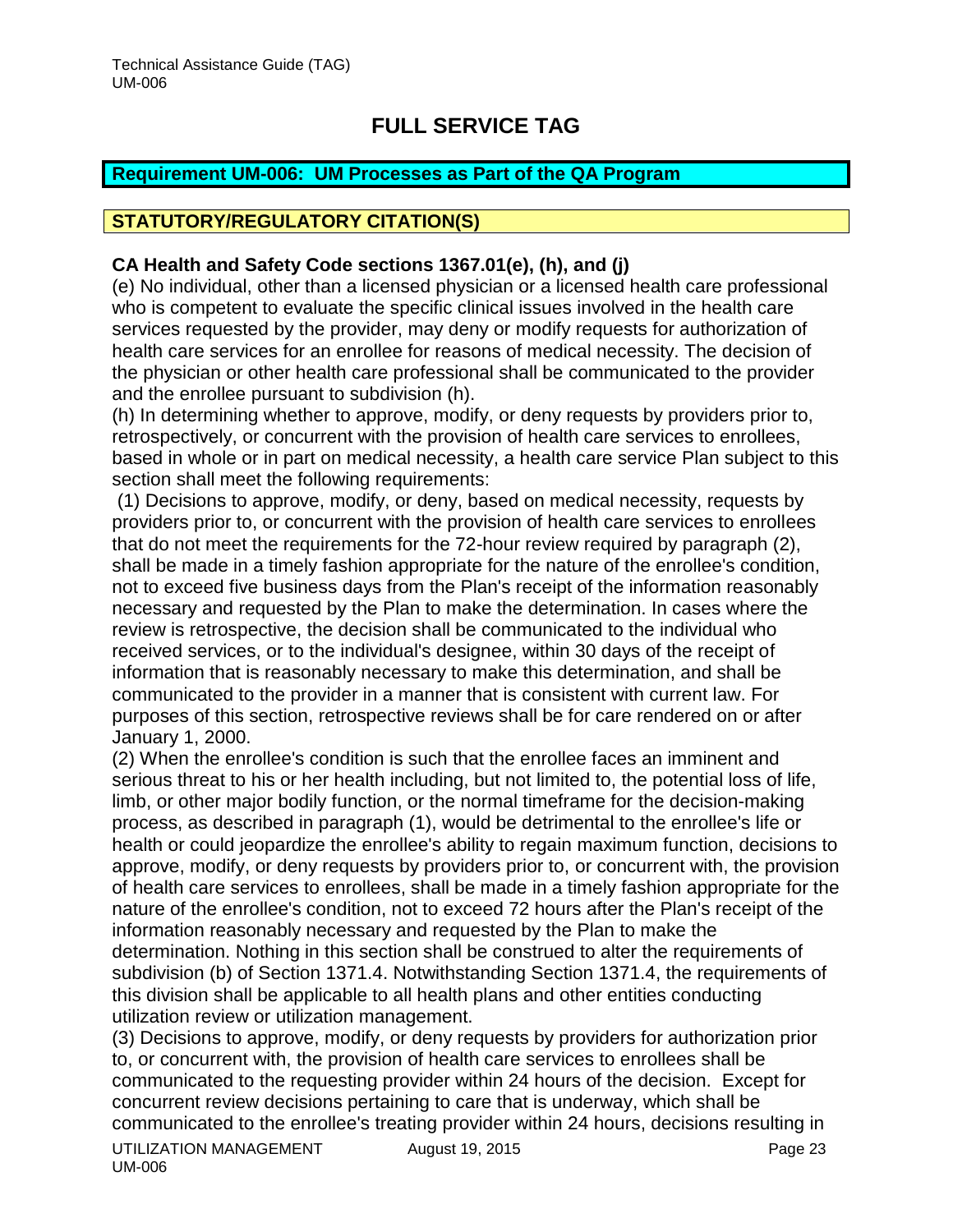denial, delay, or modification of all or part of the requested health care service shall be communicated to the enrollee in writing within two business days of the decision. In the case of concurrent review, care shall not be discontinued until the enrollee's treating provider has been notified of the Plan's decision and a care Plan has been agreed upon by the treating provider that is appropriate for the medical needs of that patient. (4) Communications regarding decisions to approve requests by providers prior to, retrospectively, or concurrent with the provision of health care services to enrollees shall specify the specific health care service approved. Responses regarding decisions to deny, delay, or modify health care services requested by providers prior to, retrospectively, or concurrent with the provision of health care services to enrollees shall be communicated to the enrollee in writing, and to providers initially by telephone or facsimile, except with regard to decisions rendered retrospectively, and then in writing, and shall include a clear and concise explanation of the reasons for the Plan's decision, a description of the criteria or guidelines used, and the clinical reasons for the decisions regarding medical necessity. Any written communication to a physician or other health care provider of a denial, delay, or modification of a request shall include the name and telephone number of the health care professional responsible for the denial, delay, or modification. The telephone number provided shall be a direct number or an extension, to allow the physician or health care provider easily to contact the professional responsible for the denial, delay, or modification. Responses shall also include information as to how the enrollee may file a grievance with the Plan pursuant to Section 1368, and in the case of Medi-Cal enrollees, shall explain how to request an administrative hearing and aid paid pending under Sections 51014.1 and 51014.2 of Title 22 of the California Code of Regulations.

(5) If the health care service plan cannot make a decision to approve, modify, or deny the request for authorization within the timeframes specified in paragraph (1) or (2) because the Plan is not in receipt of all of the information reasonably necessary and requested, or because the Plan requires consultation by an expert reviewer, or because the Plan has asked that an additional examination or test be performed upon the enrollee, provided the examination or test is reasonable and consistent with good medical practice, the Plan shall, immediately upon the expiration of the timeframe specified in paragraph (1) or (2) or as soon as the Plan becomes aware that it will not meet the timeframe, whichever occurs first, notify the provider and the enrollee, in writing, that the Plan cannot make a decision to approve, modify, or deny the request for authorization within the required timeframe, and specify the information requested but not received, or the expert reviewer to be consulted, or the additional examinations or tests required. The Plan shall also notify the provider and enrollee of the anticipated date on which a decision may be rendered. Upon receipt of all information reasonably necessary and requested by the Plan, the Plan shall approve, modify, or deny the request for authorization within the timeframes specified in paragraph (1) or (2), whichever applies.

(6) If the director determines that a health care service Plan has failed to meet any of the timeframes in this section, or has failed to meet any other requirement of this section, the director may assess, by order, administrative penalties for each failure. A proceeding for the issuance of an order assessing administrative penalties shall be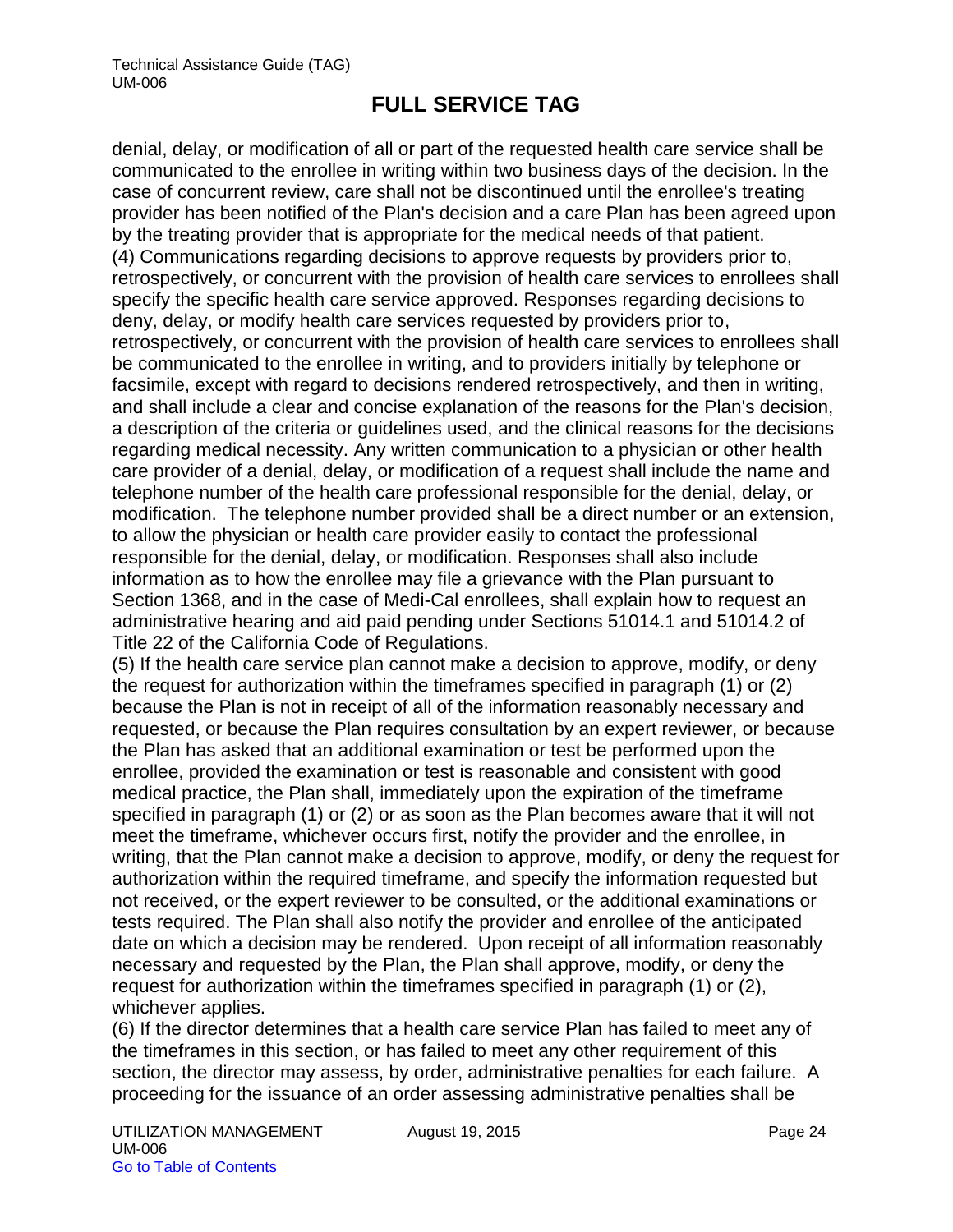subject to appropriate notice to, and an opportunity for a hearing with regard to, the person affected, in accordance with subdivision (a) of Section 1397. The administrative penalties shall not be deemed an exclusive remedy for the director. These penalties shall be paid to the State Managed Care Fines and Penalties Fund and shall be used for the purposes specified in Section 1341.45.

(j) A health care service Plan subject to this section that reviews requests by providers prior to, retrospectively, or concurrent with, the provision of health care services to enrollees shall establish, as part of the quality assurance program required by Section 1370, a process by which the Plan's compliance with this section is assessed and evaluated. The process shall include provisions for evaluation of complaints, assessment of trends, implementation of actions to correct identified problems, mechanisms to communicate actions and results to the appropriate health Plan employees and contracting providers, and provisions for evaluation of any corrective action Plan and measurements of performance.

## **28 CCR 1300.80(b)(5)(H)**

(b) The onsite medical survey of a plan shall include, but not be limited to, the following procedures to the extent considered necessary based upon prior experience with the plan and in accordance with the procedures and standards developed by the Department.

(5) Review of the overall performance of the plan in providing health care benefits, by consideration of the following:

(H) The adequacy and utilization of pathology and other laboratory facilities, including the quality, efficiency and appropriateness of laboratory procedures and records and quality control procedures.

## **28 CCR 1300.70(a)(1)**

(a) Intent and Regulatory Purpose.

(1) The QA program must be directed by providers and must document that the quality of care provided is being reviewed, that problems are being identified, that effective action is taken to improve care where deficiencies are identified, and that follow-up is Planned where indicated.

#### **28 CCR 1300.70(b)(2)(G)(5)**

(b) Quality Assurance Program Structure and Requirements.

(2) Program Requirements. In order to meet these obligations each plan's QA program shall meet all of the following requirements:

(G) Medical groups or other provider entities may have active quality assurance programs which the plan may use. In all instances, however, the plan must retain responsibility for reviewing the overall quality of care delivered to plan enrollees. If QA activities are delegated to a participating provider to ensure that each provider has the capability to perform effective quality assurance activities, the plan must do the following:

(5) Ensure that for each provider the quality assurance/utilization review mechanism will encompass provider referral and specialist care patterns of practice, including an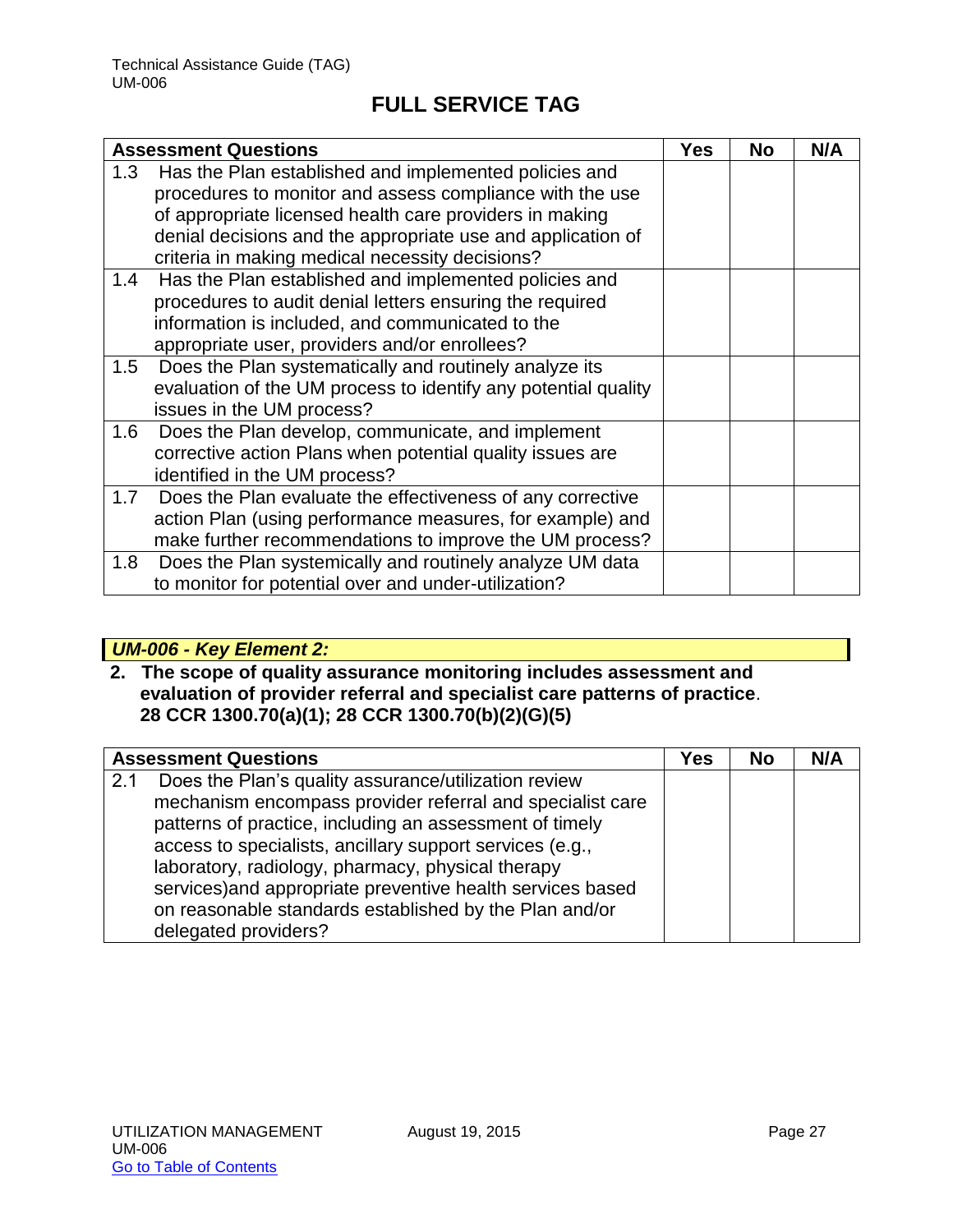|               | <b>Assessment Questions</b>                                                                                                                                                                                                                                               | Yes | <b>No</b> | N/A |
|---------------|---------------------------------------------------------------------------------------------------------------------------------------------------------------------------------------------------------------------------------------------------------------------------|-----|-----------|-----|
| $2.2^{\circ}$ | Does the Plan have a process in place to routinely monitor<br>and assess access to specialist care, ancillary support<br>services (e.g., laboratory, radiology, pharmacy, physical<br>therapy services) and appropriate preventive health<br>services?                    |     |           |     |
| 2.3           | Does the Plan analyze its evaluation of access to specialist<br>care, ancillary support services (e.g., laboratory, radiology,<br>pharmacy, physical therapy services), and appropriate<br>preventive health services?                                                    |     |           |     |
| 2.4           | Does the Plan have a process to routinely monitor and<br>assess access to specialist care, ancillary support<br>services(e.g., laboratory, radiology, pharmacy, physical<br>therapy services), and appropriate preventive health<br>services for any delegated providers? |     |           |     |
| 2.5           | Does the Plan identify, communicate, and implement<br>corrective actions when potential access issues are<br>identified in the UM process?                                                                                                                                |     |           |     |
| 2.6           | Does the Plan evaluate the effectiveness of any corrective<br>actions (using performance measures, for example) and<br>make further recommendations to improve potential access<br>issues?                                                                                |     |           |     |

## **End of Requirement UM-006: UM Processes as Part of the QA Program**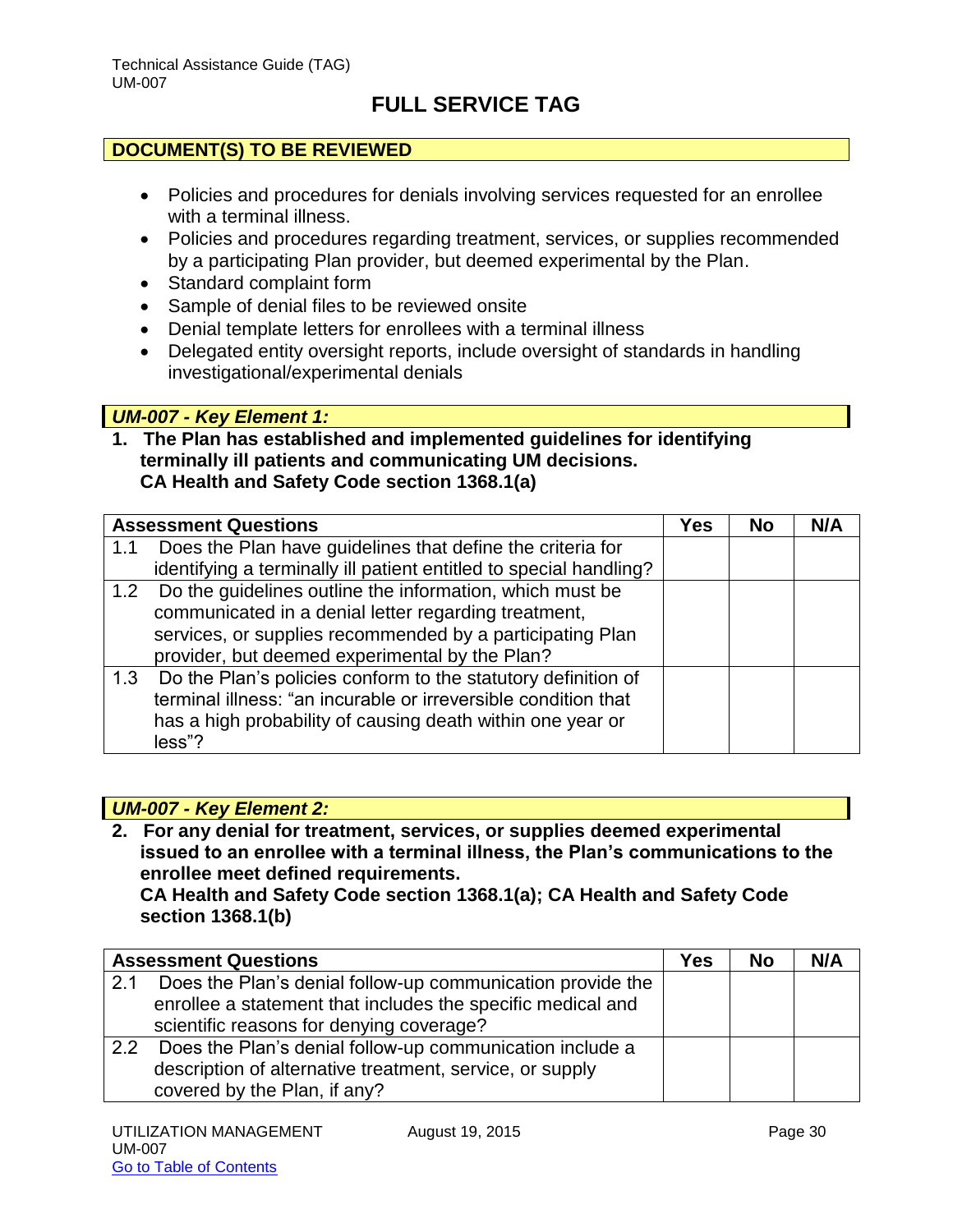|     | <b>Assessment Questions</b>                                  | Yes | <b>No</b> | N/A |
|-----|--------------------------------------------------------------|-----|-----------|-----|
| 2.3 | Does the Plan's denial follow-up communication include       |     |           |     |
|     | copies of the Plan's grievance procedures?                   |     |           |     |
| 2.4 | Is the Plan's denial follow-up communication provided to the |     |           |     |
|     | enrollee within 5 business days of receiving the request?    |     |           |     |
| 2.5 | Does the complaint form provide an opportunity for the       |     |           |     |
|     | enrollee to request a conference as part of the grievance    |     |           |     |
|     | system?                                                      |     |           |     |

## **End of Requirement UM-007: Terminal Illness Requirements and Compliance**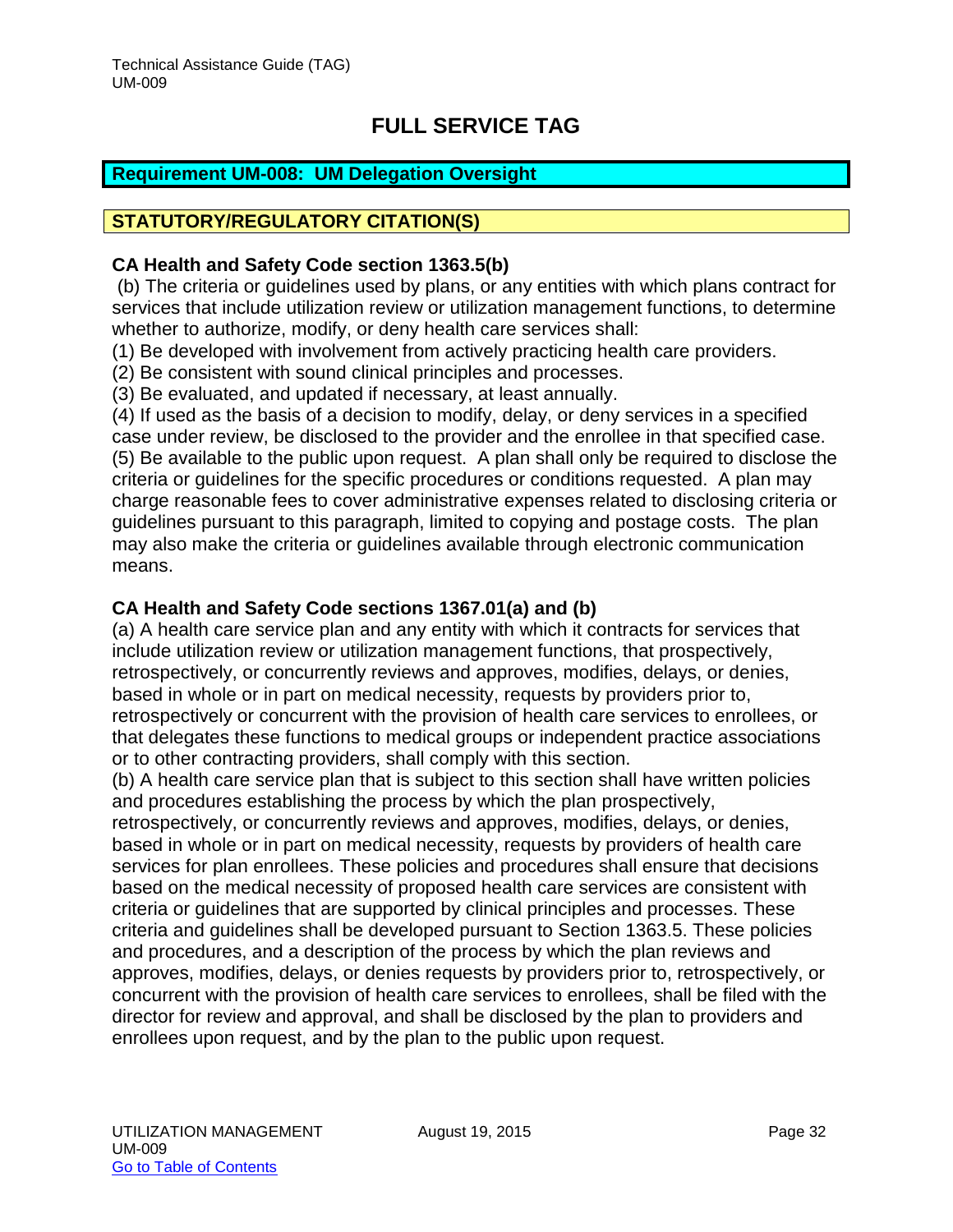## **CA Health and Safety Code sections 1367.01(a), (b), and (c)**

(a) A health care service plan and any entity with which it contracts for services that include utilization review or utilization management functions, that prospectively, retrospectively, or concurrently reviews and approves, modifies, delays, or denies, based in whole or in part on medical necessity, requests by providers prior to, retrospectively or concurrent with the provision of health care services to enrollees, or that delegates these functions to medical groups or independent practice associations or to other contracting providers, shall comply with this section.

(b) A health care service plan that is subject to this section shall have written policies and procedures establishing the process by which the plan prospectively, retrospectively, or concurrently reviews and approves, modifies, delays, or denies, based in whole or in part on medical necessity, requests by providers of health care services for plan enrollees. These policies and procedures shall ensure that decisions based on the medical necessity of proposed health care services are consistent with criteria or guidelines that are supported by clinical principles and processes. These criteria and guidelines shall be developed pursuant to Section 1363.5. These policies and procedures, and a description of the process by which the plan reviews and approves, modifies, delays, or denies requests by providers prior to, retrospectively, or concurrent with the provision of health care services to enrollees, shall be filed with the director for review and approval, and shall be disclosed by the plan to providers and enrollees upon request, and by the plan to the public upon request.

#### **CA Health and Safety Code sections 1367.01(a), (b), and (f)**

(a) A health care service plan and any entity with which it contracts for services that include utilization review or utilization management functions, that prospectively, retrospectively, or concurrently reviews and approves, modifies, delays, or denies, based in whole or in part on medical necessity, requests by providers prior to, retrospectively or concurrent with the provision of health care services to enrollees, or that delegates these functions to medical groups or independent practice associations or to other contracting providers, shall comply with this section.

(b) A health care service plan that is subject to this section shall have written policies and procedures establishing the process by which the plan prospectively, retrospectively, or concurrently reviews and approves, modifies, delays, or denies, based in whole or in part on medical necessity, requests by providers of health care services for plan enrollees. These policies and procedures shall ensure that decisions based on the medical necessity of proposed health care services are consistent with criteria or guidelines that are supported by clinical principles and processes. These criteria and guidelines shall be developed pursuant to Section 1363.5. These policies and procedures, and a description of the process by which the plan reviews and approves, modifies, delays, or denies requests by providers prior to, retrospectively, or concurrent with the provision of health care services to enrollees, shall be filed with the director for review and approval, and shall be disclosed by the plan to providers and enrollees upon request, and by the plan to the public upon request.

(f) The criteria or guidelines used by the health care service plan to determine whether to approve, modify, or deny requests by providers prior to, retrospectively, or concurrent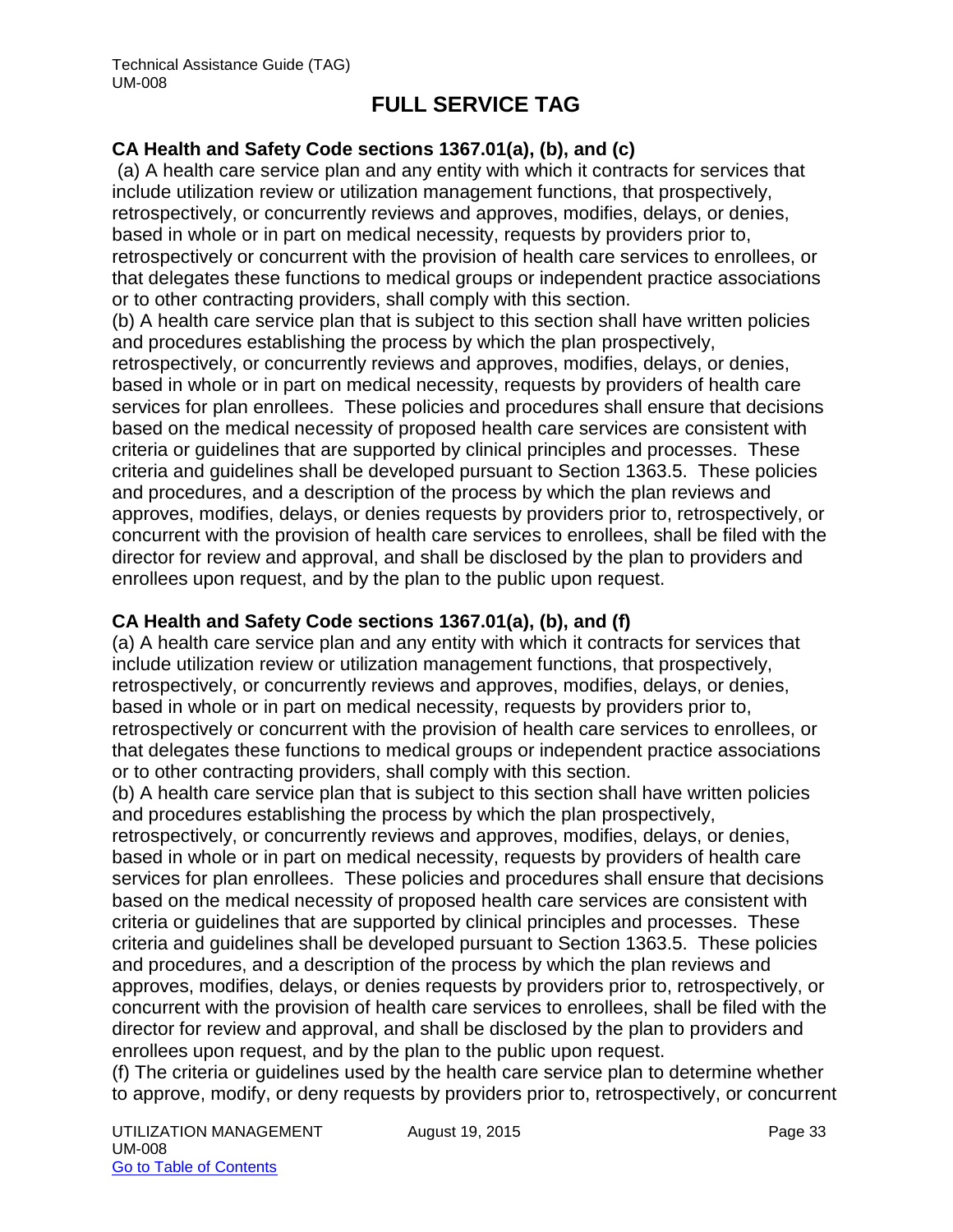with, the provision of health care services to enrollees shall be consistent with clinical principles and processes. These criteria and guidelines shall be developed pursuant to the requirements of Section 1363.5.

### **CA Health and Safety Code sections 1367.01(a), (e), (h), and (i)**

(a) A health care service plan and any entity with which it contracts for services that include utilization review or utilization management functions, that prospectively, retrospectively, or concurrently reviews and approves, modifies, delays, or denies, based in whole or in part on medical necessity, requests by providers prior to, retrospectively or concurrent with the provision of health care services to enrollees, or that delegates these functions to medical groups or independent practice associations or to other contracting providers, shall comply with this section.

(e) No individual, other than a licensed physician or a licensed health care professional who is competent to evaluate the specific clinical issues involved in the health care services requested by the provider, may deny or modify requests for authorization of health care services for an enrollee for reasons of medical necessity. The decision of the physician or other health care professional shall be communicated to the provider and the enrollee pursuant to subdivision (h).

(h) In determining whether to approve, modify, or deny requests by providers prior to, retrospectively, or concurrent with the provision of health care services to enrollees, based in whole or in part on medical necessity, a health care service plan subject to this section shall meet the following requirements:

(1) Decisions to approve, modify, or deny, based on medical necessity, requests by providers prior to, or concurrent with the provision of health care services to enrollees that do not meet the requirements for the 72-hour review required by paragraph (2), shall be made in a timely fashion appropriate for the nature of the enrollee's condition, not to exceed five business days from the plan's receipt of the information reasonably necessary and requested by the plan to make the determination. In cases where the review is retrospective, the decision shall be communicated to the individual who received services, or to the individual's designee, within 30 days of the receipt of information that is reasonably necessary to make this determination, and shall be communicated to the provider in a manner that is consistent with current law. For purposes of this section, retrospective reviews shall be for care rendered on or after January 1, 2000.

(2) When the enrollee's condition is such that the enrollee faces an imminent and serious threat to his or her health including, but not limited to, the potential loss of life, limb, or other major bodily function, or the normal timeframe for the decision-making process, as described in paragraph (1), would be detrimental to the enrollee's life or health or could jeopardize the enrollee's ability to regain maximum function, decisions to approve, modify, or deny requests by providers prior to, or concurrent with, the provision of health care services to enrollees, shall be made in a timely fashion appropriate for the nature of the enrollee's condition, not to exceed 72 hours after the plan's receipt of the information reasonably necessary and requested by the plan to make the determination. Nothing in this section shall be construed to alter the requirements of subdivision (b) of Section 1371.4. Notwithstanding Section 1371.4, the requirements of this division shall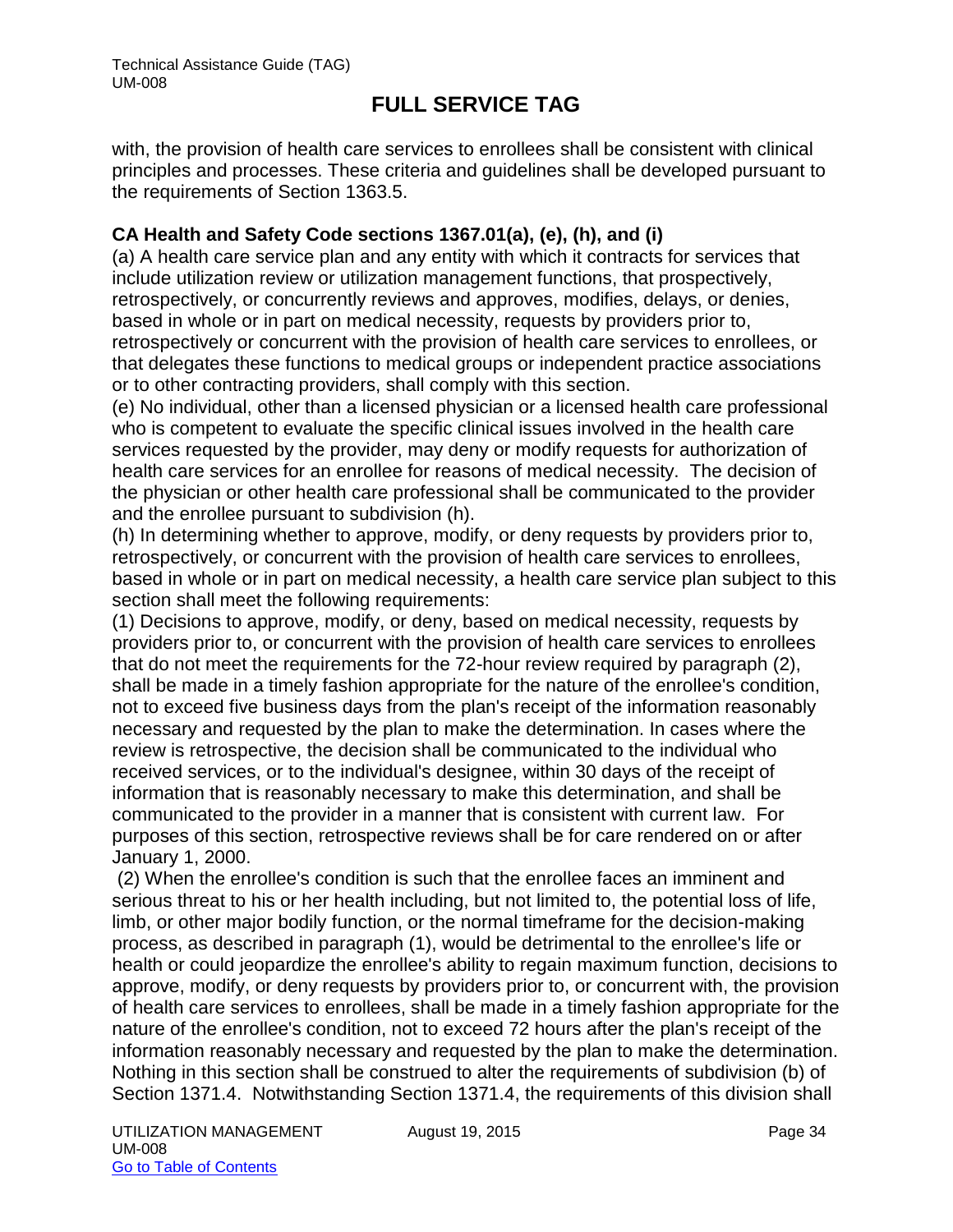be applicable to all health plans and other entities conducting utilization review or utilization management.

(3) Decisions to approve, modify, or deny requests by providers for authorization prior to, or concurrent with, the provision of health care services to enrollees shall be communicated to the requesting provider within 24 hours of the decision. Except for concurrent review decisions pertaining to care that is underway, which shall be communicated to the enrollee's treating provider within 24 hours, decisions resulting in denial, delay, or modification of all or part of the requested health care service shall be communicated to the enrollee in writing within two business days of the decision. In the case of concurrent review, care shall not be discontinued until the enrollee's treating provider has been notified of the plan's decision and a care plan has been agreed upon by the treating provider that is appropriate for the medical needs of that patient.

(4) Communications regarding decisions to approve requests by providers prior to, retrospectively, or concurrent with the provision of health care services to enrollees shall specify the specific health care service approved. Responses regarding decisions to deny, delay, or modify health care services requested by providers prior to, retrospectively, or concurrent with the provision of health care services to enrollees shall be communicated to the enrollee in writing, and to providers initially by telephone or facsimile, except with regard to decisions rendered retrospectively, and then in writing, and shall include a clear and concise explanation of the reasons for the plan's decision, a description of the criteria or guidelines used, and the clinical reasons for the decisions regarding medical necessity. Any written communication to a physician or other health care provider of a denial, delay, or modification of a request shall include the name and telephone number of the health care professional responsible for the denial, delay, or modification. The telephone number provided shall be a direct number or an extension, to allow the physician or health care provider easily to contact the professional responsible for the denial, delay, or modification. Responses shall also include information as to how the enrollee may file a grievance with the plan pursuant to Section 1368, and in the case of Medi-Cal enrollees, shall explain how to request an administrative hearing and aid paid pending under Sections 51014.1 and 51014.2 of Title 22 of the California Code of Regulations.

(5) If the health care service plan cannot make a decision to approve, modify, or deny the request for authorization within the timeframes specified in paragraph (1) or (2) because the plan is not in receipt of all of the information reasonably necessary and requested, or because the plan requires consultation by an expert reviewer, or because the plan has asked that an additional examination or test be performed upon the enrollee, provided the examination or test is reasonable and consistent with good medical practice, the plan shall, immediately upon the expiration of the timeframe specified in paragraph (1) or (2) or as soon as the plan becomes aware that it will not meet the timeframe, whichever occurs first, notify the provider and the enrollee, in writing, that the plan cannot make a decision to approve, modify, or deny the request for authorization within the required timeframe, and specify the information requested but not received, or the expert reviewer to be consulted, or the additional examinations or tests required. The plan shall also notify the provider and enrollee of the anticipated date on which a decision may be rendered. Upon receipt of all information reasonably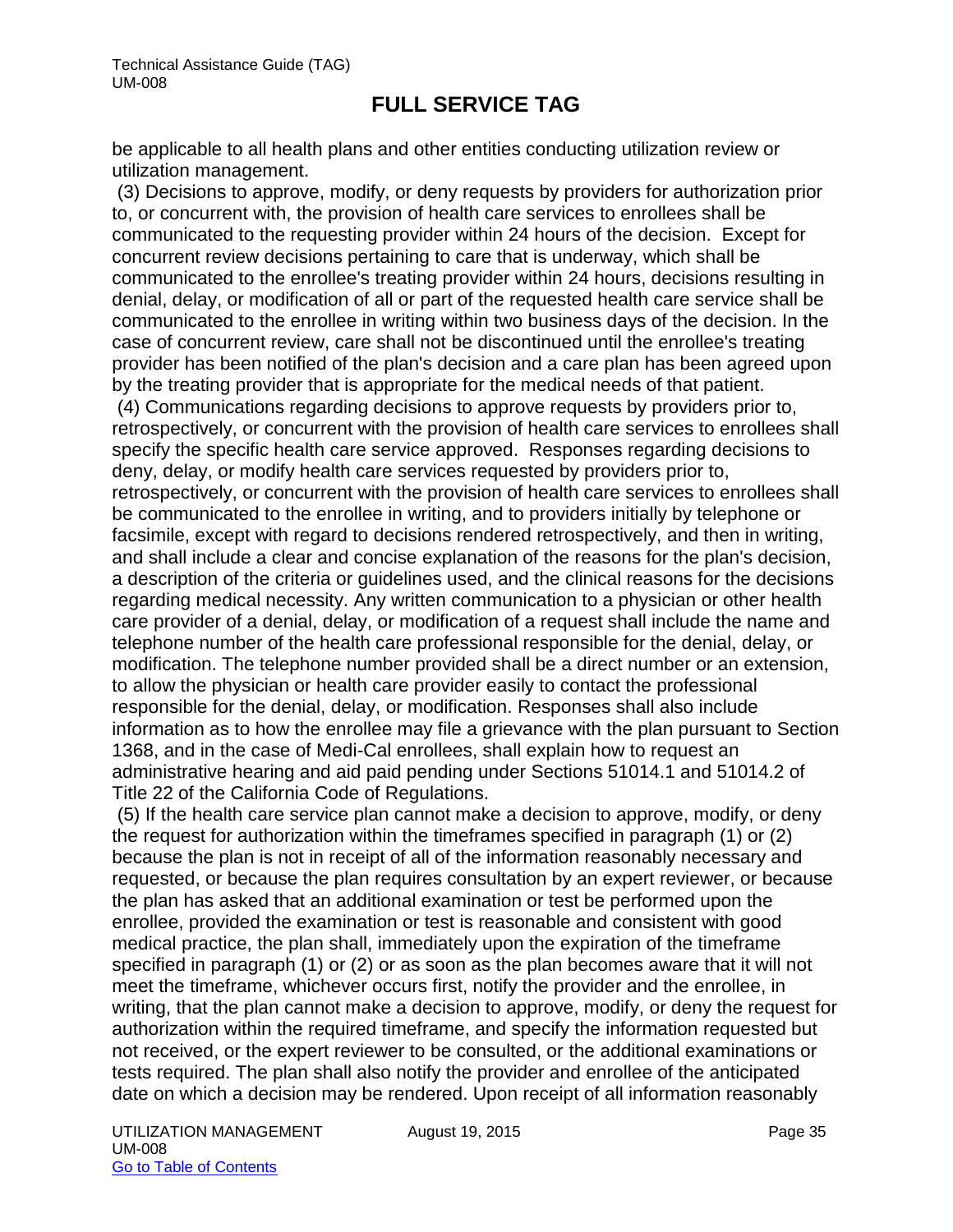necessary and requested by the plan, the plan shall approve, modify, or deny the request for authorization within the timeframes specified in paragraph (1) or (2), whichever applies.

(6) If the director determines that a health care service plan has failed to meet any of the timeframes in this section, or has failed to meet any other requirement of this section, the director may assess, by order, administrative penalties for each failure. A proceeding for the issuance of an order assessing administrative penalties shall be subject to appropriate notice to, and an opportunity for a hearing with regard to, the person affected, in accordance with subdivision (a) of Section 1397. The administrative penalties shall not be deemed an exclusive remedy for the director. These penalties shall be paid to the Managed Care Administrative Fines and Penalties Fund and shall be used for the purposes specified in Section 1341.45.

(i) A health care service plan subject to this section shall maintain telephone access for providers to request authorization for health care services.

## **CA Health and Safety Code sections 1367.01(a), (e), (h), and (j)**

(a) A health care service plan and any entity with which it contracts for services that include utilization review or utilization management functions, that prospectively, retrospectively, or concurrently reviews and approves, modifies, delays, or denies, based in whole or in part on medical necessity, requests by providers prior to, retrospectively or concurrent with the provision of health care services to enrollees, or that delegates these functions to medical groups or independent practice associations or to other contracting providers, shall comply with this section.

(e) No individual, other than a licensed physician or a licensed health care professional who is competent to evaluate the specific clinical issues involved in the health care services requested by the provider, may deny or modify requests for authorization of health care services for an enrollee for reasons of medical necessity. The decision of the physician or other health care professional shall be communicated to the provider and the enrollee pursuant to subdivision (h).

(h) In determining whether to approve, modify, or deny requests by providers prior to, retrospectively, or concurrent with the provision of health care services to enrollees, based in whole or in part on medical necessity, a health care service plan subject to this section shall meet the following requirements:

(1) Decisions to approve, modify, or deny, based on medical necessity, requests by providers prior to, or concurrent with the provision of health care services to enrollees that do not meet the requirements for the 72-hour review required by paragraph (2), shall be made in a timely fashion appropriate for the nature of the enrollee's condition, not to exceed five business days from the plan's receipt of the information reasonably necessary and requested by the plan to make the determination. In cases where the review is retrospective, the decision shall be communicated to the individual who received services, or to the individual's designee, within 30 days of the receipt of information that is reasonably necessary to make this determination, and shall be communicated to the provider in a manner that is consistent with current law. For purposes of this section, retrospective reviews shall be for care rendered on or after January 1, 2000.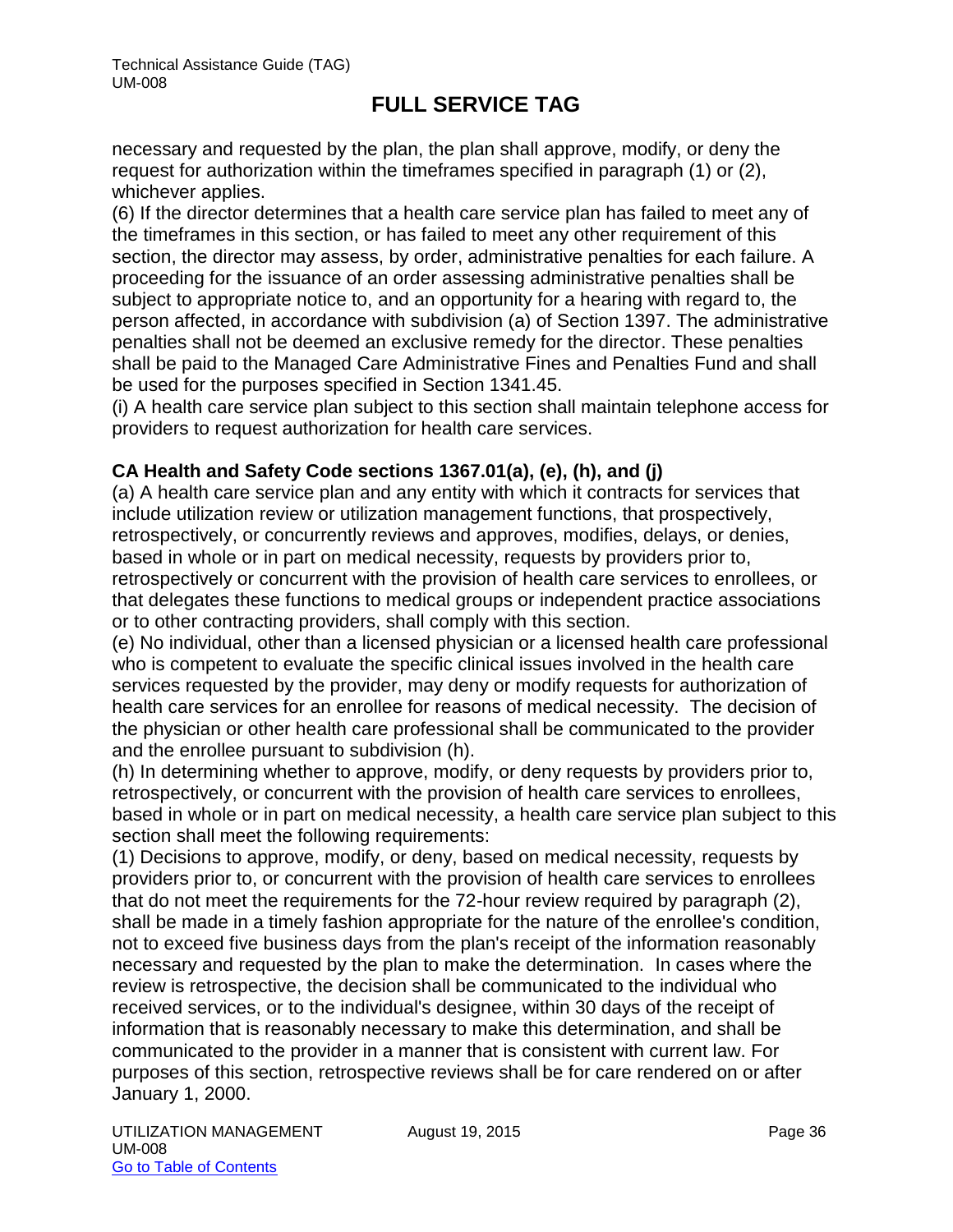(2) When the enrollee's condition is such that the enrollee faces an imminent and serious threat to his or her health, including, but not limited to, the potential loss of life, limb, or other major bodily function, or the normal timeframe for the decision making process, as described in paragraph (1), would be detrimental to the enrollee's life or health or could jeopardize the enrollee's ability to regain maximum function, decisions to approve, modify, or deny requests by providers prior to, or concurrent with, the provision of health care services to enrollees, shall be made in a timely fashion appropriate for the nature of the enrollee's condition, not to exceed 72 hours after the plan's receipt of the information reasonably necessary and requested by the plan to make the determination. Nothing in this section shall be construed to alter the requirements of subdivision (b) of Section 1371.4. Notwithstanding Section 1371.4, the requirements of this division shall be applicable to all health plans and other entities conducting utilization review or utilization management.

(3) Decisions to approve, modify, or deny requests by providers for authorization prior to, or concurrent with, the provision of health care services to enrollees shall be communicated to the requesting provider within 24 hours of the decision. Except for concurrent review decisions pertaining to care that is underway, which shall be communicated to the enrollee's treating provider within 24 hours, decisions resulting in denial, delay, or modification of all or part of the requested health care service shall be communicated to the enrollee in writing within two business days of the decision. In the case of concurrent review, care shall not be discontinued until the enrollee's treating provider has been notified of the plan's decision and a care plan has been agreed upon by the treating provider that is appropriate for the medical needs of that patient. (4) Communications regarding decisions to approve requests by providers prior to, retrospectively, or concurrent with the provision of health care services to enrollees shall specify the specific health care service approved. Responses regarding decisions to deny, delay, or modify health care services requested by providers prior to, retrospectively, or concurrent with the provision of health care services to enrollees shall be communicated to the enrollee in writing, and to providers initially by telephone or facsimile, except with regard to decisions rendered retrospectively, and then in writing, and shall include a clear and concise explanation of the reasons for the plan's decision, a description of the criteria or guidelines used, and the clinical reasons for the decisions regarding medical necessity. Any written communication to a physician or other health care provider of a denial, delay, or modification of a request shall include the name and telephone number of the health care professional responsible for the denial, delay, or modification. The telephone number provided shall be a direct number or an extension, to allow the physician or health care provider easily to contact the professional responsible for the denial, delay, or modification. Responses shall also include information as to how the enrollee may file a grievance with the plan pursuant to Section 1368, and in the case of Medi-Cal enrollees, shall explain how to request an administrative hearing and aid paid pending under Sections 51014.1 and 51014.2 of Title 22 of the California Code of Regulations.

(5) If the health care service plan cannot make a decision to approve, modify, or deny the request for authorization within the timeframes specified in paragraph (1) or (2) because the plan is not in receipt of all of the information reasonably necessary and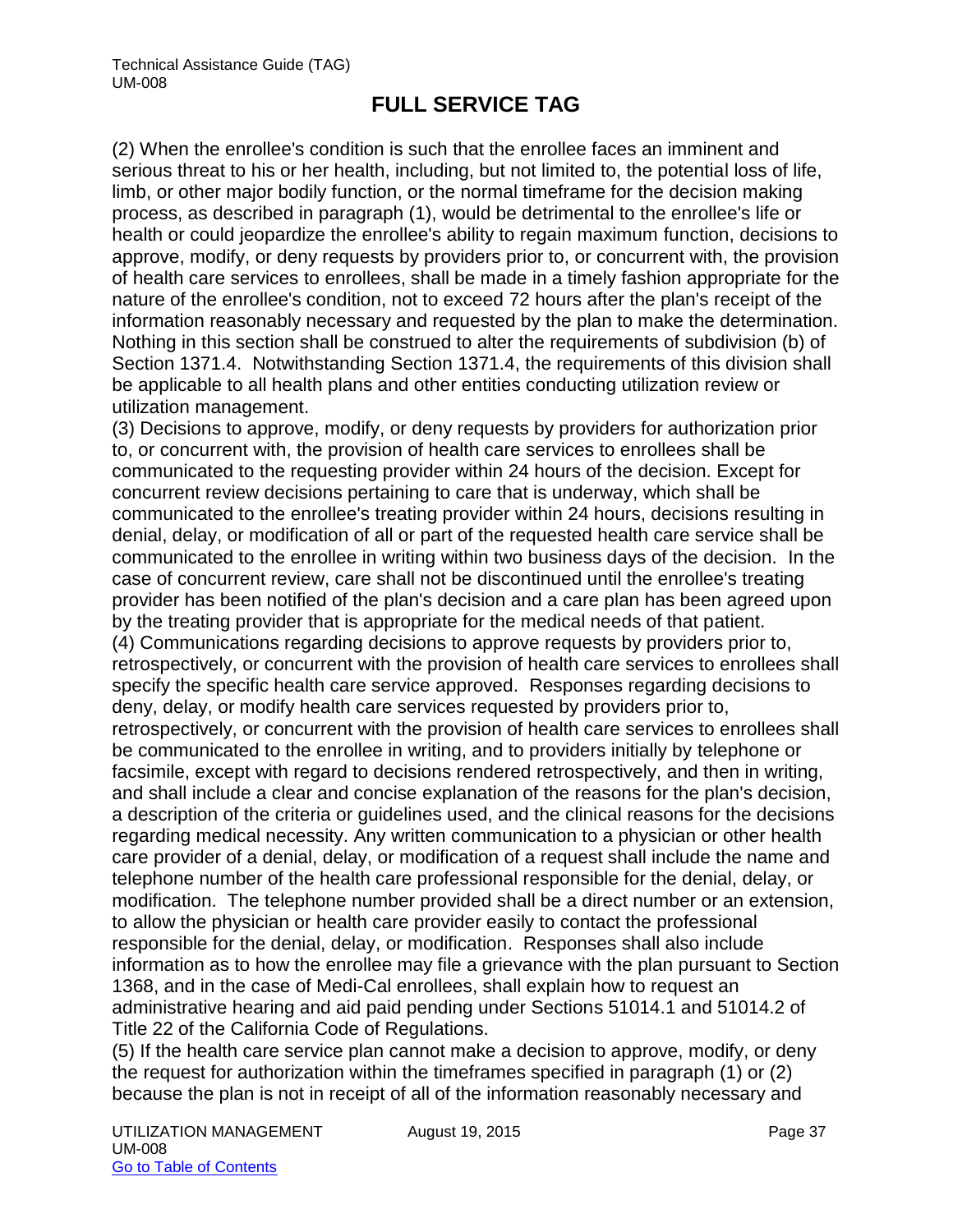requested, or because the plan requires consultation by an expert reviewer, or because the plan has asked that an additional examination or test be performed upon the enrollee, provided the examination or test is reasonable and consistent with good medical practice, the plan shall, immediately upon the expiration of the timeframe specified in paragraph (1) or (2) or as soon as the plan becomes aware that it will not meet the timeframe, whichever occurs first, notify the provider and the enrollee, in writing, that the plan cannot make a decision to approve, modify, or deny the request for authorization within the required timeframe, and specify the information requested but not received, or the expert reviewer to be consulted, or the additional examinations or tests required. The plan shall also notify the provider and enrollee of the anticipated date on which a decision may be rendered. Upon receipt of all information reasonably necessary and requested by the plan, the plan shall approve, modify, or deny the request for authorization within the timeframes specified in paragraph (1) or (2), whichever applies.

(6) If the director determines that a health care service plan has failed to meet any of the timeframes in this section, or has failed to meet any other requirement of this section, the director may assess, by order, administrative penalties for each failure. A proceeding for the issuance of an order assessing administrative penalties shall be subject to appropriate notice to, and an opportunity for a hearing with regard to, the person affected, in accordance with subdivision (a) of Section 1397. The administrative penalties shall not be deemed an exclusive remedy for the director. These penalties shall be paid to the Managed Care Administrative Fines and Penalties Fund and shall be used for the purposes specified in Section 1341.45.

(j) A health care service plan subject to this section that reviews requests by providers prior to, retrospectively, or concurrent with, the provision of health care services to enrollees shall establish, as part of the quality assurance program required by Section 1370, a process by which the plan's compliance with this section is assessed and evaluated. The process shall include provisions for evaluation of complaints, assessment of trends, implementation of actions to correct identified problems, mechanisms to communicate actions and results to the appropriate health plan employees and contracting providers, and provisions for evaluation of any corrective action plan and measurements of performance.

## **CA Health and Safety Code sections 1367.01(a) and (h)**

(a) A health care service plan and any entity with which it contracts for services that include utilization review or utilization management functions, that prospectively, retrospectively, or concurrently reviews and approves, modifies, delays, or denies, based in whole or in part on medical necessity, requests by providers prior to, retrospectively or concurrent with the provision of health care services to enrollees, or that delegates these functions to medical groups or independent practice associations or to other contracting providers, shall comply with this section.

(h) In determining whether to approve, modify, or deny requests by providers prior to, retrospectively, or concurrent with the provision of health care services to enrollees, based in whole or in part on medical necessity, a health care service plan subject to this section shall meet the following requirements: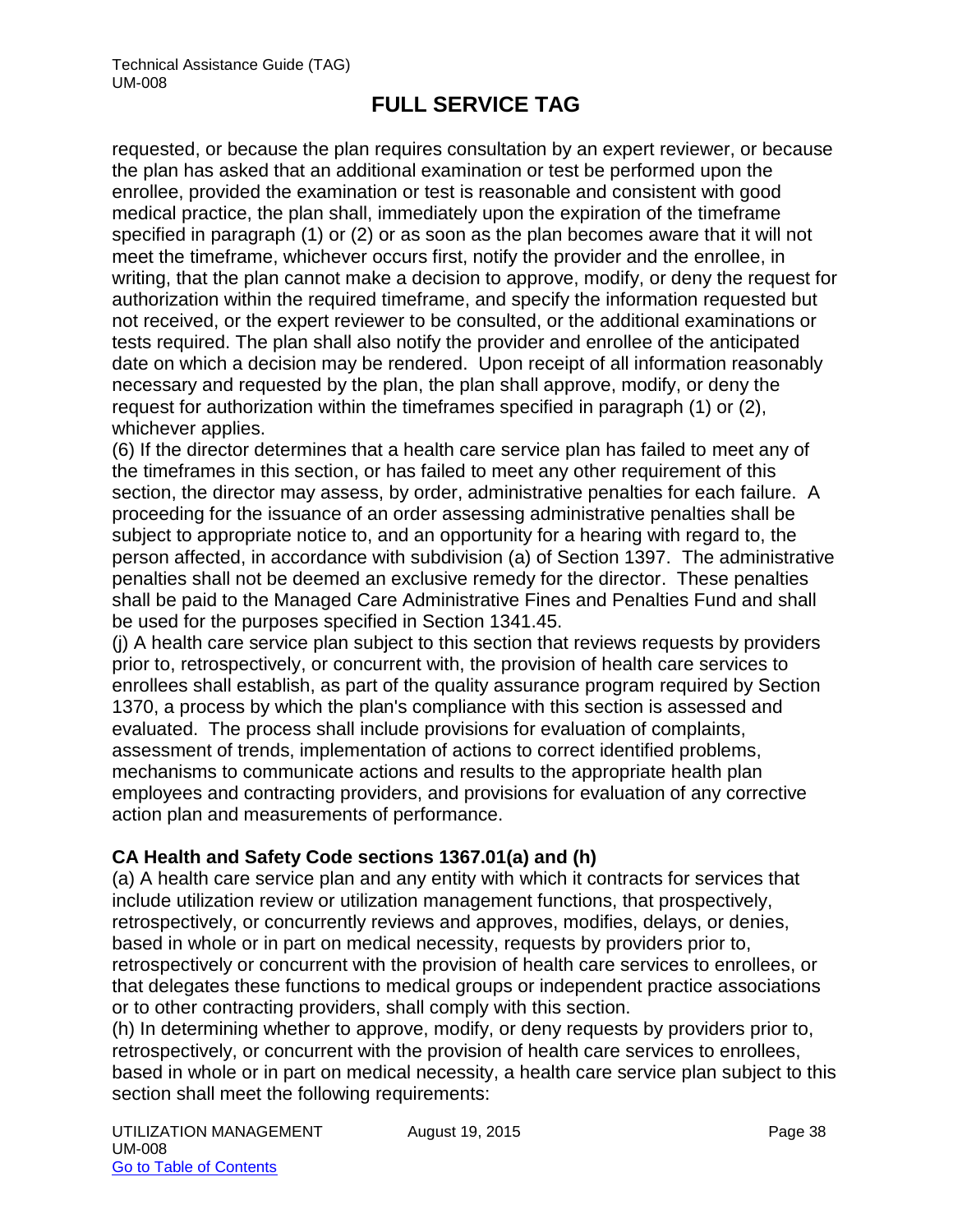(1) Decisions to approve, modify, or deny, based on medical necessity, requests by providers prior to, or concurrent with the provision of health care services to enrollees that do not meet the requirements for the 72-hour review required by paragraph (2), shall be made in a timely fashion appropriate for the nature of the enrollee's condition, not to exceed five business days from the plan's receipt of the information reasonably necessary and requested by the plan to make the determination. In cases where the review is retrospective, the decision shall be communicated to the individual who received services, or to the individual's designee, within 30 days of the receipt of information that is reasonably necessary to make this determination, and shall be communicated to the provider in a manner that is consistent with current law. For purposes of this section, retrospective reviews shall be for care rendered on or after January 1, 2000.

(2) When the enrollee's condition is such that the enrollee faces an imminent and serious threat to his or her health, including, but not limited to, the potential loss of life, limb, or other major bodily function, or the normal timeframe for the decision making process, as described in paragraph (1), would be detrimental to the enrollee's life or health or could jeopardize the enrollee's ability to regain maximum function, decisions to approve, modify, or deny requests by providers prior to, or concurrent with, the provision of health care services to enrollees, shall be made in a timely fashion appropriate for the nature of the enrollee's condition, not to exceed 72 hours after the plan's receipt of the information reasonably necessary and requested by the plan to make the determination. Nothing in this section shall be construed to alter the requirements of subdivision (b) of Section 1371.4. Notwithstanding Section 1371.4, the requirements of this division shall be applicable to all health plans and other entities conducting utilization review or utilization management.

(3) Decisions to approve, modify, or deny requests by providers for authorization prior to, or concurrent with, the provision of health care services to enrollees shall be communicated to the requesting provider within 24 hours of the decision. Except for concurrent review decisions pertaining to care that is underway, which shall be communicated to the enrollee's treating provider within 24 hours, decisions resulting in denial, delay, or modification of all or part of the requested health care service shall be communicated to the enrollee in writing within two business days of the decision. In the case of concurrent review, care shall not be discontinued until the enrollee's treating provider has been notified of the plan's decision and a care plan has been agreed upon by the treating provider that is appropriate for the medical needs of that patient. (4) Communications regarding decisions to approve requests by providers prior to, retrospectively, or concurrent with the provision of health care services to enrollees shall specify the specific health care service approved. Responses regarding decisions to deny, delay, or modify health care services requested by providers prior to, retrospectively, or concurrent with the provision of health care services to enrollees shall be communicated to the enrollee in writing, and to providers initially by telephone or facsimile, except with regard to decisions rendered retrospectively, and then in writing, and shall include a clear and concise explanation of the reasons for the plan's decision, a description of the criteria or guidelines used, and the clinical reasons for the decisions regarding medical necessity. Any written communication to a physician or other health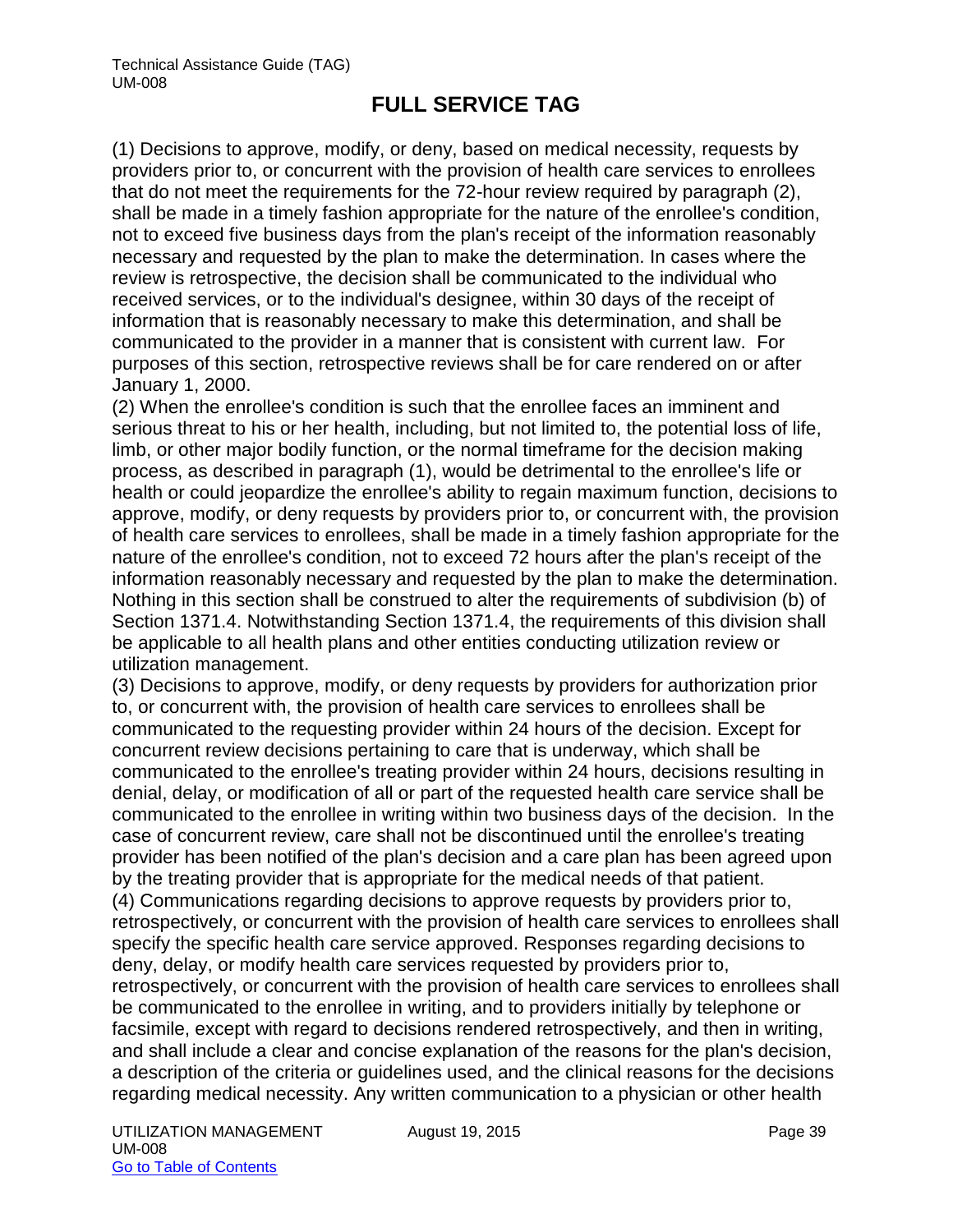care provider of a denial, delay, or modification of a request shall include the name and telephone number of the health care professional responsible for the denial, delay, or modification. The telephone number provided shall be a direct number or an extension, to allow the physician or health care provider easily to contact the professional responsible for the denial, delay, or modification. Responses shall also include information as to how the enrollee may file a grievance with the plan pursuant to Section 1368, and in the case of Medi-Cal enrollees, shall explain how to request an administrative hearing and aid paid pending under Sections 51014.1 and 51014.2 of Title 22 of the California Code of Regulations.

(5) If the health care service plan cannot make a decision to approve, modify, or deny the request for authorization within the timeframes specified in paragraph (1) or (2) because the plan is not in receipt of all of the information reasonably necessary and requested, or because the plan requires consultation by an expert reviewer, or because the plan has asked that an additional examination or test be performed upon the enrollee, provided the examination or test is reasonable and consistent with good medical practice, the plan shall, immediately upon the expiration of the timeframe specified in paragraph (1) or (2) or as soon as the plan becomes aware that it will not meet the timeframe, whichever occurs first, notify the provider and the enrollee, in writing, that the plan cannot make a decision to approve, modify, or deny the request for authorization within the required timeframe, and specify the information requested but not received, or the expert reviewer to be consulted, or the additional examinations or tests required. The plan shall also notify the provider and enrollee of the anticipated date on which a decision may be rendered. Upon receipt of all information reasonably necessary and requested by the plan, the plan shall approve, modify, or deny the request for authorization within the timeframes specified in paragraph (1) or (2), whichever applies.

(6) If the director determines that a health care service plan has failed to meet any of the timeframes in this section, or has failed to meet any other requirement of this section, the director may assess, by order, administrative penalties for each failure. A proceeding for the issuance of an order assessing administrative penalties shall be subject to appropriate notice to, and an opportunity for a hearing with regard to, the person affected, in accordance with subdivision (a) of Section 1397. The administrative penalties shall not be deemed an exclusive remedy for the director. These penalties shall be paid to the Managed Care Administrative Fines and Penalties Fund and shall be used for the purposes specified in Section 1341.45.

## **CA Health and Safety Code sections 1371.4(a) through (d)**

(a) A health care service plan, or its contracting medical providers, shall provide 24-hour access for enrollees and providers to obtain timely authorization for medically necessary care, for circumstances where the enrollee has received emergency services and care is stabilized, but the treating provider believes that the enrollee may not be discharged safely. A physician and surgeon shall be available for consultation and for resolving disputed requests for authorizations. A health care service plan that does not require prior authorization as a prerequisite for payment for necessary medical care following stabilization of an emergency medical condition or active labor need not satisfy the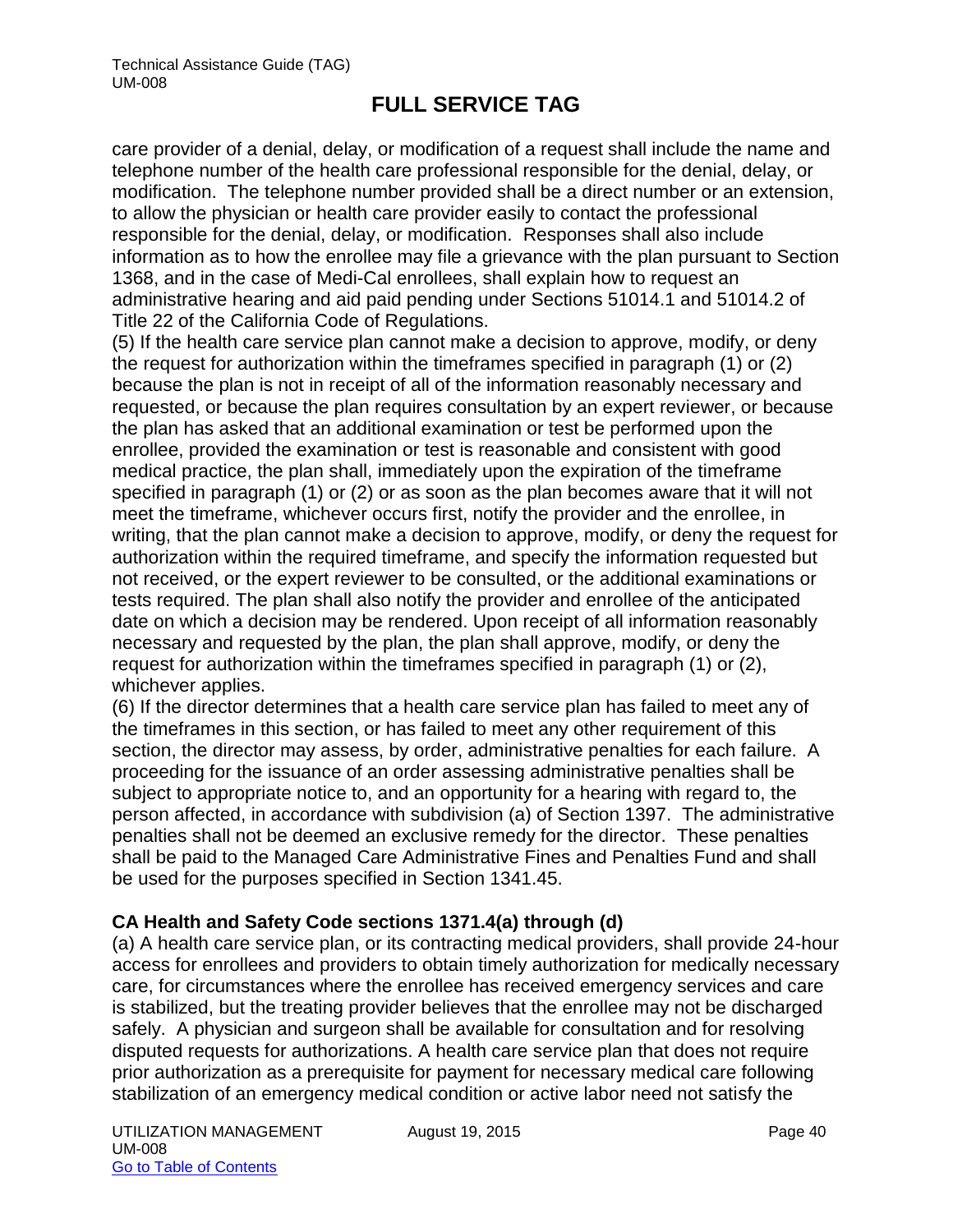requirements of this subdivision.

(b) A health care service plan shall reimburse providers for emergency services and care provided to its enrollees, until the care results in stabilization of the enrollee, except as provided in subdivision (c). As long as federal or state law requires that emergency services and care be provided without first questioning the patient's ability to pay, a health care service plan shall not require a provider to obtain authorization prior to the provision of emergency services and care necessary to stabilize the enrollee's emergency medical condition.

(c) Payment for emergency services and care may be denied only if the health care service plan reasonably determines that the emergency services and care were never performed; provided that a health care service plan may deny reimbursement to a provider for a medical screening examination in cases when the plan enrollee did not require emergency services and care and the enrollee reasonably should have known that an emergency did not exist. A health care service plan may require prior authorization as a prerequisite for payment for necessary medical care following stabilization of an emergency medical condition.

(d) If there is a disagreement between the health care service plan and the provider regarding the need for necessary medical care, following stabilization of the enrollee, the plan shall assume responsibility for the care of the patient either by having medical personnel contracting with the plan personally take over the care of the patient within a reasonable amount of time after the disagreement, or by having another general acute care hospital under contract with the plan agree to accept the transfer of the patient as provided in Section 1317.2, Section 1317.2a, or other pertinent statute. However, this requirement shall not apply to necessary medical care provided in hospitals outside the service area of the health care service plan. If the health care service plan fails to satisfy the requirements of this subdivision, further necessary care shall be deemed to have been authorized by the Plan. Payment for this care may not be denied.

#### **CA Health and Safety Code section 1374.72(g)(1)**

(g)(1) For the purpose of compliance with this section, a plan may provide coverage for all or part of the mental health services required by this section through a separate specialized health care service plan or mental health plan, and shall not be required to obtain an additional or specialized license for this purpose.

#### **28 CCR 1300.67.2(c)**

Within each service area of a plan, basic health care services and specialized health care services shall be readily available and accessible to each of the plan's enrollees; (c) Emergency health care services shall be available and accessible within the service area twenty-four hours a day, seven days a week;

#### **28 CCR 1300.70(b)(2)(G)(5)**

(b) Quality Assurance Program Structure and Requirements.

(2) Program Requirements.

In order to meet these obligations each plan's QA program shall meet all of the following requirements: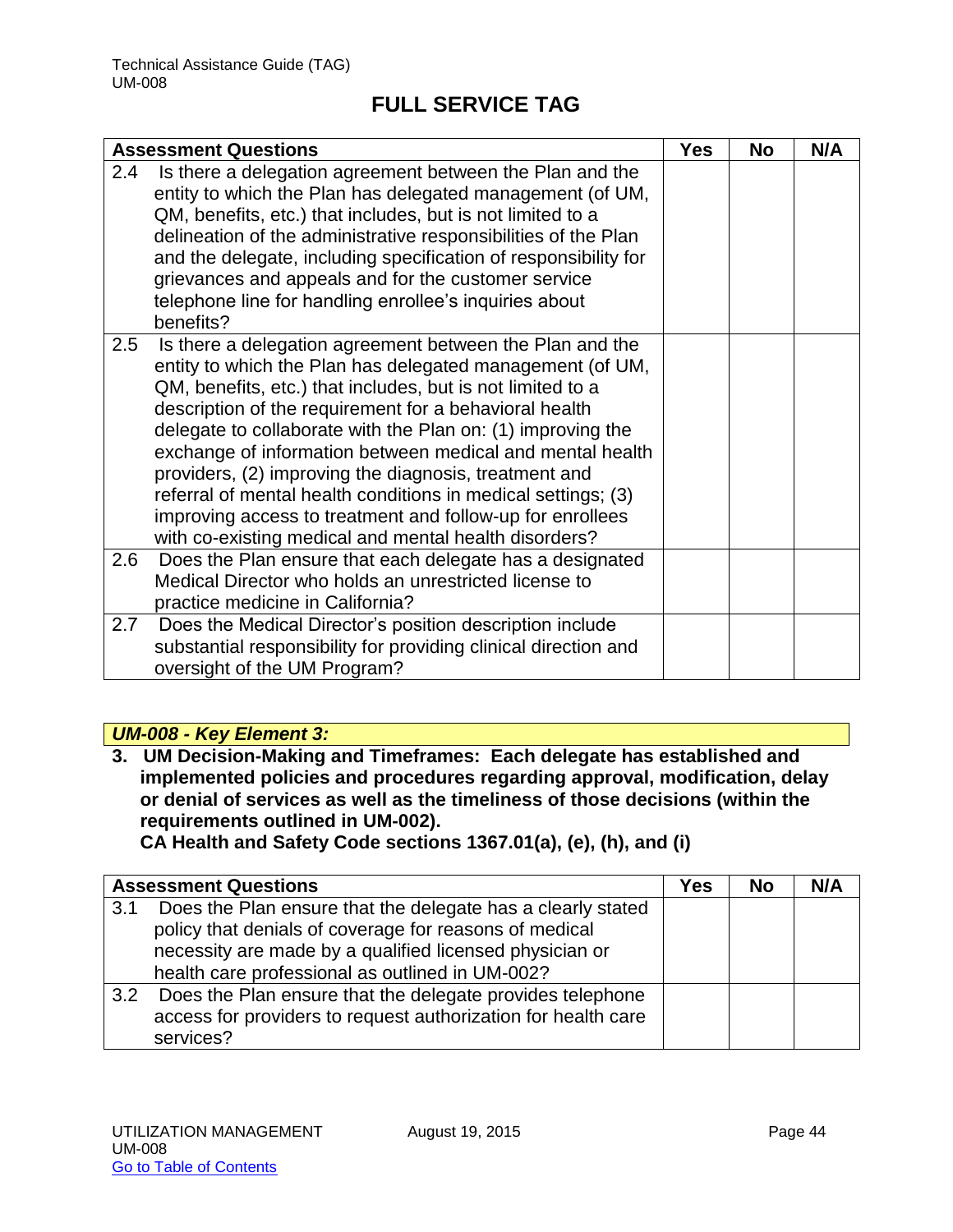|                  | <b>Assessment Questions</b>                                                                                                    | Yes | <b>No</b> | N/A |
|------------------|--------------------------------------------------------------------------------------------------------------------------------|-----|-----------|-----|
| 3.3 <sub>2</sub> | Does the Plan ensure that the delegate's timeframes for<br>UM decisions are within the requirements as outlined in UM-<br>002? |     |           |     |
| 3.4              | Does the Plan ensure that the delegate ensures timely<br>responses to provider requests for authorization?                     |     |           |     |

## *UM-008 - Key Element 4:*

**4. UM Criteria: There is evidence that the delegate/s have developed written UM criteria/guidelines consistent with acceptable standards and perform/s an annual evaluation of the UM Program, which is reviewed by the appropriate committee/s and updated as necessary. (Consistent with the requirements outlined in UM-003)** 

**CA Health and Safety Code section 1363.5(b); CA Health and Safety Code sections 1367.01(a), (b), and (f)**

|     | <b>Assessment Questions</b>                                                       | <b>Yes</b> | <b>No</b> | N/A |
|-----|-----------------------------------------------------------------------------------|------------|-----------|-----|
| 4.1 | Does the Plan ensure that the delegate's written criteria or                      |            |           |     |
|     | clinical guidelines for UM decisions meet the requirements<br>outlined in UM-003? |            |           |     |
|     | 4.2 Does the Plan ensure that the delegate/s perform/s an                         |            |           |     |
|     | annual evaluation and update of the UM Program, which is                          |            |           |     |
|     | then reviewed by the appropriate committee/s?                                     |            |           |     |
| 4.3 | Does the Plan ensure that the delegate has written criteria                       |            |           |     |
|     | or clinical guidelines for UM decisions that are clearly                          |            |           |     |
|     | documented for each UM function along with the procedures                         |            |           |     |
|     | for use/application of the criteria in making medical                             |            |           |     |
|     | necessity determinations?                                                         |            |           |     |

## *UM-008 - Key Element 5:*

**5. Communication Requirements for UM Decisions: Each delegate has established and implemented guidelines for UM-related communications to providers and enrollees (including content, form and timeframes) consistent with UM-004.** 

**CA Health and Safety Code sections 1367.01(a) and (h)** 

|     | <b>Assessment Questions</b>                                   | <b>Yes</b> | <b>No</b> | N/A |
|-----|---------------------------------------------------------------|------------|-----------|-----|
| 5.1 | Does the Plan ensure that the delegate's written notification |            |           |     |
|     | for denials includes the name and direct contact number for   |            |           |     |
|     | the professional responsible for a denial, delay, or          |            |           |     |
|     | modification of an authorization as outlined in UM-005?       |            |           |     |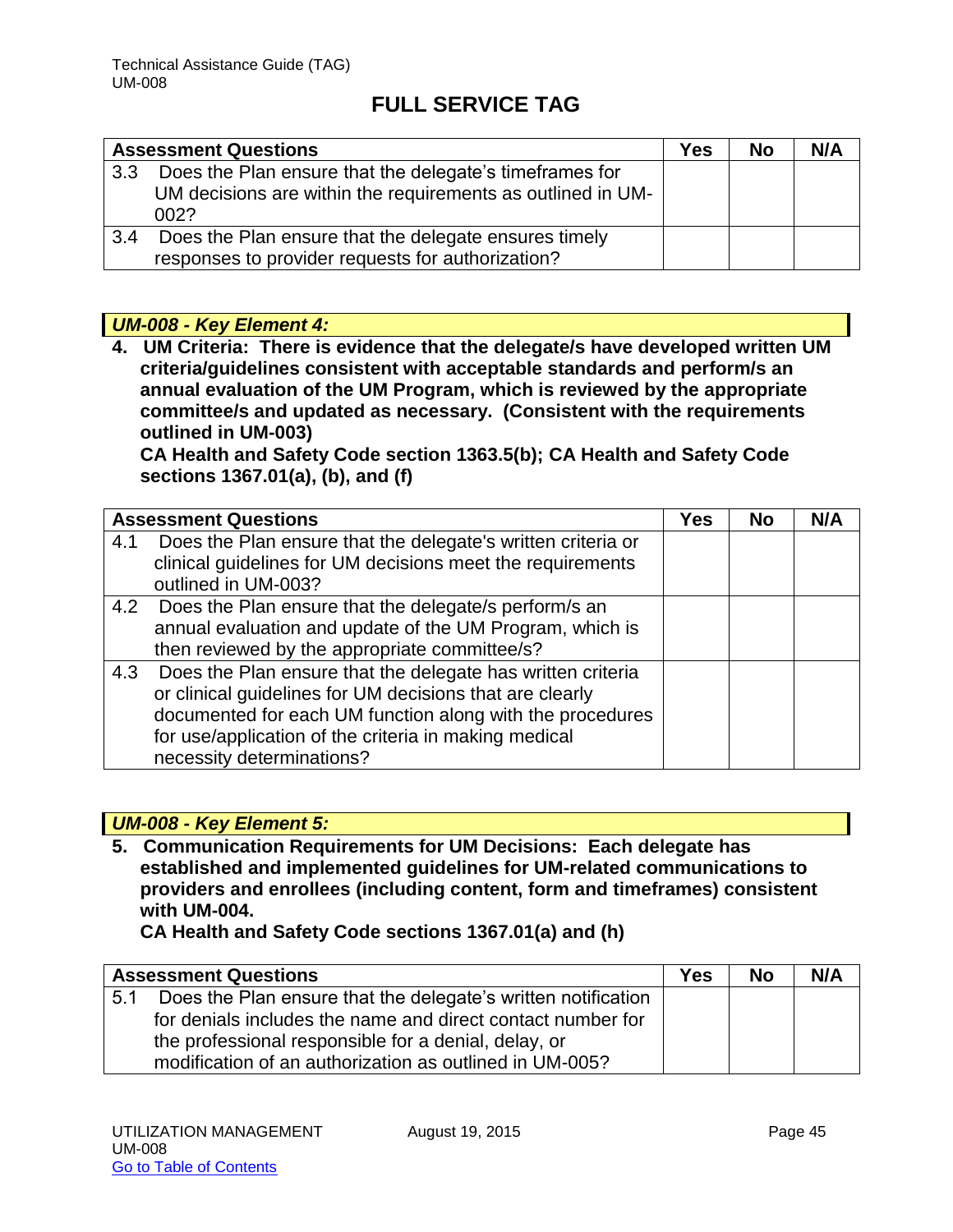|     | <b>Assessment Questions</b>                                                                                                                                                                                                                                           | Yes | <b>No</b> | N/A |
|-----|-----------------------------------------------------------------------------------------------------------------------------------------------------------------------------------------------------------------------------------------------------------------------|-----|-----------|-----|
| 5.2 | Does the Plan ensure that the delegate's written notification<br>for denials includes a clear explanation of the reasons for<br>the delegate's decision, a description of the criteria used,<br>and clinical reasons for the decision regarding medical<br>necessity? |     |           |     |
| 5.3 | Does the Plan ensure that the delegate's written notification<br>for denials includes grievance and IMR information?                                                                                                                                                  |     |           |     |

## *UM-008 - Key Element 6:*

**6. Disclosure of UM Authorization Processes: Each delegate discloses to providers, contractors, enrollees and the public the UM processes and guidelines used to authorize, modify, or deny health care services under the benefits provided by the Plan (consistent with the requirements outlined in UM-005).** 

**CA Health and Safety Code section 1363.5(b); CA Health and Safety Code sections 1367.01(a) and (b)**

|     | <b>Assessment Questions</b>                                                                                                                                                                            | Yes | No | N/A |
|-----|--------------------------------------------------------------------------------------------------------------------------------------------------------------------------------------------------------|-----|----|-----|
| 6.1 | Does the Plan ensure that the delegate's written criteria or<br>clinical guidelines for UM decisions meet the requirements<br>outlined in UM-003?                                                      |     |    |     |
| 6.2 | Does the Plan ensure that the delegate discloses, or<br>provides for the disclosure to its providers, enrollees, and<br>the public, information on criteria and UM processes as<br>outlined in UM-003? |     |    |     |

### *UM-008 - Key Element 7:*

**7. UM Processes as Part of the QA Program: Each delegate assesses the quality of their UM Program and processes and takes appropriate action when problems are identified (consistent with requirements outlined in UM-006). CA Health and Safety Code sections 1367.01(a), (e), (h), and (j); 28 CCR 1300.70(b)(2)(G)(5)**

|     | <b>Assessment Questions</b>                                   | <b>Yes</b> | <b>No</b> | N/A |
|-----|---------------------------------------------------------------|------------|-----------|-----|
| 7.1 | Does the Plan ensure that the delegate assesses the quality   |            |           |     |
|     | of their UM Program and processes and takes appropriate       |            |           |     |
|     | action when problems are identified? (UM-006)                 |            |           |     |
| 7.2 | Does the Plan receive and review copies of delegate QA        |            |           |     |
|     | audits, assessments, analyses, corrective action Plans, etc.? |            |           |     |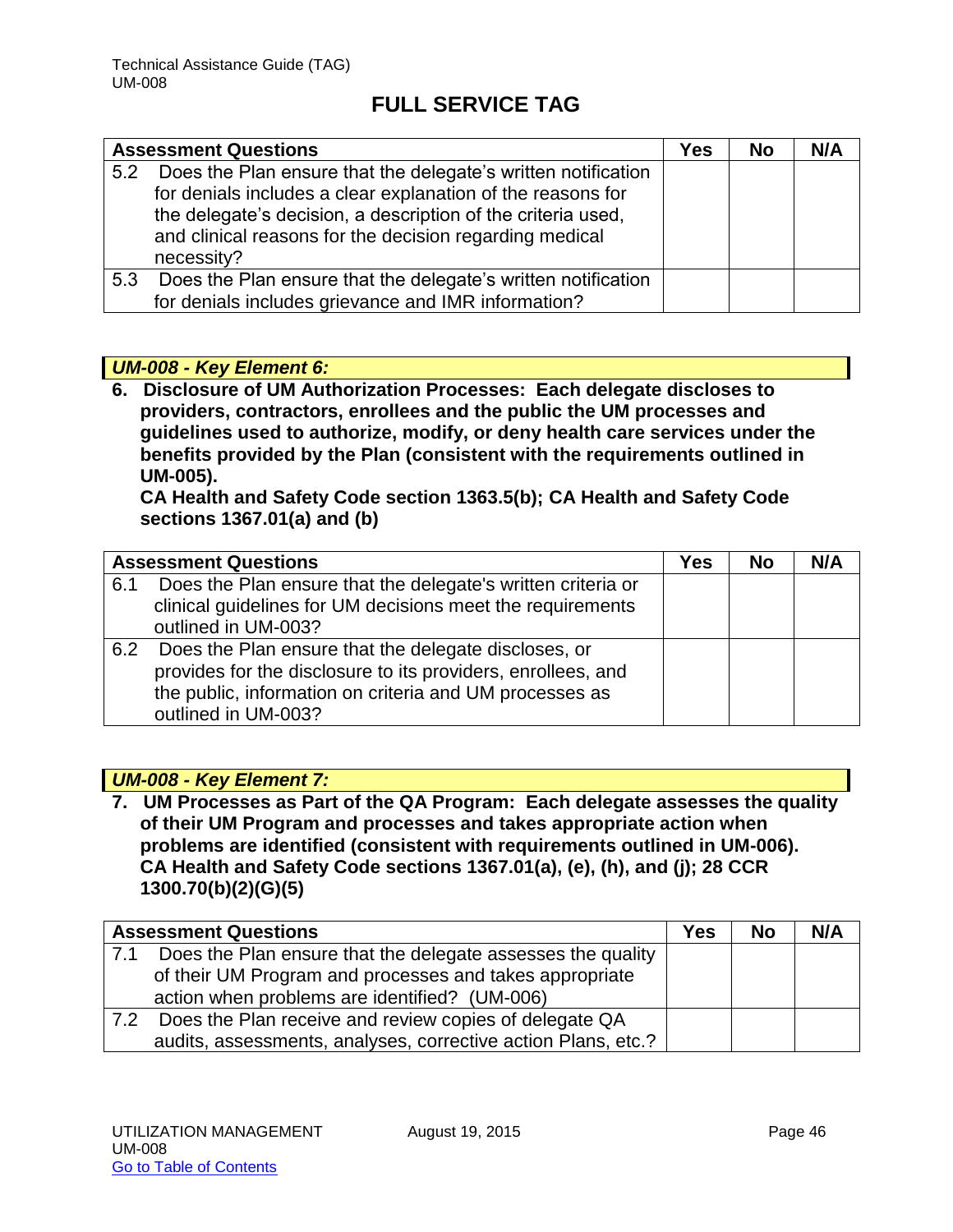#### *UM-008 - Key Element 8:* **8. Access to Emergency Services: Each delegate ensures that emergency health care services are available and accessible, that providers are reimbursed for care necessary to stabilize an emergency condition, and that denials of payment for emergency care meet requirements. (Consistent with ER-001) CA Health and Safety Code sections 1371.4(a) through (d); 28 CCR 1300.67.2(c)**

|     | <b>Assessment Questions</b>                                                                                                                                                                                                                                                                                                                                                  | <b>Yes</b> | <b>No</b> | N/A |
|-----|------------------------------------------------------------------------------------------------------------------------------------------------------------------------------------------------------------------------------------------------------------------------------------------------------------------------------------------------------------------------------|------------|-----------|-----|
| 8.1 | Does the Plan ensure that the delegate has emergency<br>health care services available and accessible within the<br>service area 24 hours a day, seven (7) days a week?                                                                                                                                                                                                      |            |           |     |
|     | 8.2 Does the Plan ensure that the delegate reimburses for<br>emergency services provided to its enrollees until the care<br>results in stabilization of the enrollee and the delegate shall<br>not require a provider to obtain authorization prior to the<br>provision of emergency services and care necessary to<br>stabilize the enrollee's emergency medical condition? |            |           |     |
|     | 8.3 Does the Plan ensure that the delegate denies<br>reimbursement to a provider for a medical screening<br>examination only in cases where the enrollee did not require<br>emergency services and care and the enrollee reasonably<br>should have known that an emergency did not exist?                                                                                    |            |           |     |

## **End of Requirement UM-008: UM Delegation Oversight**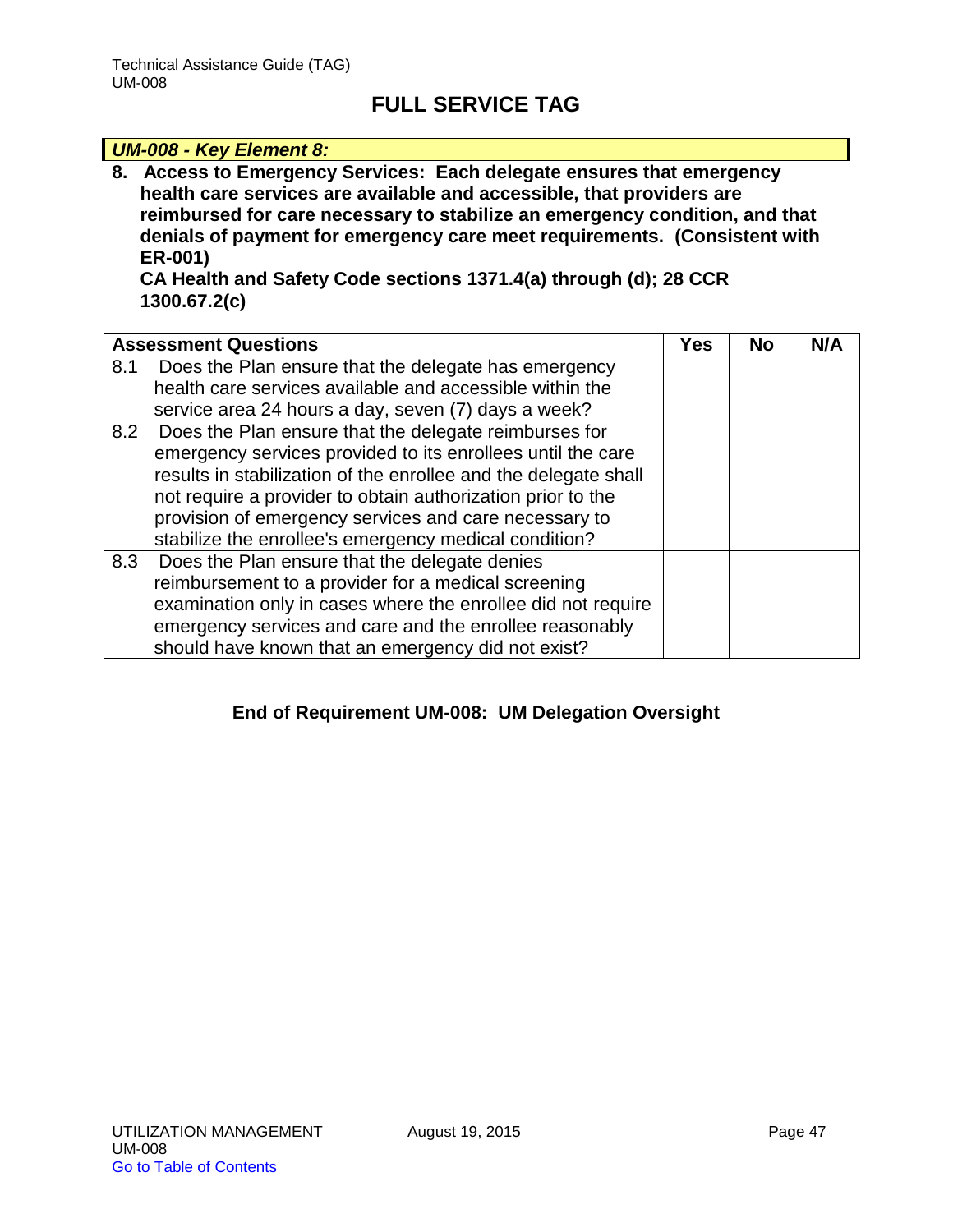### **Requirement UM-009: Mental Health Parity Coverage & Claims Administration**

### **STATUTORY/REGULATORY CITATION(S)**

### **CA Health and Safety Code sections 1374.72(a), (c), and (e)**

(a) Every health care service Plan contract issued, amended, or renewed on or after July 1, 2000, that provides hospital, medical, or surgical coverage shall provide coverage for the diagnosis and medically necessary treatment of severe mental illnesses of a person of any age, and of serious emotional disturbances of a child, as specified in subdivisions (d) and (e), under the same terms and conditions applied to other medical conditions as specified in subdivision (c).

(c) The terms and conditions applied to the benefits required by this section, that shall be applied equally to all benefits under the Plan contract, shall include, but not be limited to, the following:

- (1) Maximum lifetime benefits.
- (2) Copayments.
- (3) Individual and family deductibles.

(e) For the purposes of this section, a child suffering from, "serious emotional disturbances of a child" shall be defined as a child who (1) has one or more mental disorders as identified in the most recent edition of the Diagnostic and Statistical Manual of Mental Disorders, other than a primary substance use disorder or developmental disorder, that result in behavior inappropriate to the child's age according to expected developmental norms, and (2) who meets the criteria in paragraph (2) or subdivision (a) of Section 5600.3 of the Welfare and Institutions Code.

#### **CA Health and Safety Code sections 1374.72(a) and (c)**

(a) Every health care service plan contract issued, amended, or renewed on or after July 1, 2000, that provides hospital, medical, or surgical coverage shall provide coverage for the diagnosis and medically necessary treatment of severe mental illnesses of a person of any age, and of serious emotional disturbances of a child, as specified in subdivisions (d) and (e), under the same terms and conditions applied to other medical conditions as specified in subdivision (c).

(c) The terms and conditions applied to the benefits required by this section, that shall be applied equally to all benefits under the plan contract, shall include, but not be limited to, the following:

(1) Maximum lifetime benefits.

(2) Copayments.

(3) Individual and family deductibles.

## **CA Health and Safety Code section 1374.72(g)(1)**

(g)(1) For the purpose of compliance with this section, a plan may provide coverage for all or part of the mental health services required by this section through a separate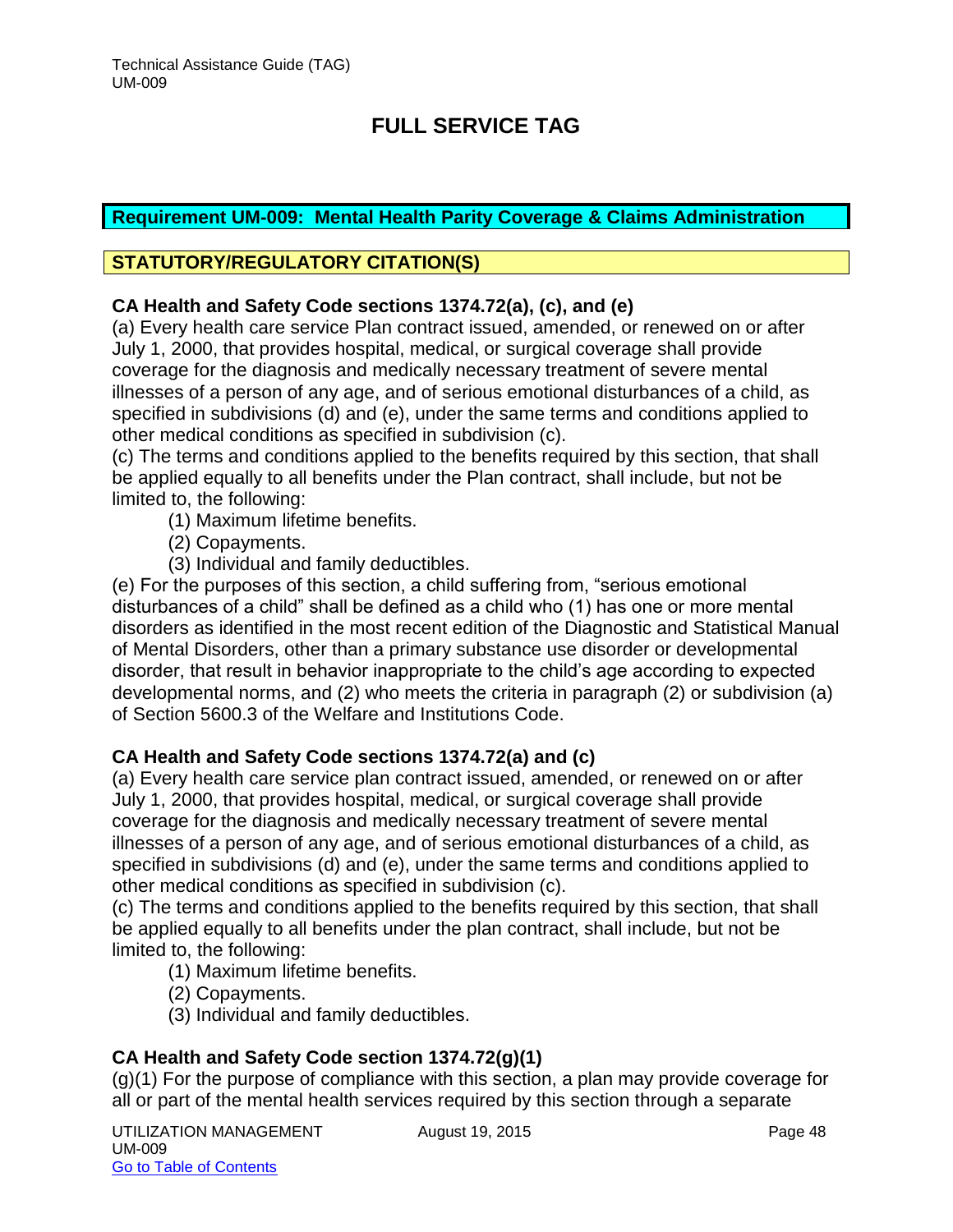specialized health care service plan or mental health plan, and shall not be required to obtain an additional or specialized license for this purpose.

### **28 CCR 1300.74.72(f) and (g)**

(f) A plan's referral system shall provide enrollees timely access and ready referral, in a manner consistent with good professional practice, to mental health services for the purpose of diagnosis and medically necessary treatment of conditions set forth in Health and Safety Code section 1374.72 and for related health care services as appropriate upon referral from a primary care physician, mental health provider or pediatrician meeting the requirements of subsection (b) above.

(g) If a plan contracts with a specialized health care service plan for the purpose of providing Health and Safety Code section 1374.72 services, the following requirements shall apply:

(1) the specialized health care service plan shall maintain a telephone number that an enrollee may call during normal business hours to obtain information about benefits, providers, coverage and any other relevant information concerning an enrollee's mental health services;

(2) if the plan issues identification cards to enrollees, the identification cards shall include the telephone number required to be maintained above and a brief statement indicating that enrollees may call the telephone number for assistance about mental health services and coverage;

(3) the plan shall monitor the continuity and coordination of care that enrollees receive, and take action, when necessary, to assure continuity and coordination of care, in a manner consistent with professionally recognized evidence-based standards of practice, across the health care network;

(4) the plan shall monitor, as often as necessary, but not less frequently than once every year, the collaboration between medical and mental health providers including, but not limited to, the following:

(A) exchange of information,

(B) appropriate diagnosis, treatment and referral, and

(C) access to treatment and follow-up for enrollees with co-existing medical and mental health disorders;

(5) the plan shall retain full responsibility for assuring continuity and coordination of care, in accordance with the requirements of this subsection, notwithstanding that, by contract, it has obligated a specialized health care service plan to perform some or all of these activities

## **INDIVIDUAL(S)/POSITION(S) TO BE INTERVIEWED**

#### **Staff responsible for the activities described above, for example**:

- Mental health claims director/manager
- Senior mental health clinician responsible for mental health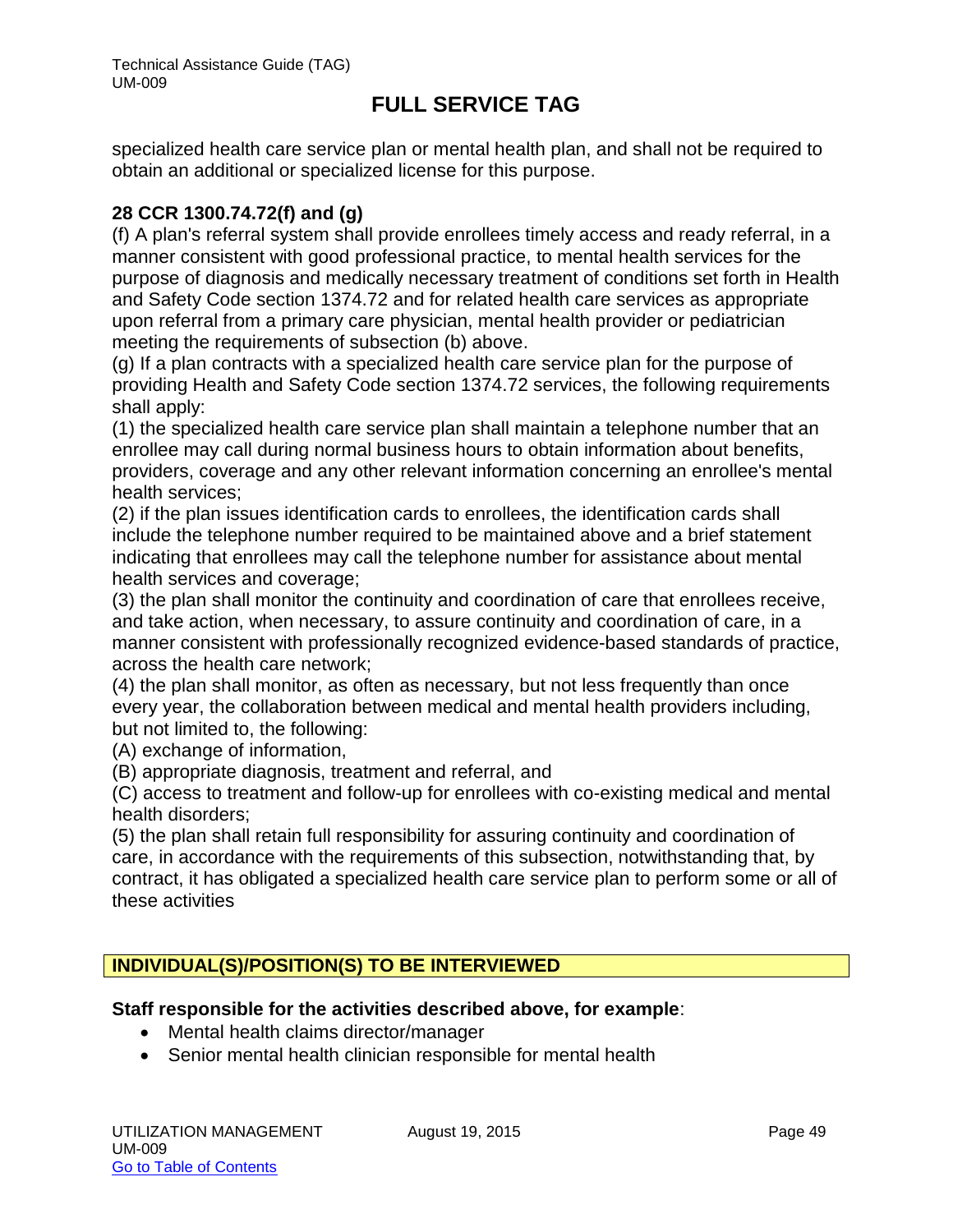#### **DOCUMENT(S) TO BE REVIEWED**

- Policies and procedures, protocols documents relating any application of limits on the number of services inconsistent with those for medical or surgical services
- Member materials regarding benefit limits (including limits for parity diagnoses)
- Customer Service staff materials used to quote member benefits

#### *UM-009 - Key Element 1:*

**1. Limits on annual/lifetime maximum benefits, co-payments, individual and family deductibles for mental health services are consistent with, or no more stringent than, any limits placed on medical or surgical services. CA Health and Safety Code sections 1374.72(a), (c), and (e)**

|     | <b>Assessment Question</b>                                  | Yes | <b>No</b> | N/A |
|-----|-------------------------------------------------------------|-----|-----------|-----|
| 1.1 | Does the Plan provide coverage for the diagnosis and        |     |           |     |
|     | medically necessary treatment of severe mental illnesses of |     |           |     |
|     | a person of any age and of serious emotional disturbances   |     |           |     |
|     | of a child under the same terms and conditions applied to   |     |           |     |
|     | other medical conditions, including but not, limited to:    |     |           |     |
|     | 1) Maximum lifetime benefits;                               |     |           |     |
|     | 2) Copayments;                                              |     |           |     |
|     | 3) Individual and family deductibles?                       |     |           |     |

#### *UM-009 - Key Element 2:*

**2. The full service plan coordinates with the mental health plan to ensure that mental health parity benefits are being provided to its enrollees. CA Health and Safety Code sections 1374.72(a) and (c); CA Health and Safety Code section 1374.72(g)(1); 28 CCR 1300.74.72(f) and (g)** 

|     | <b>Assessment Questions</b>                               |  | <b>No</b> | N/A |
|-----|-----------------------------------------------------------|--|-----------|-----|
| 2.1 | Does the agreement between the full service health care   |  |           |     |
|     | plan and the carve-out mental health plan delegate mental |  |           |     |
|     | health parity responsibilities to the mental health plan? |  |           |     |
|     | 2.2 Does the agreement include a description of how the   |  |           |     |
|     | mental health plan and full service health care plan      |  |           |     |
|     | coordinate the development of benefit design? (i.e.,      |  |           |     |
|     | development of prescription formulary)                    |  |           |     |
| 2.3 | Does the agreement include a description of the           |  |           |     |
|     | collaboration between the mental health care plan and the |  |           |     |
|     | full service health care plan for the timely exchange of  |  |           |     |
|     | information between medical and mental health providers?  |  |           |     |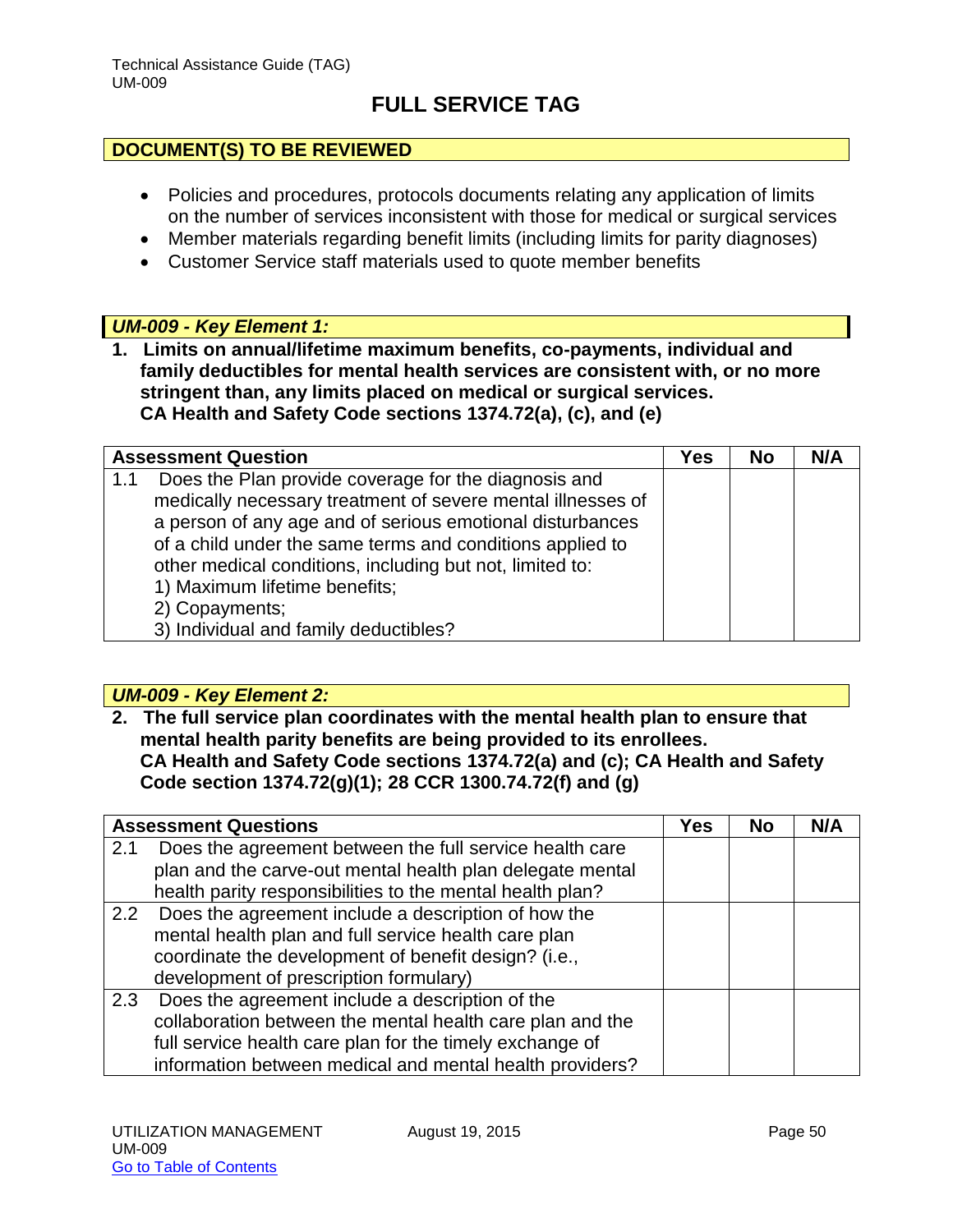|     | <b>Assessment Questions</b>                               | Yes | <b>No</b> | N/A |
|-----|-----------------------------------------------------------|-----|-----------|-----|
| 2.4 | Does the agreement include a description of the           |     |           |     |
|     | collaboration between the mental health care plan and the |     |           |     |
|     | full service health care plan for improving access to     |     |           |     |
|     | treatment and follow-up for enrollees with co-existing    |     |           |     |
|     | medical and mental health disorders?                      |     |           |     |

## **End of Requirement UM-009: Mental Health Parity & Claims Administration**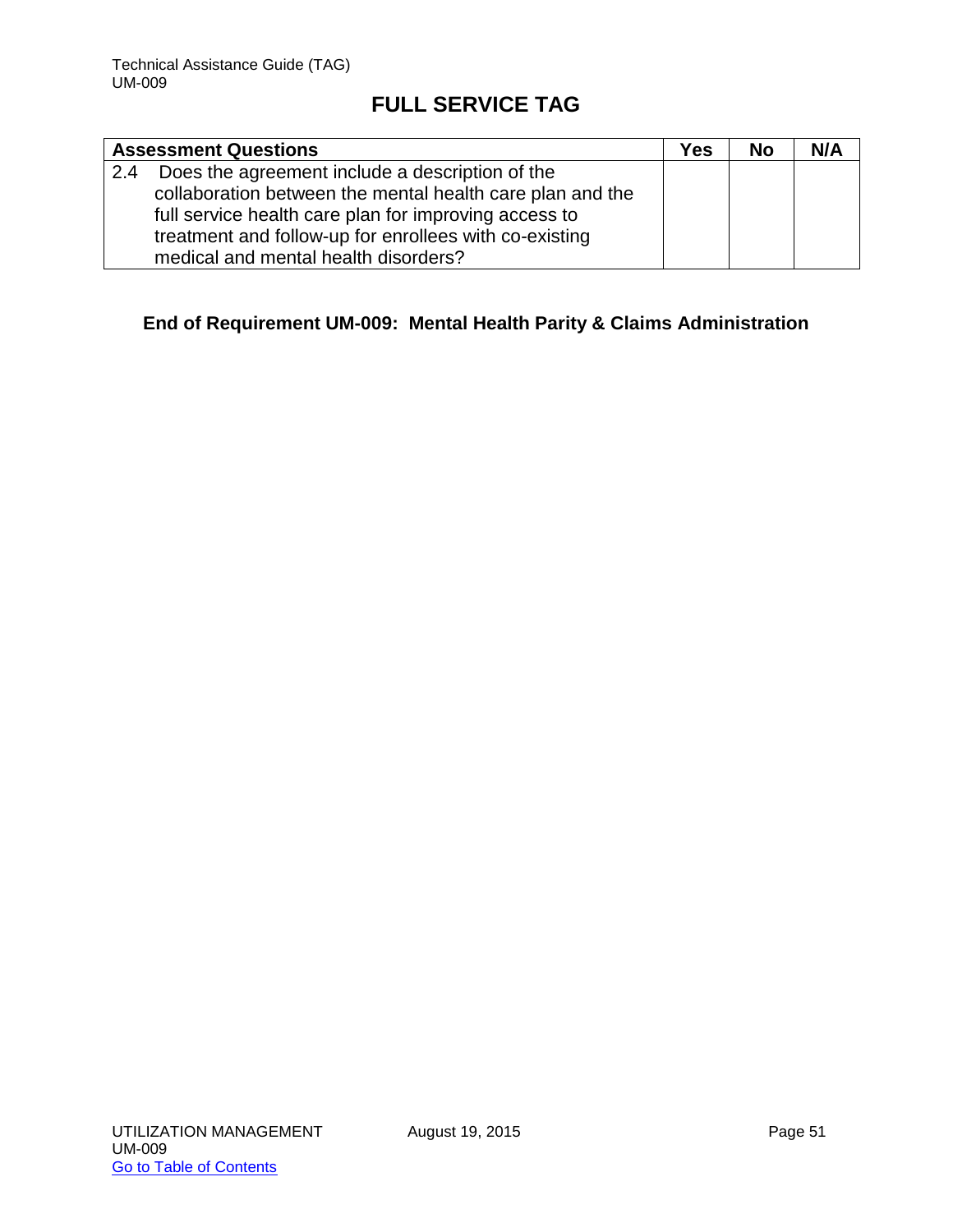## **Requirement UM-010: Mental Health Triage and Referral**

### **STATUTORY/REGULATORY CITATION(S)**

#### **CA Health and Safety Code section 1363.5(b)**

The criteria or guidelines used by plans, or any entities with which plans contract for services that include utilization review or utilization management functions, to determine whether to authorize, modify or deny health care services shall:

- (1) Be developed with involvement from actively practicing health care providers
- (2) Be consistent with sound clinical principles and processes
- (3) Be evaluated, and updated if necessary, at least annually

## **CA Health and Safety Code section 1367(d)**

(d) The plan shall furnish services in a manner providing continuity of care and ready referral of patients to other providers at times as may be appropriate consistent with good professional practice.

### **CA Health and Safety Code section 1367.01(i)**

(i) A health care service plan subject to this section shall maintain telephone access for providers to request authorization for health care services.

#### **CA Health and Safety Code section 1367.01(j)**

(j) A health care service plan subject to this section that reviews requests by providers prior to, retrospectively, or concurrent with, the provision of health care services to enrollees shall establish, as part of the quality assurance program required by Section 1370, a process by which the plan's compliance with this section is assessed and evaluated. The process shall include provisions for evaluation of complaints, assessment of trends, implementation of actions to correct identified problems, mechanisms to communicate actions and results to the appropriate health plan employees and contracting providers, and provisions for evaluation of any corrective action plan and measurements of performance.

## **CA Health and Safety Code section 1367.01(e)**

(e) No individual, other than a licensed physician or a licensed health care professional who is competent to evaluate the specific clinical issues involved in the health care services requested by the provider, may deny or modify requests for authorization of health care services for an enrollee for reasons of medical necessity. The decision of the physician or other health care professional shall be communicated to the provider and the enrollee pursuant to subdivision (h).

## **28 CCR 1300.74.72(d) and (f)**

(d) A preliminary or initial diagnosis made by a primary care physician, mental health provider or pediatrician meeting the requirements of subsection (b) above, that an enrollee has one or more conditions set forth in Health and Safety Code section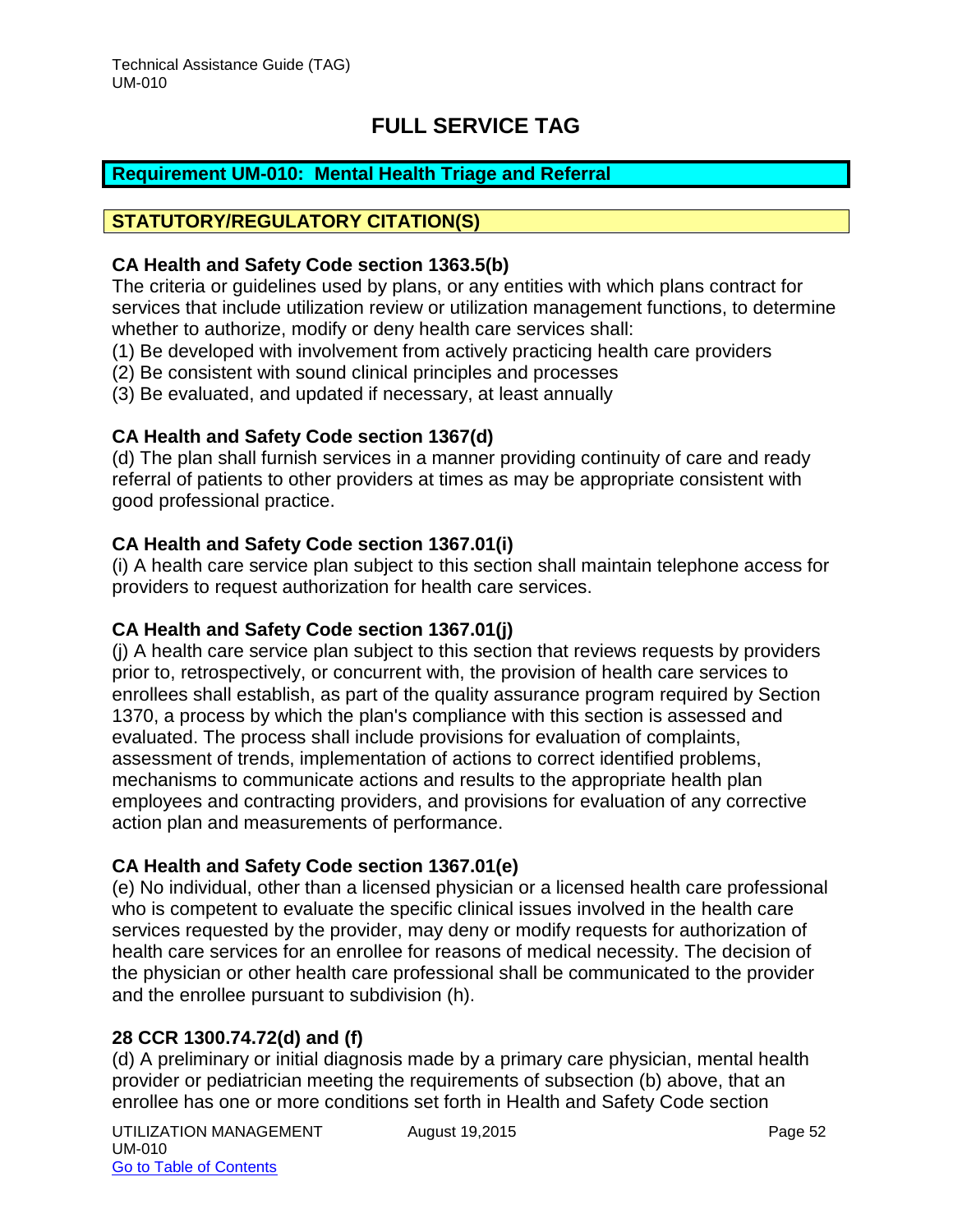1374.72, shall constitute the diagnosis for the length of time necessary to make a final diagnosis, whether or not the final diagnosis confirms the preliminary or initial diagnosis. (f) A plan's referral system shall provide enrollees timely access and ready referral, in a manner consistent with good professional practice, to mental health services for the purpose of diagnosis and medically necessary treatment of conditions set forth in Health and Safety Code section 1374.72 and for related health care services as appropriate upon referral from a primary care physician, mental health provider or pediatrician meeting the requirements of subsection (b) above.

## **INDIVIDUAL(S)/POSITION(S) TO BE INTERVIEWED**

#### **Staff responsible for the activities described above, for example**:

- Senior mental health clinician responsible for triage and referral
- Mental Health Medical Director
- Triage Center Manager and personnel

## **DOCUMENT(S) TO BE REVIEWED**

- Triage Policies and Procedures
- Utilization Management Committee and/or work group meeting minutes
- Job descriptions of call center clinical and non-clinical personnel
- Record of periodic review and Plan assessment to ensure timely access and ready referral in accordance with 1300.74.72(f).
- Review of cases from the Triage Center's telephone log, including cases in which the enrollee required emergent care or urgent care.

#### *UM-010 - Key Element 1:*

**1. The Plan maintains a telephone intake system for enrollees, which is staffed by trained personnel who are either individually licensed mental health professionals, or supervised by a licensed mental health professional, and which provides for appropriate crisis intervention and initial referrals to mental health providers.** 

**CA Health and Safety Code section 1367.01(i); 28 CCR 1300.74.72(d) and (f)** 

|                  | <b>Assessment Questions</b>                                                                                                                                                                    | Yes | No | N/A |
|------------------|------------------------------------------------------------------------------------------------------------------------------------------------------------------------------------------------|-----|----|-----|
| 1.1              | Does the Plan have an enrollee telephone intake system<br>that is staffed by trained personnel who are individually<br>licensed or are supervised by a licensed mental health<br>professional? |     |    |     |
| 1.2 <sub>2</sub> | Does the Plan have policies and procedures and/or training<br>that define protocols for initial referrals to mental health<br>providers?                                                       |     |    |     |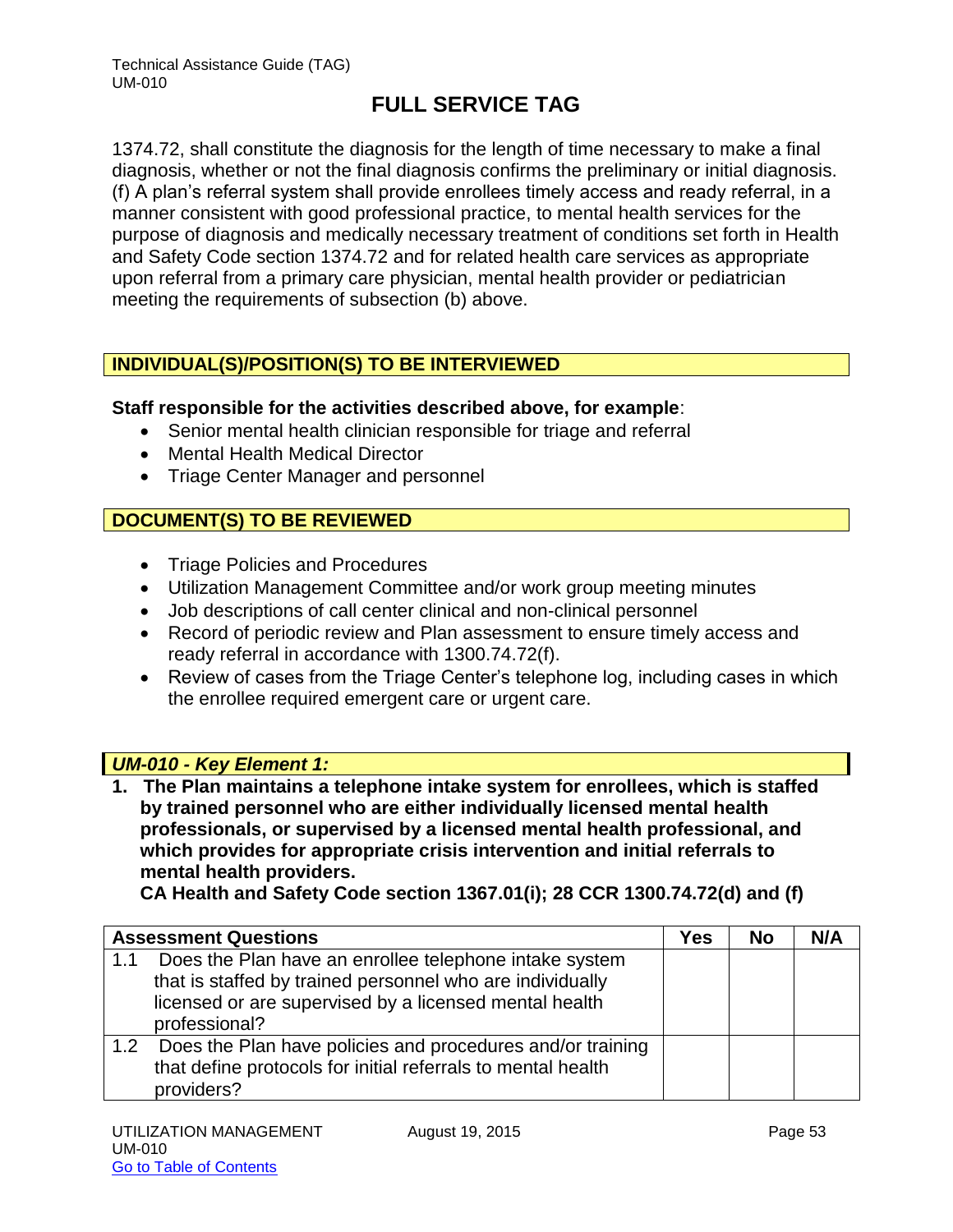### *UM-010 - Key Element 2:*

**2. If the Plan requires that an enrollee access the mental health delivery system through a centralized triage and referral system, the Plan's protocols for mental health triage and referral address the level of urgency and appropriate level of care relative to the enrollee's mental status and level of functioning. CA Health and Safety Code section 1367(d); 28 CCR 1300.67(a)(1); 28 CCR 1300.74.72(d) and (f)** 

|     | <b>Assessment Questions</b>                                       | Yes | <b>No</b> | N/A |
|-----|-------------------------------------------------------------------|-----|-----------|-----|
| 2.1 | Does the Plan require that enrollee's access the mental           |     |           |     |
|     | health delivery system through a centralized triage and           |     |           |     |
|     | referral system?                                                  |     |           |     |
|     | 2.2 Do the Plan's protocols for mental health triage and referral |     |           |     |
|     | address the level of urgency relative to the enrollee's mental    |     |           |     |
|     | status and level of functioning?                                  |     |           |     |
| 2.3 | Do the Plan's protocols for mental health triage and referral     |     |           |     |
|     | address the appropriate level of care relative to the             |     |           |     |
|     | enrollee's mental status and level of functioning                 |     |           |     |

#### *UM-010 - Key Element 3:*

**3. The Plan has established standards and goals for the timeliness of response to its triage and referral telephone lines and measures performance against those standards.** 

**CA Health and Safety Code section 1367.01(j); 28 CCR 1300.74.72(d) and (f)** 

|     | <b>Assessment Questions</b>                                      | Yes | <b>No</b> | N/A |
|-----|------------------------------------------------------------------|-----|-----------|-----|
| 3.1 | Does the Plan have established standards and goals for           |     |           |     |
|     | timeliness of response to triage and referral telephone lines?   |     |           |     |
|     | 3.2 Does the Plan measure performance against standards at       |     |           |     |
|     | least quarterly?                                                 |     |           |     |
|     | 3.3 If the Plan does not meet its goals, does it take corrective |     |           |     |
|     | action?                                                          |     |           |     |
| 3.4 | Does the Plan re-measure results after corrective action         |     |           |     |
|     | has been implemented?                                            |     |           |     |

#### *UM-010 - Key Element 4:*

**4. The Plan reviews and updates protocols on parity conditions, when appropriate, on a regular basis. CA Health and Safety Code section 1363.5(b)**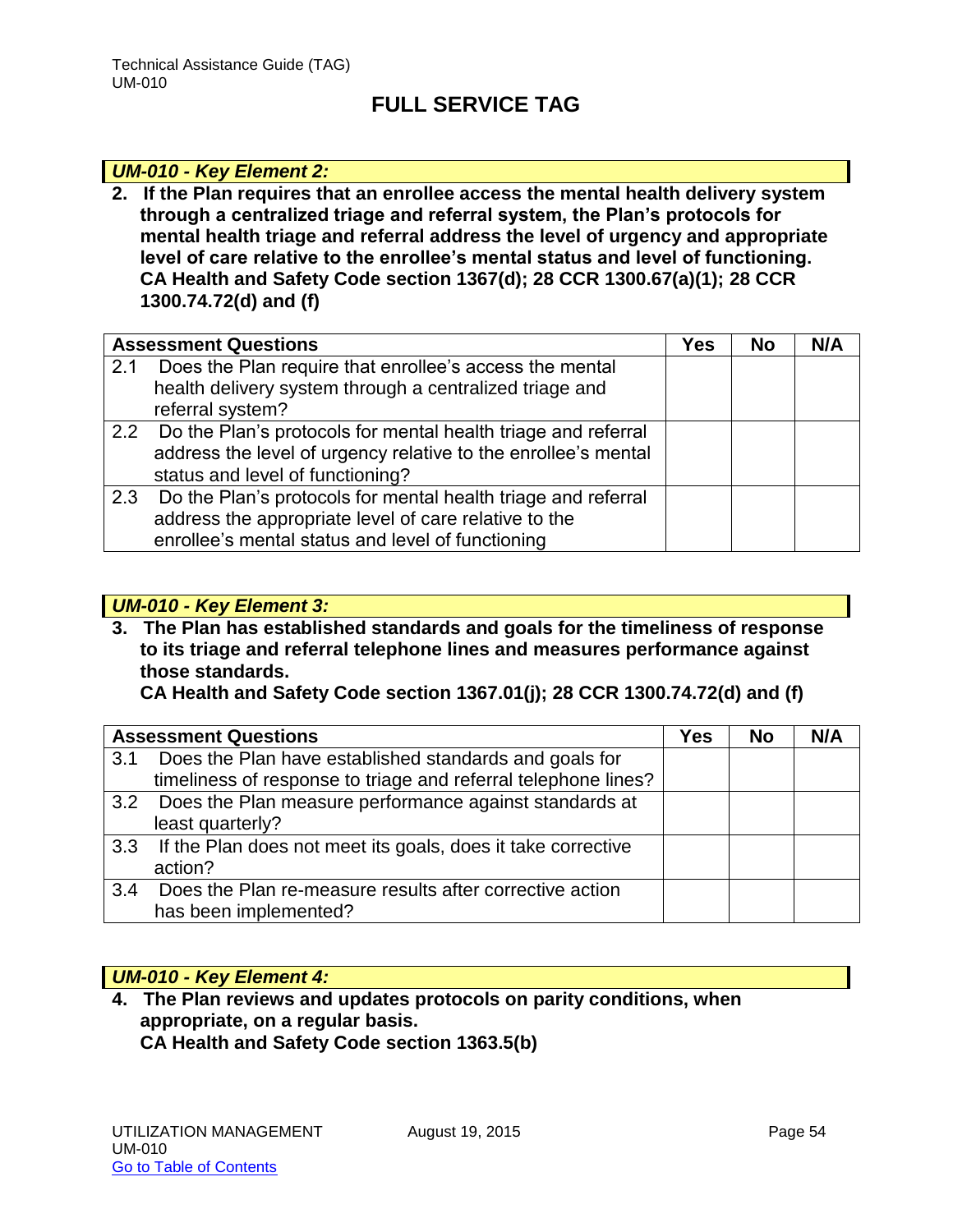|     | <b>Assessment Question</b>                                 | Yes | <b>No</b> | N/A |
|-----|------------------------------------------------------------|-----|-----------|-----|
| 4.1 | Does the Plan review and update triage protocols on parity |     |           |     |
|     | conditions on a regular basis?                             |     |           |     |

## *UM-010 - Key Element 5:*

## **5. Licensed clinical staff members make decisions about the type and level of care to which enrollees are referred. CA Health and Safety Code section 1367.01(e)**

|     | <b>Assessment Question</b>                                   | Yes | <b>No</b> | N/A |
|-----|--------------------------------------------------------------|-----|-----------|-----|
| 5.1 | Do licensed clinical staff make decisions about the type and |     |           |     |
|     | level of care to which enrollees are referred?               |     |           |     |

## **End of Requirement UM-010: Mental Health Triage and Referral**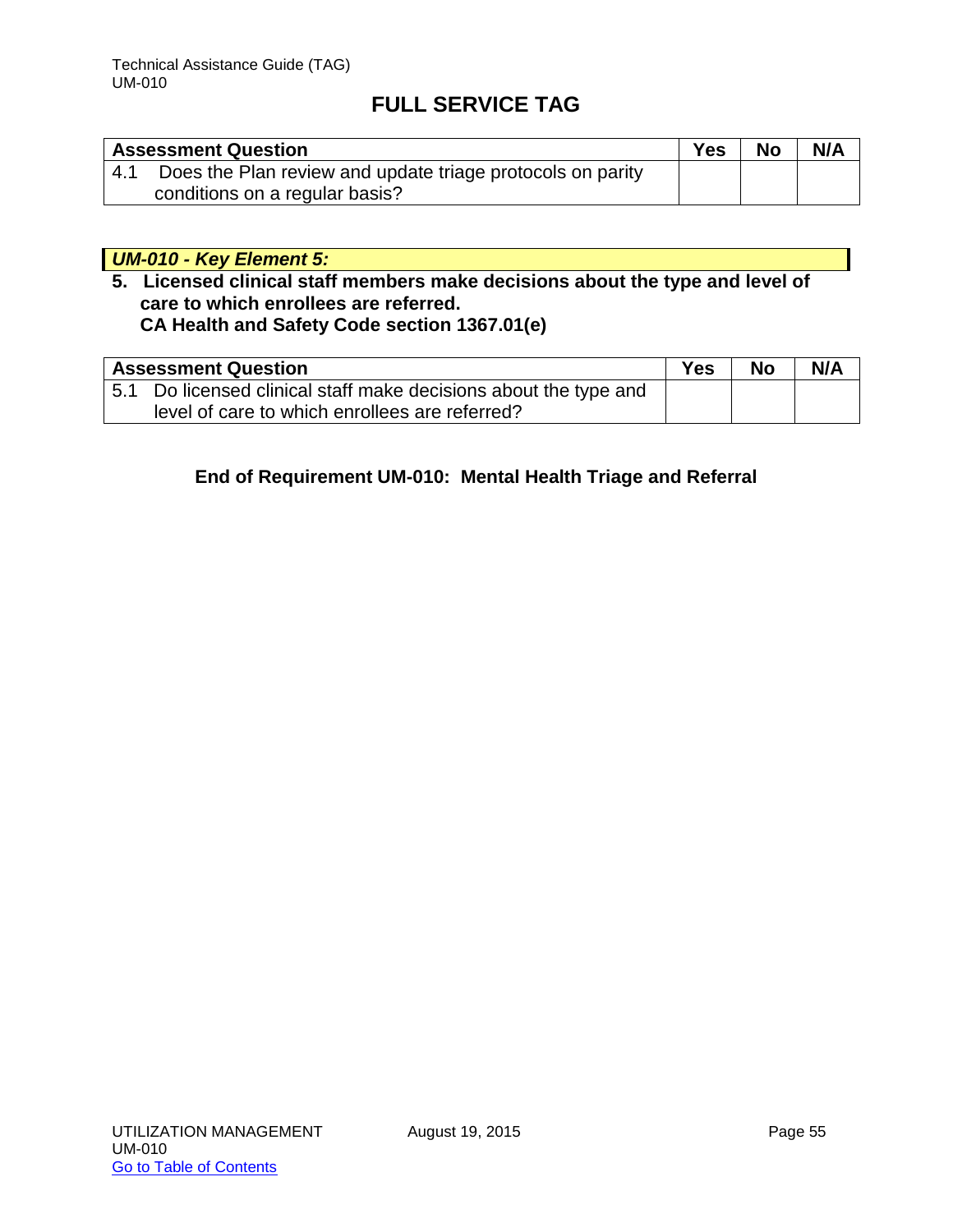### **Requirement UM-011: Standing Referrals**

### **STATUTORY/REGULATORY CITATIONS**

#### **CA Health and Safety Code section 1367.01(h)(4)**

(h) In determining whether to approve, modify, or deny requests by providers prior to, retrospectively, or concurrent with the provision of health care services to enrollees, based in whole or in part on medical necessity, a health care service plan subject to this section shall meet the following requirements:

(4) Communications regarding decisions to approve requests by providers prior to, retrospectively, or concurrent with the provision of health care services to enrollees shall specify the specific health care service approved. Responses regarding decisions to deny, delay, or modify health care services requested by providers prior to, retrospectively, or concurrent with the provision of health care services to enrollees shall be communicated to the enrollee in writing, and to providers initially by telephone or facsimile, except with regard to decisions rendered retrospectively, and then in writing, and shall include a clear and concise explanation of the reasons for the plan's decision, a description of the criteria or guidelines used, and the clinical reasons for the decisions regarding medical necessity. Any written communication to a physician or other health care provider of a denial, delay, or modification of a request shall include the name and telephone number of the health care professional responsible for the denial, delay, or modification. The telephone number provided shall be a direct number or an extension, to allow the physician or health care provider easily to contact the professional responsible for the denial, delay, or modification. Responses shall also include information as to how the enrollee may file a grievance with the plan pursuant to Section 1368, and in the case of Medi-Cal enrollees, shall explain how to request an administrative hearing and aid paid pending under Sections 51014.1 and 51014.2 of Title 22 of the California Code of Regulations.

#### **CA Health and Safety Code sections 1374.16(a) and (b)**

 (a) Every health care service plan, except a specialized health care service plan, shall establish and implement a procedure by which an enrollee may receive a standing referral to a specialist. The procedure shall provide for a standing referral to a specialist if the primary care physician determines in consultation with the specialist, if any, and the plan medical director or his or her designee, that an enrollee needs continuing care from a specialist. The referral shall be made pursuant to a treatment plan approved by the health care service plan in consultation with the primary care physician, the specialist, and the enrollee, if a treatment plan is deemed necessary to describe the course of the care. A treatment plan may be deemed to be not necessary provided that a current standing referral to a specialist is approved by the plan or its contracting provider, medical group, or independent practice association. The treatment plan may limit the number of visits to the specialist, limit the period of time that the visits are authorized, or require that the specialist provide the primary care physician with regular reports on the health care provided to the enrollee.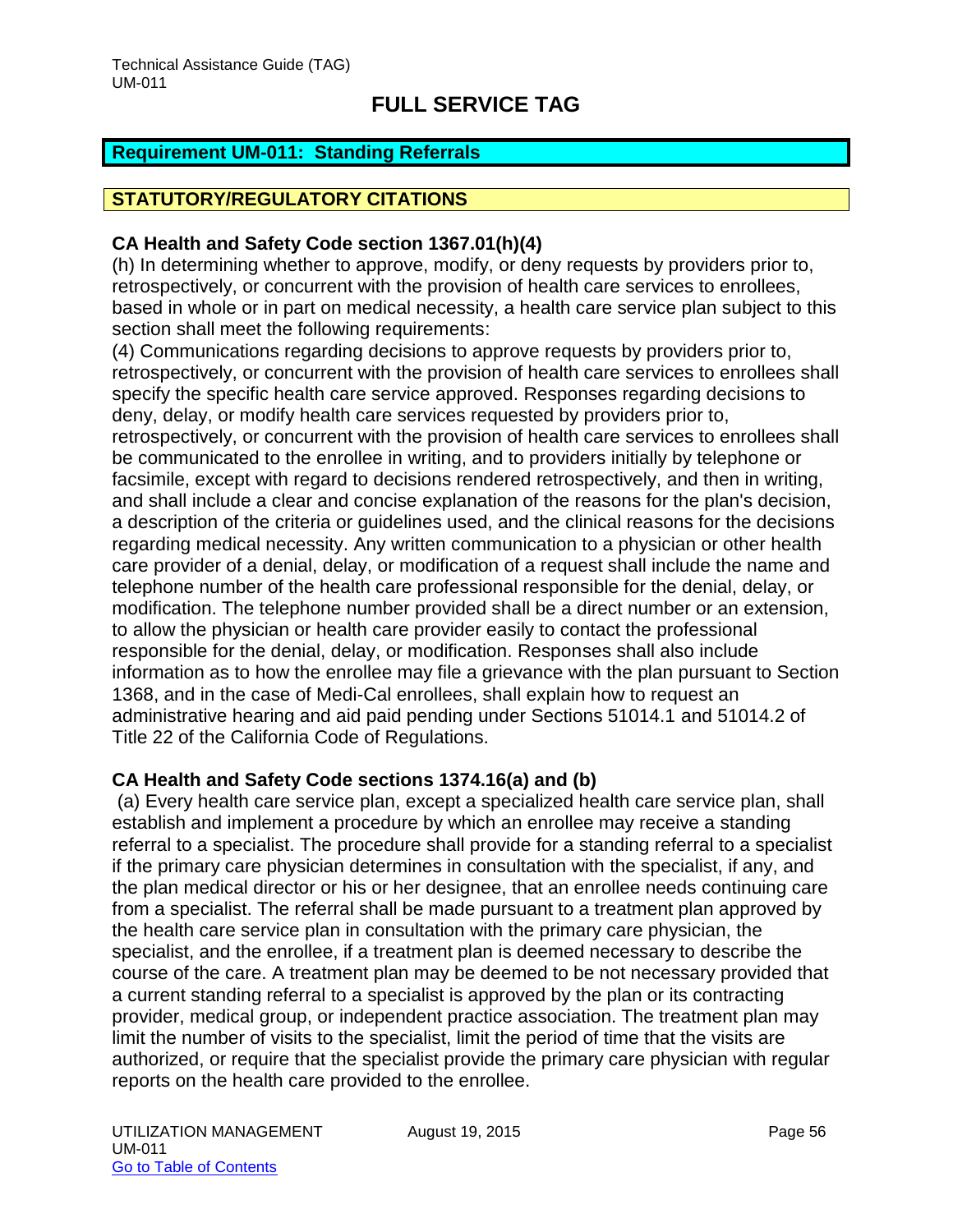(b) Every health care service plan, except a specialized health care service plan, shall establish and implement a procedure by which an enrollee with a condition or disease that requires specialized medical care over a prolonged period of time and is lifethreatening, degenerative, or disabling may receive a referral to a specialist or specialty care center that has expertise in treating the condition or disease for the purpose of having the specialist coordinate the enrollee's health care. The referral shall be made if the primary care physician, in consultation with the specialist or specialty care center if any, and the plan medical director or his or her designee determines that this specialized medical care is medically necessary for the enrollee. The referral shall be made pursuant to a treatment plan approved by the health care service plan in consultation with the primary care physician, specialist or specialty care center, and enrollee, if a treatment plan is deemed necessary to describe the course of care. A treatment plan may be deemed to be not necessary provided that the appropriate referral to a specialist or specialty care center is approved by the plan or its contracting provider, medical group, or independent practice association. After the referral is made, the specialist shall be authorized to provide health care services that are within the specialist's area of expertise and training to the enrollee in the same manner as the enrollee's primary care physician, subject to the terms of the treatment plan.

### **CA Health and Safety Code section 1374.16(b)**

(b) Every health care service plan, except a specialized health care service plan, shall establish and implement a procedure by which an enrollee with a condition or disease that requires specialized medical care over a prolonged period of time and is lifethreatening, degenerative, or disabling may receive a referral to a specialist or specialty care center that has expertise in treating the condition or disease for the purpose of having the specialist coordinate the enrollee's health care. The referral shall be made if the primary care physician, in consultation with the specialist or specialty care center if any, and the plan medical director or his or her designee determines that this specialized medical care is medically necessary for the enrollee. The referral shall be made pursuant to a treatment plan approved by the health care service plan in consultation with the primary care physician, specialist or specialty care center, and enrollee, if a treatment plan is deemed necessary to describe the course of care. A treatment plan may be deemed to be not necessary provided that the appropriate referral to a specialist or specialty care center is approved by the plan or its contracting provider, medical group, or independent practice association. After the referral is made, the specialist shall be authorized to provide health care services that are within the specialist's area of expertise and training to the enrollee in the same manner as the enrollee's primary care physician, subject to the terms of the treatment plan.

## **CA Health and Safety Code sections 1374.16(a), (b) and (e)**

(a) Every health care service plan, except a specialized health care service plan, shall establish and implement a procedure by which an enrollee may receive a standing referral to a specialist. The procedure shall provide for a standing referral to a specialist if the primary care physician determines in consultation with the specialist, if any, and the plan medical director or his or her designee, that an enrollee needs continuing care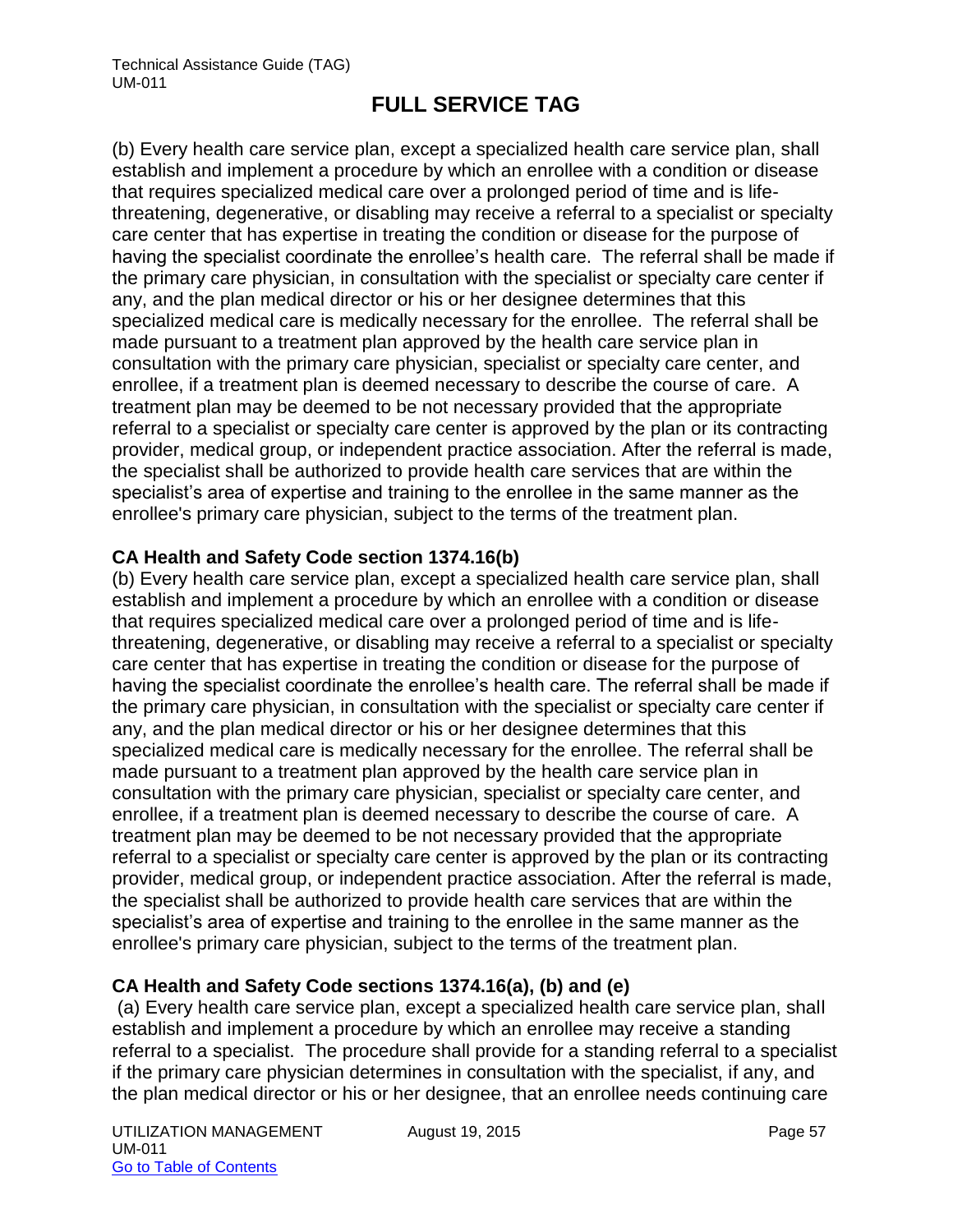from a specialist. The referral shall be made pursuant to a treatment plan approved by the health care service plan in consultation with the primary care physician, the specialist, and the enrollee, if a treatment plan is deemed necessary to describe the course of the care. A treatment plan may be deemed to be not necessary provided that a current standing referral to a specialist is approved by the plan or its contracting provider, medical group, or independent practice association. The treatment plan may limit the number of visits to the specialist, limit the period of time that the visits are authorized, or require that the specialist provide the primary care physician with regular reports on the health care provided to the enrollee.

(b) Every health care service plan, except a specialized health care service plan, shall establish and implement a procedure by which an enrollee with a condition or disease that requires specialized medical care over a prolonged period of time and is lifethreatening, degenerative, or disabling may receive a referral to a specialist or specialty care center that has expertise in treating the condition or disease for the purpose of having the specialist coordinate the enrollee's health care. The referral shall be made if the primary care physician, in consultation with the specialist or specialty care center if any, and the plan medical director or his or her designee determines that this specialized medical care is medically necessary for the enrollee. The referral shall be made pursuant to a treatment plan approved by the health care service plan in consultation with the primary care physician, specialist or specialty care center, and enrollee, if a treatment plan is deemed necessary to describe the course of care. A treatment plan may be deemed to be not necessary provided that the appropriate referral to a specialist or specialty care center is approved by the plan or its contracting provider, medical group, or independent practice association. After the referral is made, the specialist shall be authorized to provide health care services that are within the specialist's area of expertise and training to the enrollee in the same manner as the enrollee's primary care physician, subject to the terms of the treatment plan (e) For the purposes of this section, "specialty care center" means a center that is accredited or designated by an agency of the state or federal government or by a voluntary national health organization as having special expertise in treating the lifethreatening disease or condition or degenerative and disabling disease or condition for which it is accredited or designated.

## **CA Health and Safety Code section 1374.16(c)**

(c) The determinations described in subdivisions (a) and (b) shall be made within three business days of the date the request for the determination is made by the enrollee or the enrollee's primary care physician and all appropriate medical records and other items of information necessary to make the determination are provided. Once a determination is made, the referral shall be made within four business days of the date the proposed treatment plan, if any, is submitted to the plan medical director or his or her designee.

## **CA Health and Safety Code sections 1374.16(a) through (f)**

(a) Every health care service plan, except a specialized health care service plan, shall establish and implement a procedure by which an enrollee may receive a standing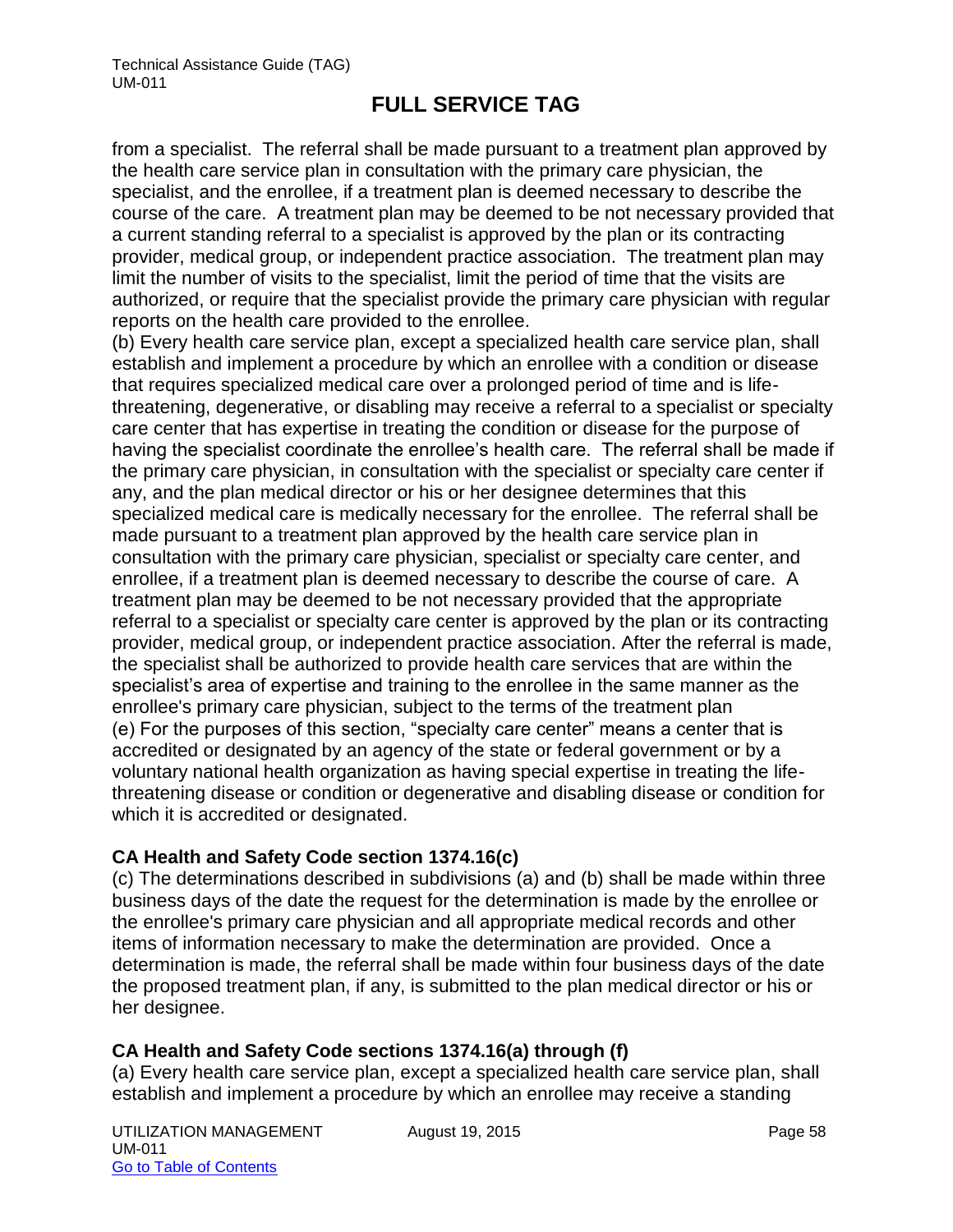referral to a specialist. The procedure shall provide for a standing referral to a specialist if the primary care physician determines in consultation with the specialist, if any, and the plan medical director or his or her designee, that an enrollee needs continuing care from a specialist. The referral shall be made pursuant to a treatment plan approved by the health care service plan in consultation with the primary care physician, the specialist, and the enrollee, if a treatment plan is deemed necessary to describe the course of the care. A treatment plan may be deemed to be not necessary provided that a current standing referral to a specialist is approved by the plan or its contracting provider, medical group, or independent practice association. The treatment plan may limit the number of visits to the specialist, limit the period of time that the visits are authorized, or require that the specialist provide the primary care physician with regular reports on the health care provided to the enrollee.

(b) Every health care service plan, except a specialized health care service plan, shall establish and implement a procedure by which an enrollee with a condition or disease that requires specialized medical care over a prolonged period of time and is lifethreatening, degenerative, or disabling may receive a referral to a specialist or specialty care center that has expertise in treating the condition or disease for the purpose of having the specialist coordinate the enrollee's health care. The referral shall be made if the primary care physician, in consultation with the specialist or specialty care center if any, and the plan medical director or his or her designee determines that this specialized medical care is medically necessary for the enrollee. The referral shall be made pursuant to a treatment plan approved by the health care service plan in consultation with the primary care physician, specialist or specialty care center, and enrollee, if a treatment plan is deemed necessary to describe the course of care. A treatment plan may be deemed to be not necessary provided that the appropriate referral to a specialist or specialty care center is approved by the plan or its contracting provider, medical group, or independent practice association. After the referral is made, the specialist shall be authorized to provide health care services that are within the specialist's area of expertise and training to the enrollee in the same manner as the enrollee's primary care physician, subject to the terms of the treatment plan. (c) The determinations described in subdivisions (a) and (b) shall be made within three business days of the date the request for the determination is made by the enrollee or the enrollee's shall be made within four business days of the date the proposed treatment plan, if any, is submitted to the plan medical director or his or her designee.(d) Subdivisions (a) and (b) do not require a health care service plan to refer to a specialist who, or to a specialty care center that, is not employed by or under contract with the health care service plan to provide health care services to its enrollees, unless there is no specialist within the plan network that is appropriate to provide treatment to the enrollee, as determined by the primary care physician in consultation with the plan medical director as documented in the treatment plan developed pursuant to subdivision (a) or (b).primary care physician and all appropriate medical records and other items of information necessary to make the determination are provided. Once a determination is made, the referral (e) For the purposes of this section, "specialty care center" means a center that is accredited or designated by an agency of the state or federal government or by a voluntary national health organization as having special expertise in treating the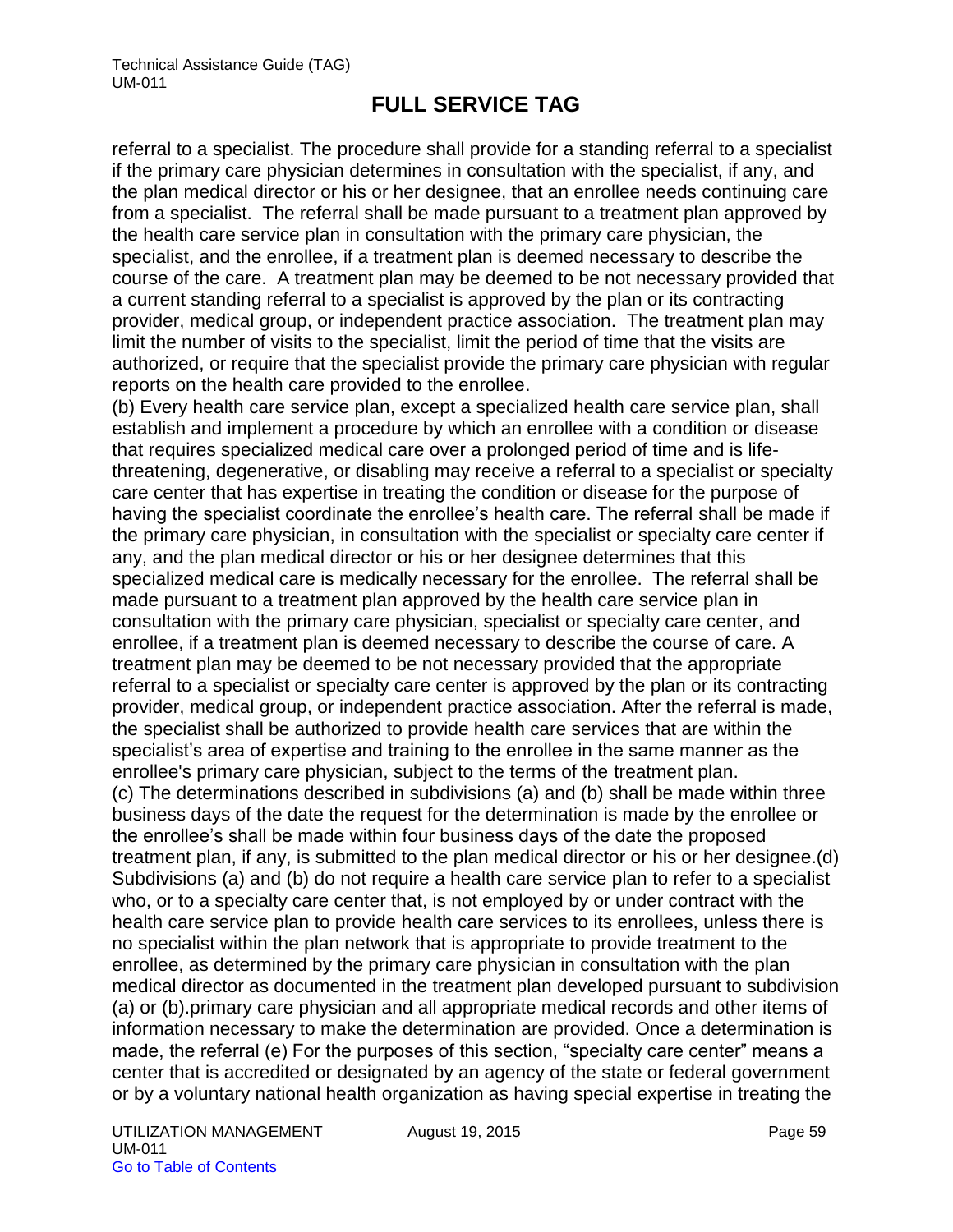life-threatening disease or condition or degenerative and disabling disease or condition for which it is accredited or designated.

(f) As used in this section, a "standing referral" means a referral by a primary care physician to a specialist for more than one visit to the specialist, as indicated in the treatment plan, if any, without the primary care physician having to provide a specific referral for each visit.

## **28 CCR 1300.74.16(e) and (f)**

(e) For the purposes of this section an "HIV/AIDS specialist" means a physician who holds a valid, unrevoked and unsuspended certificate to practice medicine in the state of California who meets any one of the following four criteria:

(1) Is credentialed as an "HIV Specialist" by the American Academy of HIV Medicine; or

(2) Is board certified, or has earned a Certificate of Added Qualification, in the field of HIV medicine granted by a member board of the American Board of Medical Specialties, should a member board of that organization establish board certification, or a Certificate of Added Qualification, in the field of HIV medicine; or

(3) Is board certified in the field of infectious diseases by a member board of the American Board of Medical Specialties and meets the following qualifications:

(A) In the immediately preceding 12 months has clinically managed medical care to a minimum of 25 patients who are infected with HIV; and

(B) In the immediately preceding 12 months has successfully completed a minimum of 15 hours of category 1 continuing medical education in the prevention of HIV infection, combined with diagnosis, treatment, or both, of HIV-infected patients, including a minimum of 5 hours related to antiretroviral therapy per year; or

(4) Meets the following qualifications:

(A) In the immediately preceding 24 months has clinically managed medical care to a minimum of 20 patients who are infected with HIV; and

(B) Has completed any of the following:

1. In the immediately preceding 12 months has obtained board certification or recertification in the field of infectious diseases from a member board of the American Board of Medical Specialties; or

2. In the immediately preceding 12 months has successfully completed a minimum of 30 hours of category 1 continuing medical education in the prevention of HIV infection, combined with diagnosis, treatment, or both, of HIV-infected patients; or

3. In the immediately preceding 12 months has successfully completed a minimum of 15 hours of category 1 continuing medical education in the prevention of HIV infection, combined with diagnosis, treatment, or both, of HIV-infected patients and has successfully completed the HIV Medicine Competency Maintenance Examination administered by the American Academy of HIV medicine.

(f) When authorizing a standing referral to a specialist pursuant to Section 1374.16(a) of the Act for the purpose of the diagnosis or treatment of a condition requiring care by a physician with a specialized knowledge of HIV medicine, a health care service plan must refer the enrollee to an HIV/AIDS specialist. When authorizing a standing referral to a specialist for purposes of having that specialist coordinate the enrollee's health care pursuant to Section 1374.16(b) of the Act for an enrollee who is infected with HIV, a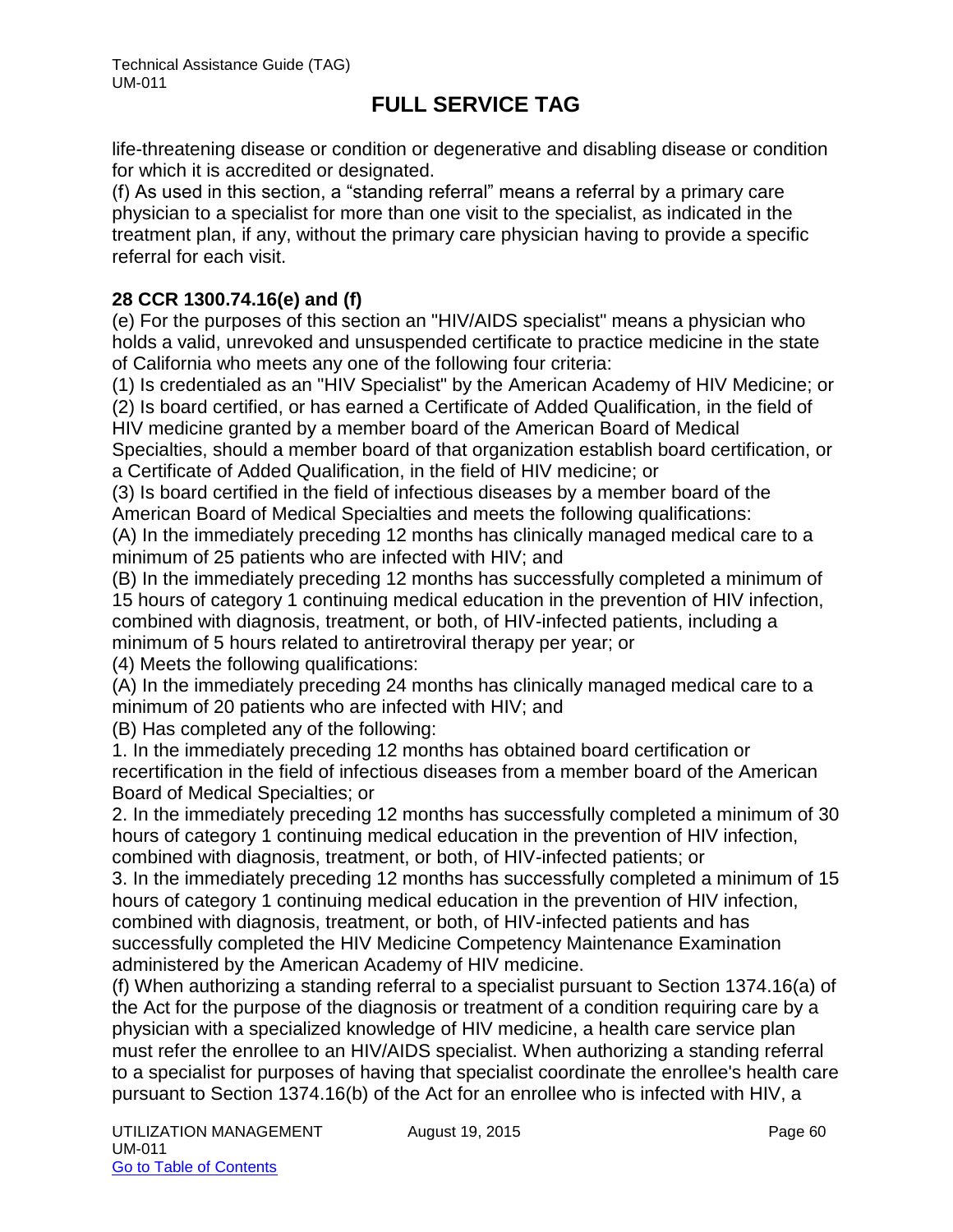Technical Assistance Guide (TAG) UM-011

# **FULL SERVICE TAG**

health care service plan must refer the enrollee to an HIV/AIDS specialist. The HIV/AIDS specialist may utilize the services of a nurse practitioner or physician assistant if:

(1) The nurse practitioner or physician assistant is under the supervision of an HIV/AIDS specialist; and

(2) The nurse practitioner or physician assistant meets the qualifications specified in subsection (e)(4); and

(3) The nurse practitioner or physician assistant and that provider's supervising HIV/AIDS specialist have the capacity to see an additional patient.

## **INDIVIDUAL(S)/POSITION(S) TO BE INTERVIEWED**

### **Staff responsible for the activities described above, for example:**

- Medical Director
- Director of Provider Relations
- UM Director

## **DOCUMENTS TO BE REVIEWED**

- Policies and procedures for standing referrals of enrollees
- Plan reports on monitoring of standing referrals
- Plan reports on monitoring of standing referrals at UM delegated entities
- Policies and Procedures regarding identifying appropriate specialists and specialty care centers for standing referrals
- Sample of standing referral files to be reviewed on site
- Corrective Action Plans

#### *UM-011 - Key Element 1:*

**1. The Plan has established policies and procedures for standing referrals of: (a) enrollees who need continuing care from a specialist, and (b) enrollees who require specialized care over a prolonged period of time for the purpose of having the specialist coordinate the enrollee's health care, including HIV/AIDS. CA Health and Safety Code section 1374.16(a) through (f)** 

| <b>Assessment Questions</b>                                       | <b>Yes</b> | <b>No</b> | N/A |
|-------------------------------------------------------------------|------------|-----------|-----|
| Does the Plan have established policies and procedures for<br>1.1 |            |           |     |
| standing referrals?                                               |            |           |     |
| Does the Plan disseminate those policies to primary care          |            |           |     |
| providers? (e.g., via provider manual)                            |            |           |     |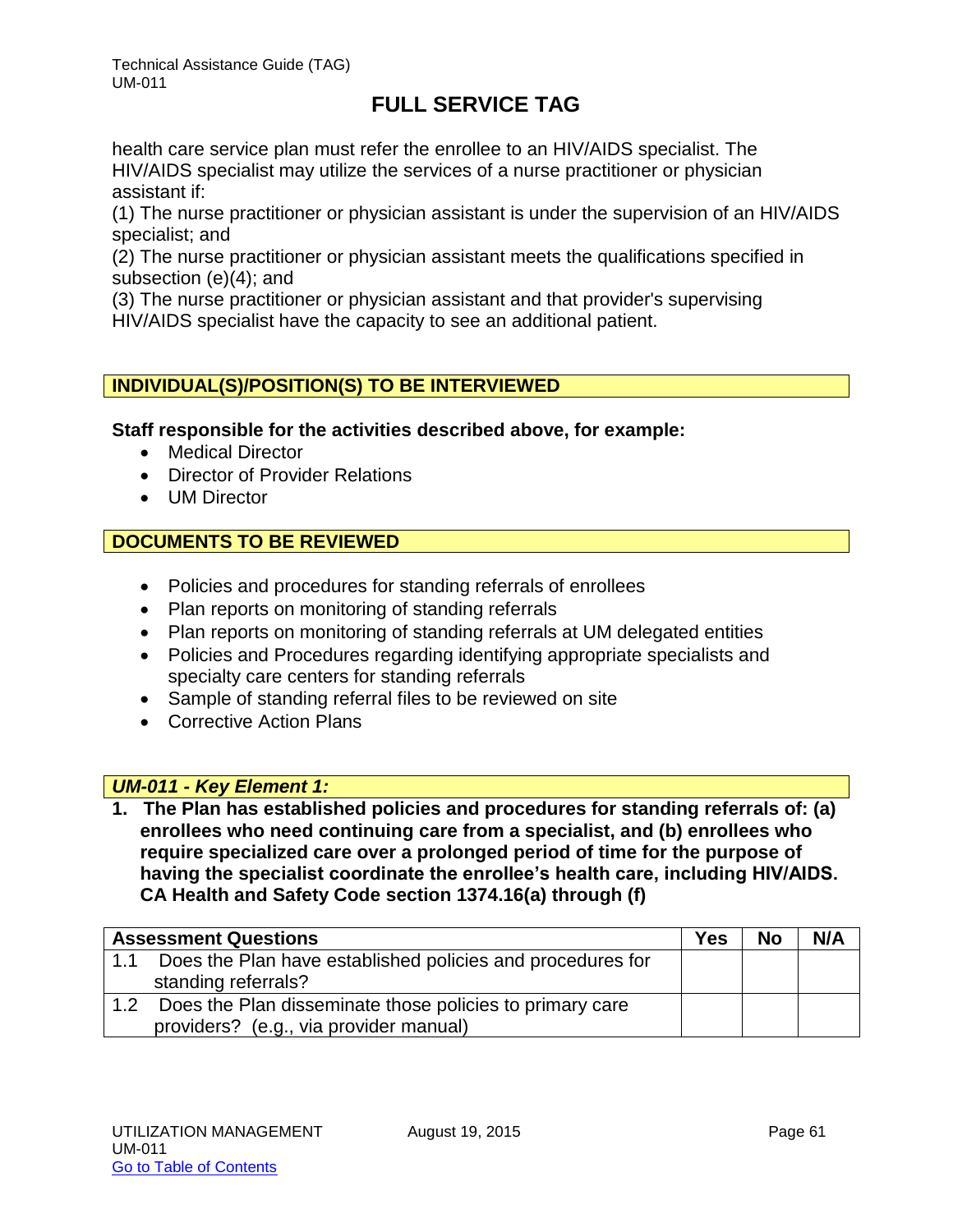#### *UM-011 - Key Element 2:*

**2. The Plan makes determinations within three (3) business days of the date a request for standing referral is made and all appropriate information necessary to make the determination is provided. When approved, the Plan makes the referral within four (4) business days of the date the proposed treatment plan, if any, is submitted to the Plan Medical Director or his/her designee.** 

**CA Health and Safety Code section 1367.01(h)(4); CA Health and Safety Code section 1374.16(c)**

|     | <b>Assessment Questions</b>                                                                                                                                                                                                                                                                                                                                                                  | <b>Yes</b> | <b>No</b> | N/A |
|-----|----------------------------------------------------------------------------------------------------------------------------------------------------------------------------------------------------------------------------------------------------------------------------------------------------------------------------------------------------------------------------------------------|------------|-----------|-----|
| 2.1 | Does the Plan make a determination regarding requests for<br>standing referrals within three (3) business days?                                                                                                                                                                                                                                                                              |            |           |     |
| 2.2 | Once approved, does the Plan make the referral in 4 (four)<br>business days of the proposed treatment plan?                                                                                                                                                                                                                                                                                  |            |           |     |
| 2.3 | Do communications to approve standard referrals specify<br>the specific services approved?                                                                                                                                                                                                                                                                                                   |            |           |     |
| 2.4 | Do denial letters provide a clear and concise explanation of<br>the reasons for the denial?                                                                                                                                                                                                                                                                                                  |            |           |     |
| 2.5 | Do the Plan's denial letters specify the clinical reasons for<br>the Plan's decision to deny, delay, or modify health care<br>services?                                                                                                                                                                                                                                                      |            |           |     |
| 2.6 | Do written communications to a Physician or other health<br>care provider of a denial, delay, or modification of a request<br>include the following information: The name of the health<br>care professional responsible for the denial, delay, or<br>modification?                                                                                                                          |            |           |     |
| 2.7 | Do written communications to a Physician or other health<br>care provider of a denial, delay, or modification of a request<br>include the following information: The direct telephone<br>number or an extension of the healthcare professional<br>responsible for the denial, delay, or modification to allow the<br>requesting Physician or health care provider to easily<br>contact them? |            |           |     |
| 2.8 | Do written communications to an enrollee of a denial, delay<br>or modification of a request include information as to how he<br>/ she may: File a grievance to the Plan?                                                                                                                                                                                                                     |            |           |     |
| 2.9 | Do written communications to an enrollee of a denial, delay<br>or modification of a request include information as to how he<br>/ she may: Request an independent medical review in<br>cases where the enrollee believes that health care services<br>have been improperly denied, modified, or delayed by the<br>Plan, or by one of its contracting providers?                              |            |           |     |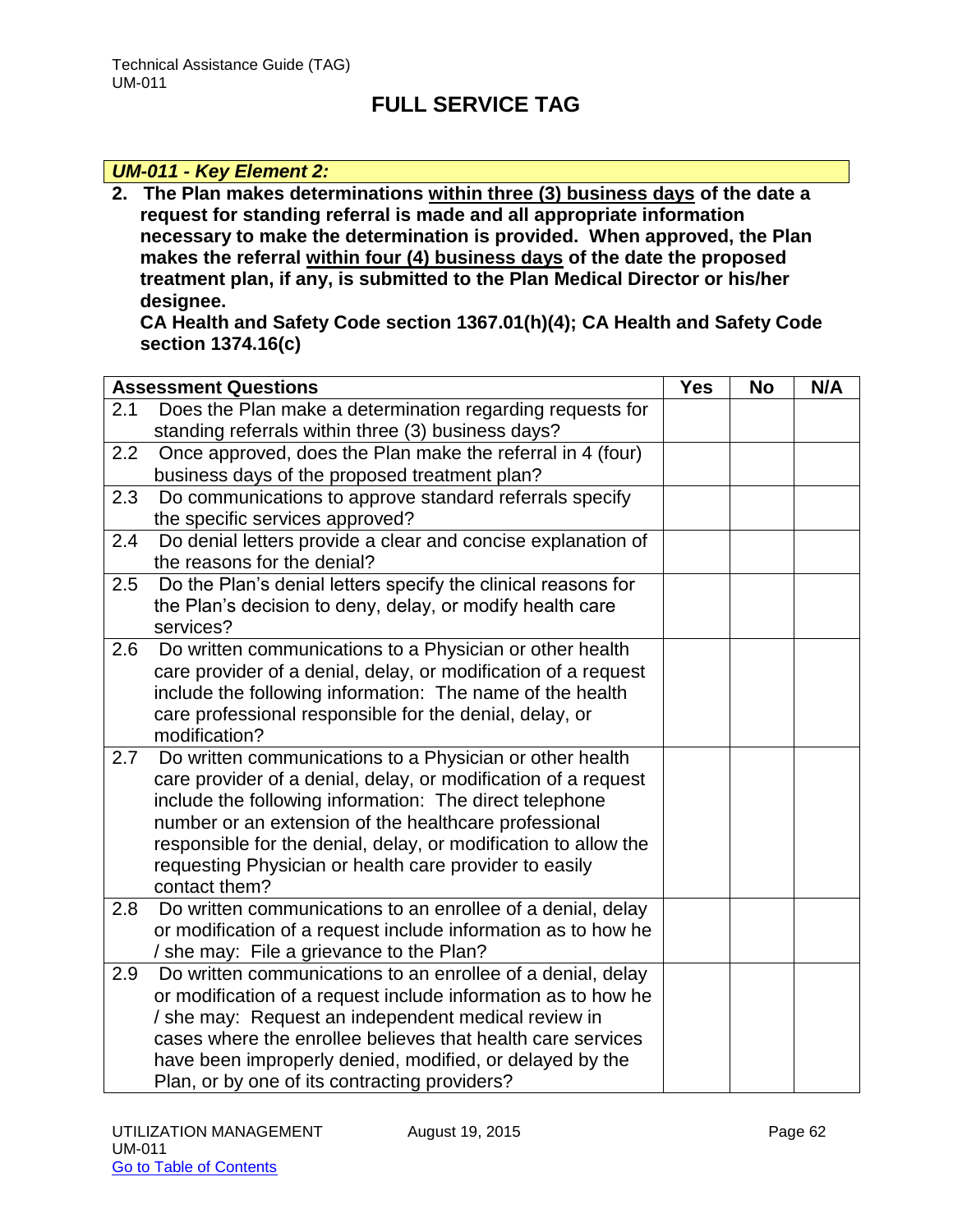#### *UM-011 - Key Element 3:*

**3. The Plan appropriately approves the treatment plan or a current standing referral to a specialist or specialty care center when an enrollee requires specialized medically necessary care over a long period of time. CA Health and Safety Code sections 1374.16(a) and (b)** 

|     | <b>Assessment Question</b>                                      | <b>Yes</b> | <b>No</b> | N/A |
|-----|-----------------------------------------------------------------|------------|-----------|-----|
| 3.1 | Does the Plan approve a treatment plan or a current             |            |           |     |
|     | standing referral to a specialist or specialty care center when |            |           |     |
|     | an enrollee requires specialized medically necessary care       |            |           |     |
|     | over a long period of time?                                     |            |           |     |

*UM-011 - Key Element 4:* 

**4. The Plan makes referrals to a specialist or specialty care center that has demonstrated sufficient expertise in treating the condition or disease. Specifically, when authorizing a standing referral for a condition requiring care by a Physician with a specialized knowledge of HIV medicine, the Plan refers the enrollee to an HIV/AIDS specialist.** 

**CA Health and Safety Code sections 1374.16(a), (b), and (e); 28 CCR 1300.74.16(e) and (f)** 

| <b>Assessment Questions</b>                                          | <b>Yes</b> | <b>No</b> | N/A |
|----------------------------------------------------------------------|------------|-----------|-----|
| Does the Plan have a process for validating specialists and<br>4.1   |            |           |     |
| specialty care centers are accredited or designated as               |            |           |     |
| having special expertise?                                            |            |           |     |
| 4.2 Does the Plan have a definition of and credentialing process     |            |           |     |
| for HIV/AIDS specialists?                                            |            |           |     |
| Does the Plan make listings of specialists and specialty care<br>4.3 |            |           |     |
| centers, including HIV/AIDS specialists available to PCPs to         |            |           |     |
| assist in the referral process?                                      |            |           |     |
| Does the Plan refer to a specialist or specialty care center<br>4.4  |            |           |     |
| that has demonstrated expertise in treating the condition or         |            |           |     |
| disease?                                                             |            |           |     |

## *UM-011 - Key Element 5:*

**5. When a specialist or specialty care center has been approved to coordinate the enrollee's health care, the Plan approves the specialist to provide health care services within the specialist's area of expertise and training in the same manner as it approves the enrollee's primary care Physician's services, subject to the terms of the treatment plan. CA Health and Safety Code section 1374.16(b)**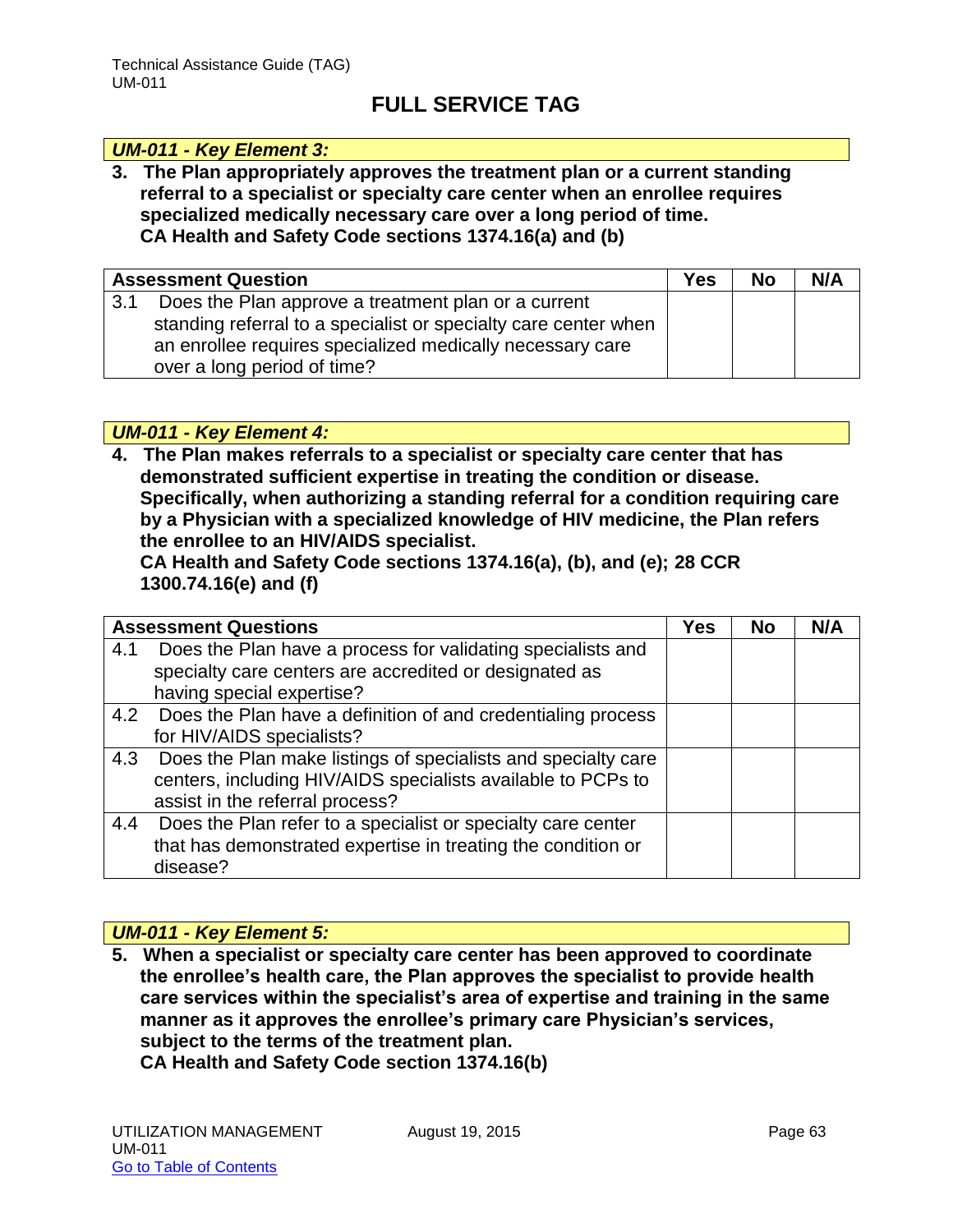|     | <b>Assessment Question</b>                                  | Yes | <b>No</b> | N/A |
|-----|-------------------------------------------------------------|-----|-----------|-----|
| 5.1 | Does the Plan demonstrate that it complies with section     |     |           |     |
|     | 1374.16(b) and approves the specialist to provide health    |     |           |     |
|     | care services within the specialist's area of expertise and |     |           |     |
|     | training in the same manner as it approves the enrollee's   |     |           |     |
|     | primary care Physician's services, subject to the terms of  |     |           |     |
|     | the treatment plan?                                         |     |           |     |

## **End of Requirement UM-011: Standing Referrals**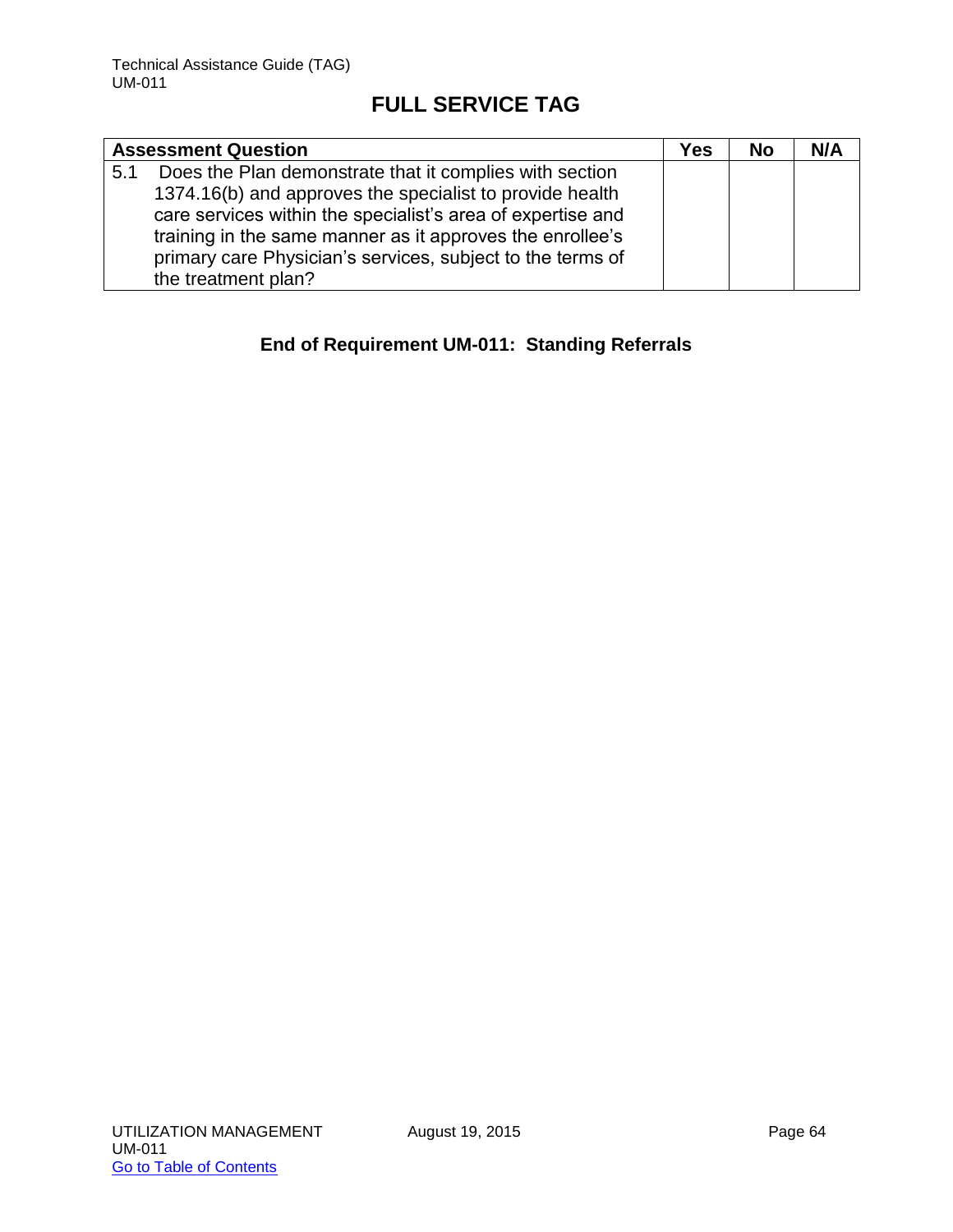#### **STATUTORY/REGULATORY CITATION(S)**

#### **CA Health and Safety Code section 1262.8(i)**

(i) A health care service plan, or its contracting medical provider, that requires prior authorization for poststabilization care shall provide 24-hour access for patients and providers, including noncontracting hospitals, to obtain timely authorization for medically necessary poststabilization care.

### **CA Health and Safety Code sections 1317.1.(a)(2)(A), (b), (j), (k)(1), and (2)**

Unless the context otherwise requires, the following definitions shall control the construction of this article and Section 1371.4:

(a)(2)(A) "Emergency services and care" also means an additional screening, examination, and evaluation by a physician, or other personnel to the extent permitted by applicable law and within the scope of their licensure and clinical privileges, to determine if a psychiatric emergency medical condition exists, and the care and treatment necessary to relieve or eliminate the psychiatric emergency medical condition, within the capability of the facility.

(b) "Emergency medical condition" means a medical condition manifesting itself by acute symptoms of sufficient severity (including severe pain) such that the absence of immediate medical attention could reasonably be expected to result in any of the following:

(1) Placing the patient's health in serious jeopardy.

- (2) Serious impairment to bodily functions.
- (3) Serious dysfunction of any bodily organ or part.

(j) A patient is "stabilized" or "stabilization" has occurred when, in the opinion of the treating provider, the patient's medical condition is such that, within reasonable medical probability, no material deterioration of the patient's condition is likely to result from, or occur during, the release or transfer of the patient as provided for in Section 1317.2, Section 1317.2a, or other pertinent statute.

(k)(1) "Psychiatric emergency medical condition" means a mental disorder that manifests itself by acute symptoms of sufficient severity that it renders the patient as being either of the following:

(A) An immediate danger to himself or herself or to others.

(B) Immediately unable to provide for, or utilize, food, shelter, or clothing, due to the mental disorder.

(2) This subdivision does not expand, restrict, or otherwise affect the scope of licensure or clinical privileges for clinical psychologists or medical personnel.

## **CA Health and Safety Code section 1317.4a.(a), (c) through (e)**

(a) Notwithstanding subdivision (j) of Section 1317.1, a patient may be transferred for admission to a psychiatric unit within a general acute care hospital, as defined in subdivision (a) of Section 1250, or an acute psychiatric hospital, as defined in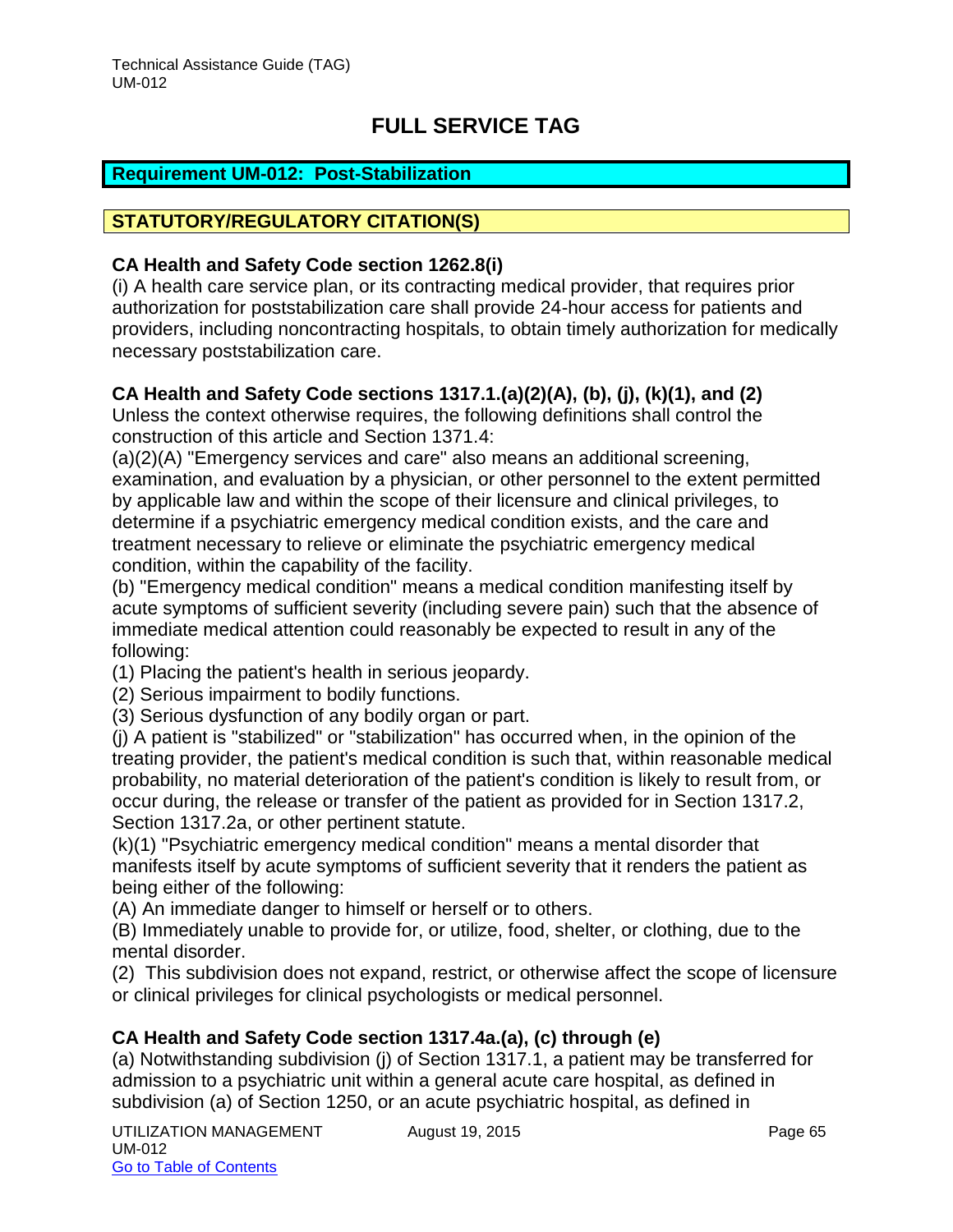subdivision (b) of Section 1250, for care and treatment that is solely necessary to relieve or eliminate a psychiatric emergency medical condition, as defined in subdivision (k) of Section 1317.1, provided that, in the opinion of the treating provider, the patient's psychiatric emergency medical condition is such that, within reasonable medical probability, no material deterioration of the patient's psychiatric emergency medical condition is likely to result from, or occur during, a transfer of the patient. A provider shall notify the patient's health care service plan, or the health plan's contracting medical provider of the need for the transfer if identification of the plan is obtained pursuant to paragraph (1) of subdivision (b).

(c)(1) A hospital shall [notify the health plan of a transfer to a psychiatric unit within a general acute care hospital] by either following the instructions on the patient's health care service plan member card or by using the contact information provided by the patient's health care service plan. A health care service plan shall provide all noncontracting hospitals in the state to which one of its members would be transferred pursuant to paragraph (1) of subdivision (b) with specific contact information needed to make the contact required by this section. The contact information provided to hospitals shall be updated as necessary, but no less than once a year.

(2) A hospital making the transfer pursuant to subdivision (a) shall not be required to make more than one telephone call to the health care service plan, or its contracting medical provider, provided that in all cases the health care service plan, or its contracting medical provider, shall be able to reach a representative of the provider upon returning the call, should the plan, or its contracting medical provider, need to call back. The representative of the hospital who makes the telephone call may be, but is not required to be, a physician and surgeon.

(d) If a transfer made pursuant to subdivision (a) is made to a facility that does not have a contract with the patient's health care service plan, the plan may subsequently require and make provision for the transfer of the patient receiving services pursuant to this section and subdivision (a) of Section 1317.1 from the noncontracting facility to a general acute care hospital, as defined in subdivision (a) of Section 1250, or an acute psychiatric hospital, as defined in subdivision (b) of Section 1250, that has a contract with the plan or its delegated payer, provided that in the opinion of the treating provider the patient's psychiatric emergency medical condition is such that, within reasonable medical probability, no material deterioration of the patient's psychiatric emergency medical condition is likely to result from, or occur during, the transfer of the patient. (e) Upon admission, the hospital to which the patient was transferred shall notify the health care service plan of the transfer, provided that the facility has the name and contact information of the patient's health care service plan. The facility shall not be required to make more than one telephone call to the health care service plan, or its contracting medical provider, provided that in all cases the health care service plan, or its contracting medical provider, shall be able to reach a representative of the facility upon returning the call, should the plan, or its contracting medical provider, need to call back. The representative of the facility who makes the telephone call may be, but is not required to be, a physician and surgeon.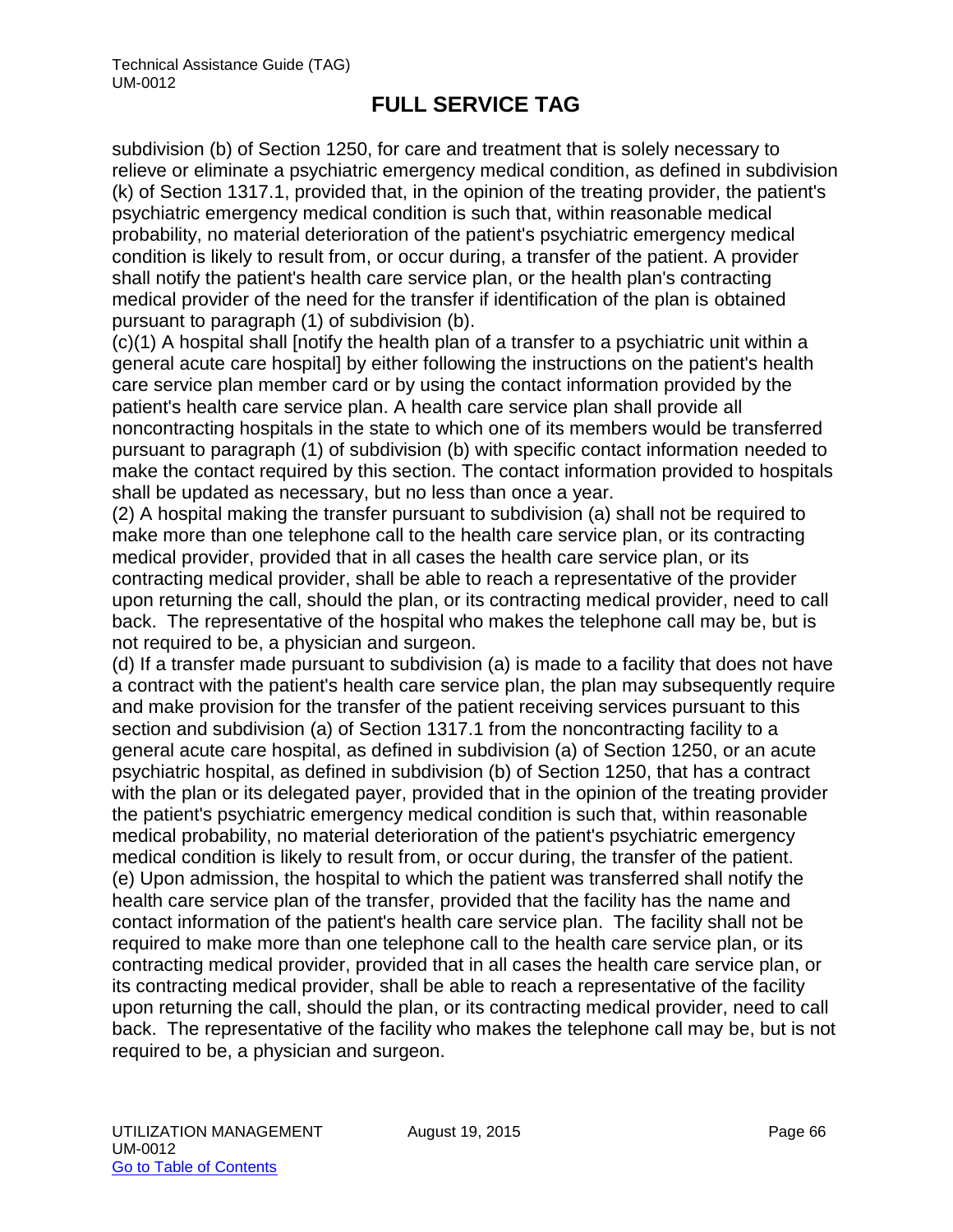#### **28 CCR 1300.71.4**

The following rules set forth emergency medical condition and post-stabilization responsibilities for medically necessary health care services after stabilization of an emergency medical condition and until an enrollee can be discharged or transferred. These rules do not apply to a specialized health care service plan contract that does not provide for medically necessary health care services following stabilization of an emergency condition.

(a) Prior to stabilization of an enrollee's emergency medical condition, or during periods of destabilization (after stabilization of an enrollee's emergency medical condition) when an enrollee requires immediate medically necessary health care services, a health care service plan shall pay for all medically necessary health care services rendered to an enrollee.

(b) In the case when an enrollee is stabilized but the health care provider believes that the enrollee requires additional medically necessary health care services and may not be discharged safely, the following applies:

(1) A health care service plan shall approve or disapprove a health care provider's request for authorization to provide necessary post-stabilization medical care within one half hour of the request.

(2) If a health care service plan fails to approve or disapprove a health care provider's request for authorization to provide necessary post-stabilization medical care within one half-hour of the request, the necessary post-stabilization medical care shall be deemed authorized. Notwithstanding the foregoing sentence, the health care service plan shall have the authority to disapprove payment for (A) the delivery of such necessary poststabilization medical care or (B) the continuation of the delivery of such care; provided, that the health care service plan notifies the provider prior to the commencement of the delivery of such care or during the continuation of the delivery of such care (in which case, the plan shall not be obligated to pay for the continuation of such care from and after the time it provides such notice to the provider, subject to the remaining provisions of this paragraph) and in both cases the disruption of such care (taking into account the time necessary to effect the enrollee's transfer or discharge) does not have an adverse impact upon the efficacy of such care or the enrollee's medical condition.

(3) Notwithstanding the provisions of Subsection (b) of this rule, a health care service plan shall pay for all medically necessary health care services provided to an enrollee which are necessary to maintain the enrollee's stabilized condition up to the time that the health care service plan effectuates the enrollee's transfer or the enrollee is discharged.

(c) In the case where a plan denies the request for authorization of post-stabilization medical care and elects to transfer an enrollee to another health care provider, the following applies:

(1) When a health care service plan responds to a health care provider's request for post-stabilization medical care authorization by informing the provider of the plan's decision to transfer the enrollee to another health care provider, the plan shall effectuate the transfer of the enrollee as soon as possible,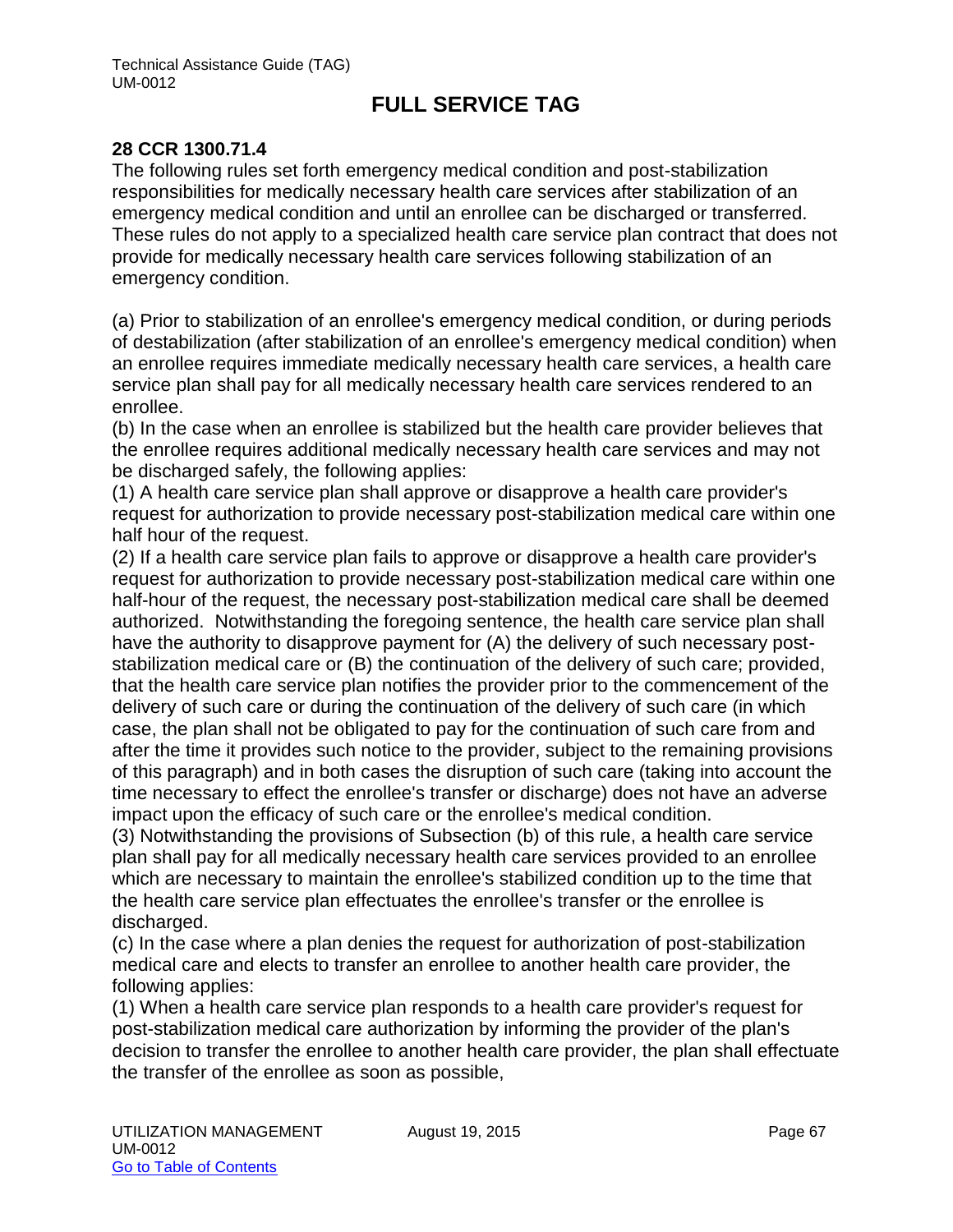(2) A health care service plan shall pay for all medically necessary health care services provided to an enrollee to maintain the enrollee's stabilized condition up to the time that the health care service plan effectuates the enrollee's transfer.

(d) All requests for authorizations, and all responses to such requests for authorizations, of post-stabilization medically necessary health care services shall be fully documented. All provision of medically necessary health care services shall be fully documented. Documentation shall include, but not be limited to, the date and time of the request, the name of the health care provider making the request, and the name of the plan representative responding to the request.

## **INDIVIDUAL(S)/POSITION(S) TO BE INTERVIEWED**

#### **Staff responsible for the activities described above, for example:**

- UM Director / Managers
- Medical Director and/or senior Physician responsible for UM

## **DOCUMENT(S) TO BE REVIEWED**

- UM policies and procedures, including UM decision timeframe requirements.
- Organization charts, committee descriptions and key staff job descriptions of staff involved in UM review.
- Sample UM denial template letters.
- Sample of UM denial files to be reviewed onsite.

## *UM-012 - Key Element 1:*

**1. The Plan properly arranges for the transfer of enrollees after the enrollee has been stabilized subsequent to an emergency psychiatric or medical condition but the provider believes further medically necessary health care treatment is required and the enrollee cannot be safely discharged. CA Health and Safety Code section 1262.8; CA Health and Safety Code sections 1317.1(a)(2)(A), (b), (j), (k)(1), and (2); CA Health and Safety Code sections 1317.4a.(a) and (c) through (e); 28 CCR 1300.71.4**

|                                                                     | Yes |           |     |  |  |
|---------------------------------------------------------------------|-----|-----------|-----|--|--|
| <b>Assessment Questions</b>                                         |     | <b>No</b> | N/A |  |  |
| Does the Plan fully document all requests for authorizations<br>1.1 |     |           |     |  |  |
| and responses to such requests for post stabilization               |     |           |     |  |  |
| medically necessary care?                                           |     |           |     |  |  |
| Does the Plan's documentation include the date and time of<br>1.2   |     |           |     |  |  |
| the provider's request?                                             |     |           |     |  |  |
| Does the Plan's documentation include the name of the<br>1.3        |     |           |     |  |  |
| health care provider making the request?                            |     |           |     |  |  |
| Does the Plan's documentation include the name of the<br>1.4        |     |           |     |  |  |
| Plan representative responding to the request?                      |     |           |     |  |  |
| UTILIZATION MANAGEMENT<br>August 19, 2015                           |     | Page 68   |     |  |  |
| UM-0012                                                             |     |           |     |  |  |